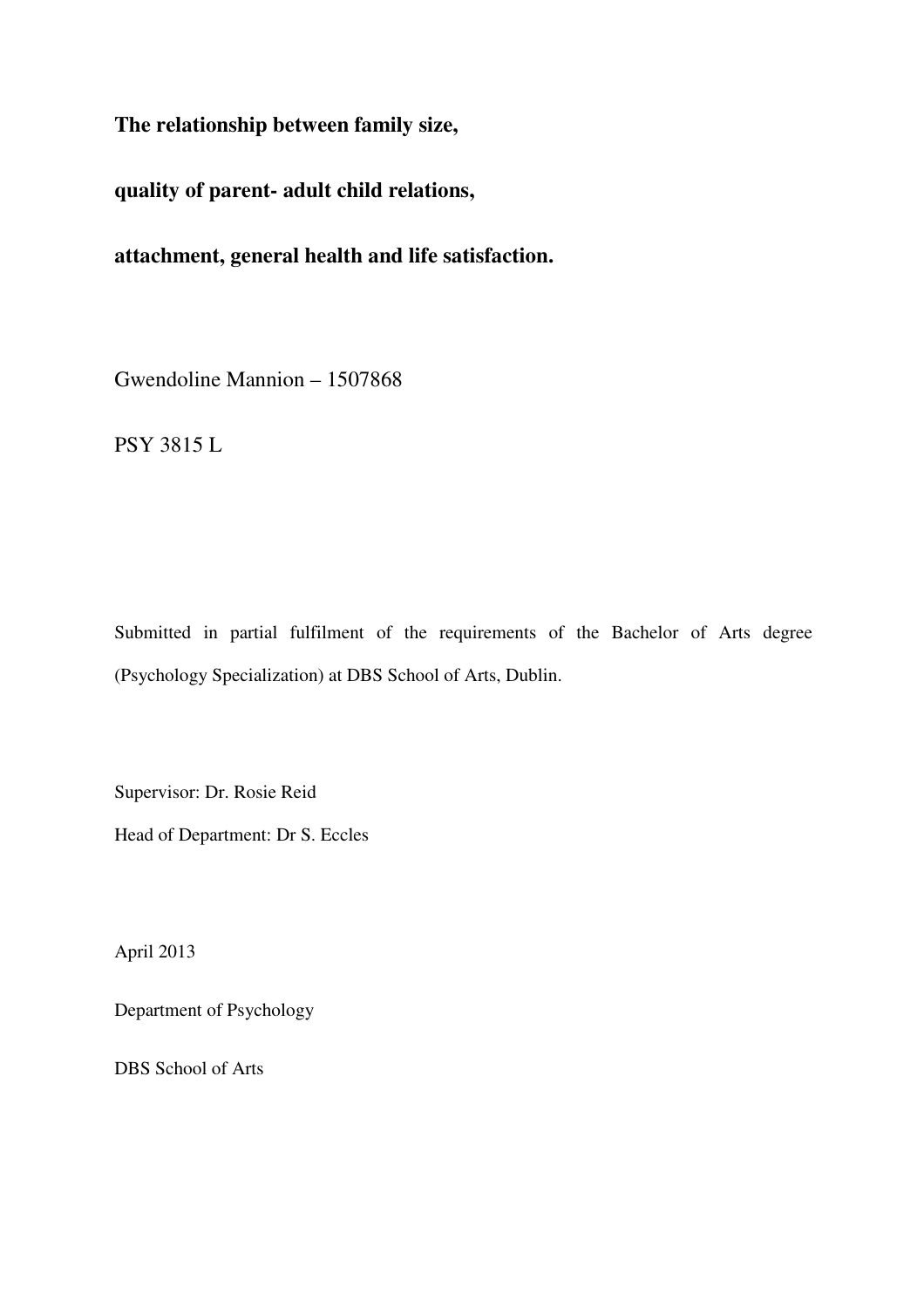# **Table of contents**

| Acknowledgements.                                                       | Page 4  |
|-------------------------------------------------------------------------|---------|
| Abstract.                                                               | Page 5  |
| 1. Introduction.                                                        | Page 6  |
| 2. Family size and quality of intergenerational relationships.          | Page 6  |
| 2.1 Models of intrafamilial relations.                                  | Page 7  |
| 3. Family size and attachment.                                          | Page 9  |
| 3.1 Attachment styles.                                                  | Page 10 |
| 4. Attachment style and quality of parent- adult child relations.       | Page 11 |
| 5. Family size and general health.                                      | Page 12 |
| 6. Family size and satisfaction with life.                              | Page 13 |
| 7. Quality of parent- adult child relations and satisfaction with life. | Page 14 |
| 8. Age and generational differences.                                    | Page 15 |
| 9. Rationale, aims and hypotheses.                                      | Page 15 |
| 10. Methods.                                                            |         |
| 10.1 Participants.                                                      | Page 18 |
| 10.2 Design.                                                            | Page 18 |
| 10.3 Materials.                                                         | Page 18 |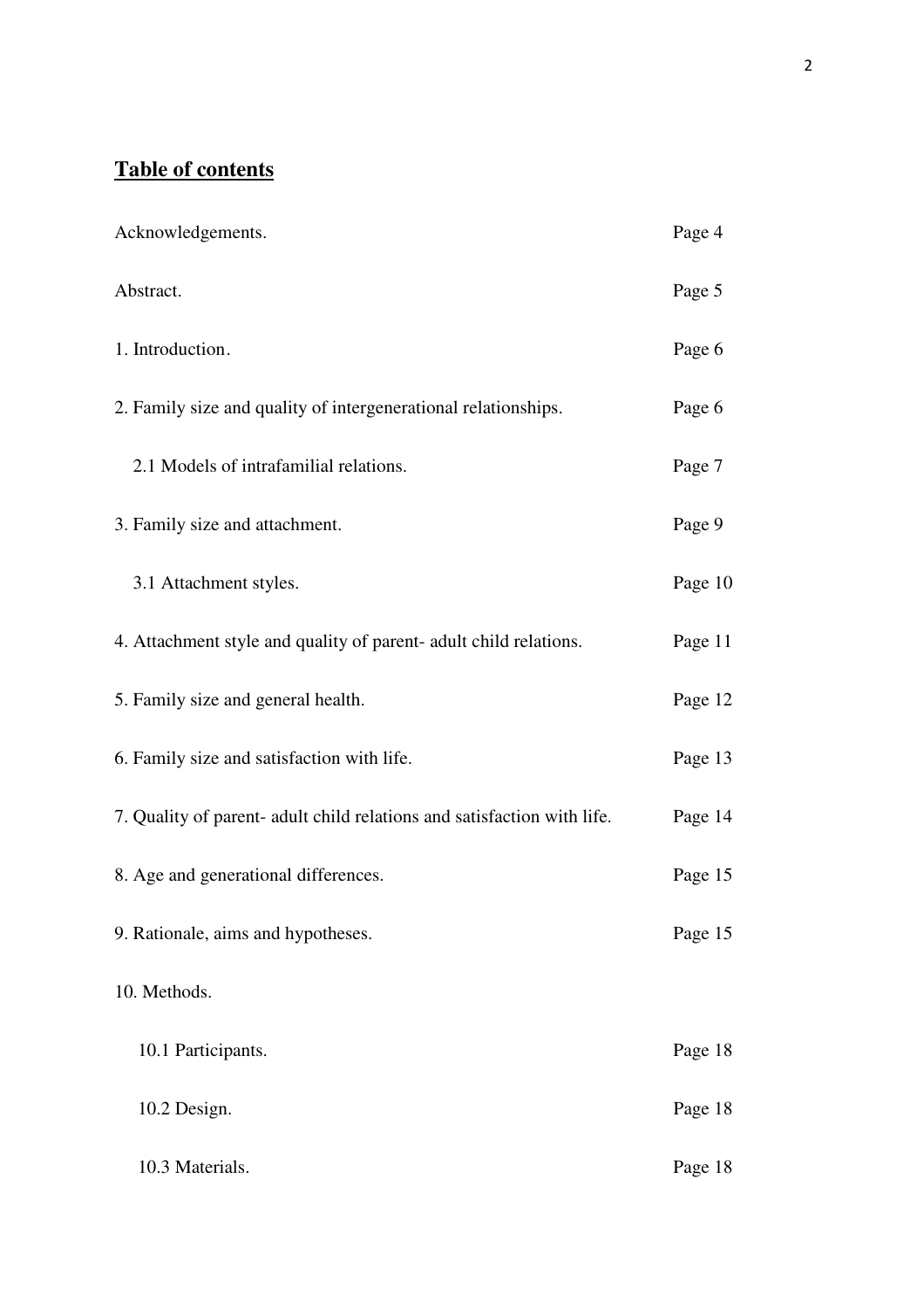| 10.4 Procedure.                           | Page 20 |
|-------------------------------------------|---------|
| 11. Results.                              |         |
| 11.1 Descriptive Statistics.              | Page 22 |
| 11.2 Inferential Statistics.              | Page 25 |
| 12. Discussion.                           | Page 28 |
| 12.1 Limitations.                         | Page 34 |
| 12.2 Future research and recommendations. | Page 35 |
| 13. Conclusion.                           | Page 36 |
| References.                               | Page 37 |
| Appendix.                                 | Page 45 |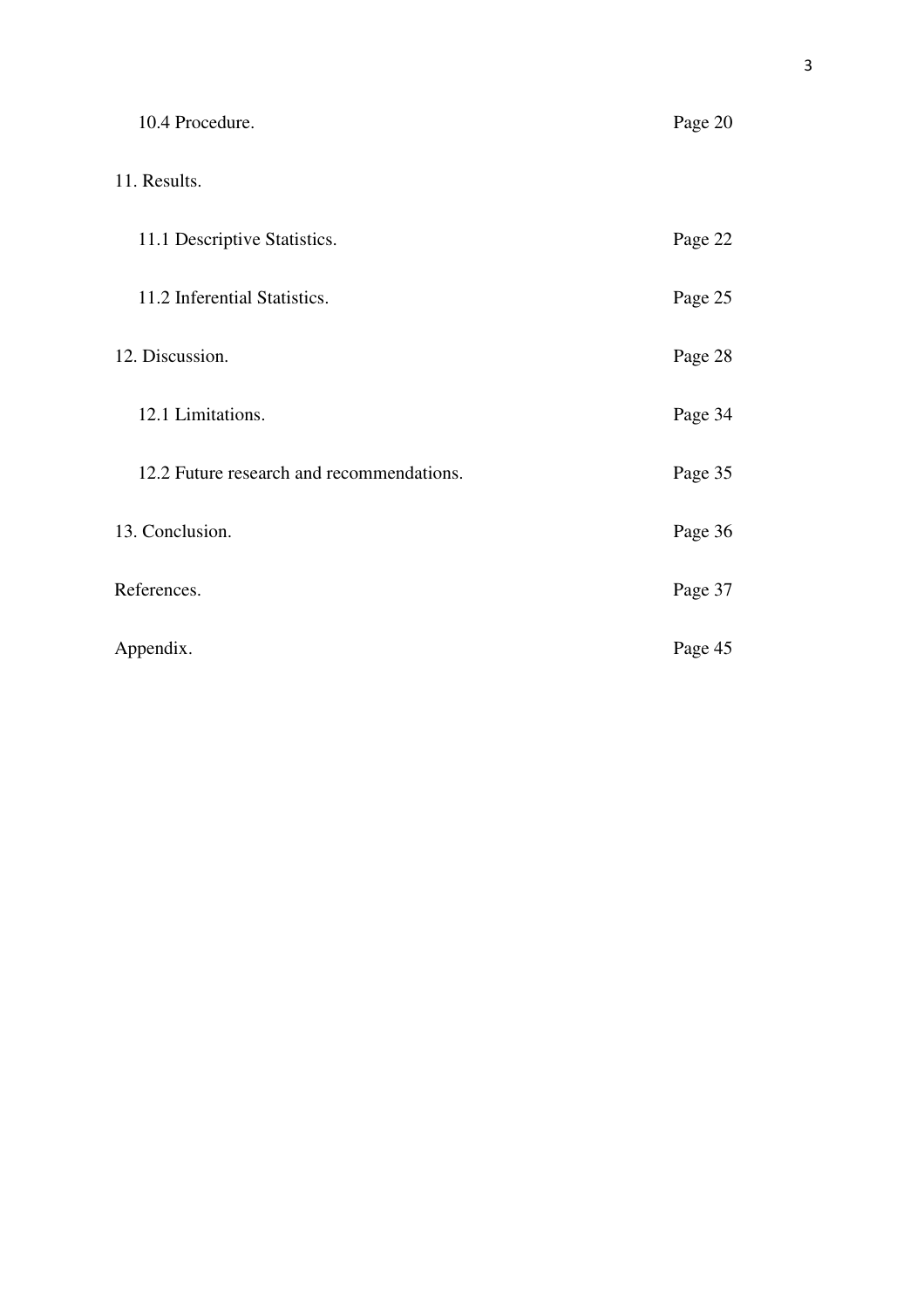## **Acknowledgements**

 I would like to thank all participants who kindly took part in my study. To my supervisor Dr. Rosie Reid who has been of great help and assistance to me during the entire process. Finally to my family, friends and John, for always encouraging me and for putting up with me during stressful times.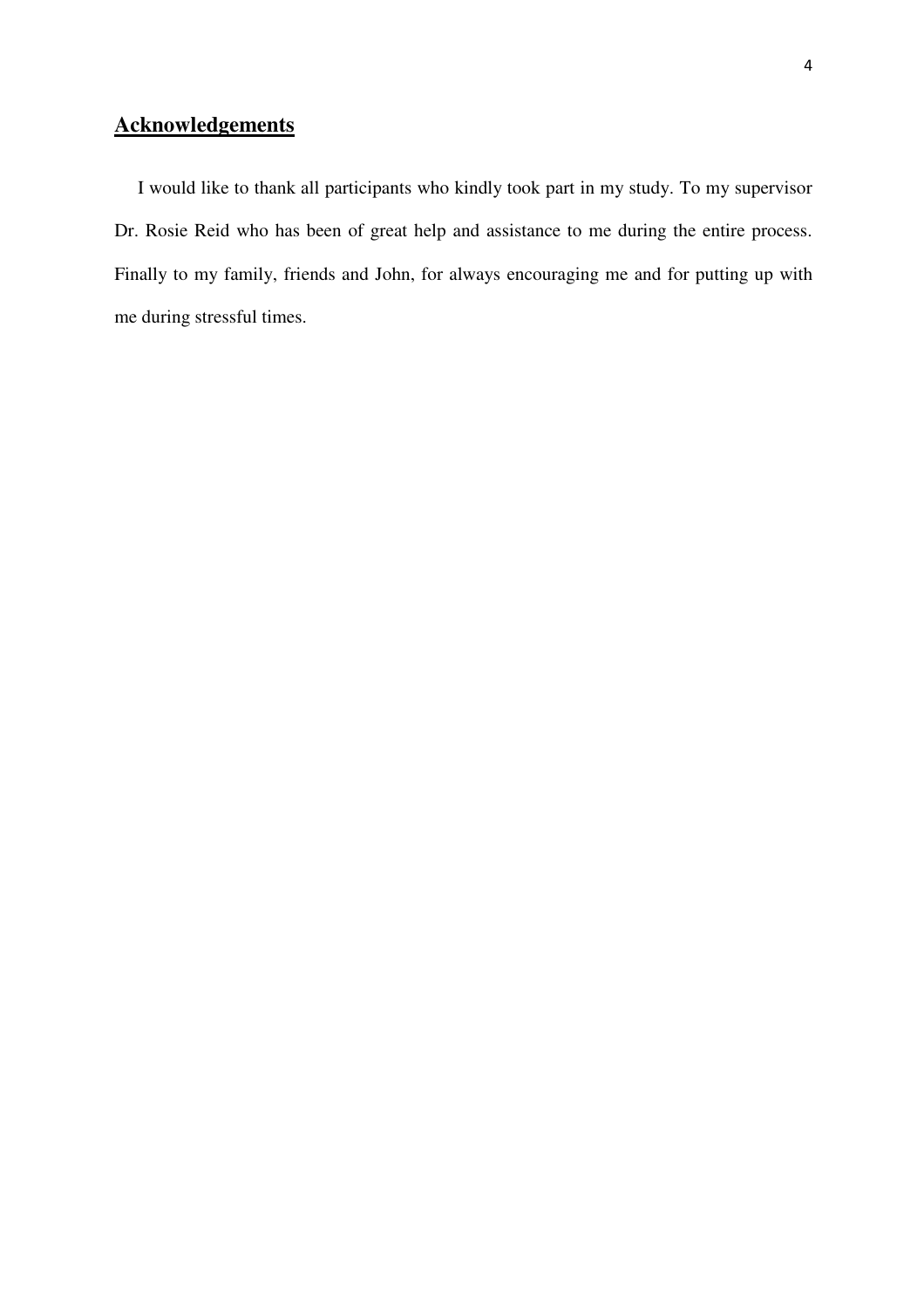## *Abstract*

 This was a correlational study examining family size, quality of parent- adult child relationships, attachment, general health and life satisfaction. A convenience sample of 107 participants was used, 37 males and 70 females ranging from 18 to 61 years. Participants voluntarily completed a demographics questionnaire including age, sex and the number of siblings in their family, a one item scale rating the quality of relations between adult- child and parents (Ward, Spitze & Deane, 2009), The General Health questionnaire (Goldberg, 1992), Relationship Scales questionnaire (Griffin & Bartholomew, 1994) and The Satisfaction with life scale (Diener, Emmons, Larsen & Griffin, 1985). It was found that higher scores on dismissive and fearful attachment subscales were associated with lower quality parent- adult child relations. Satisfaction with life was also positively associated with quality of parent- adult child relations.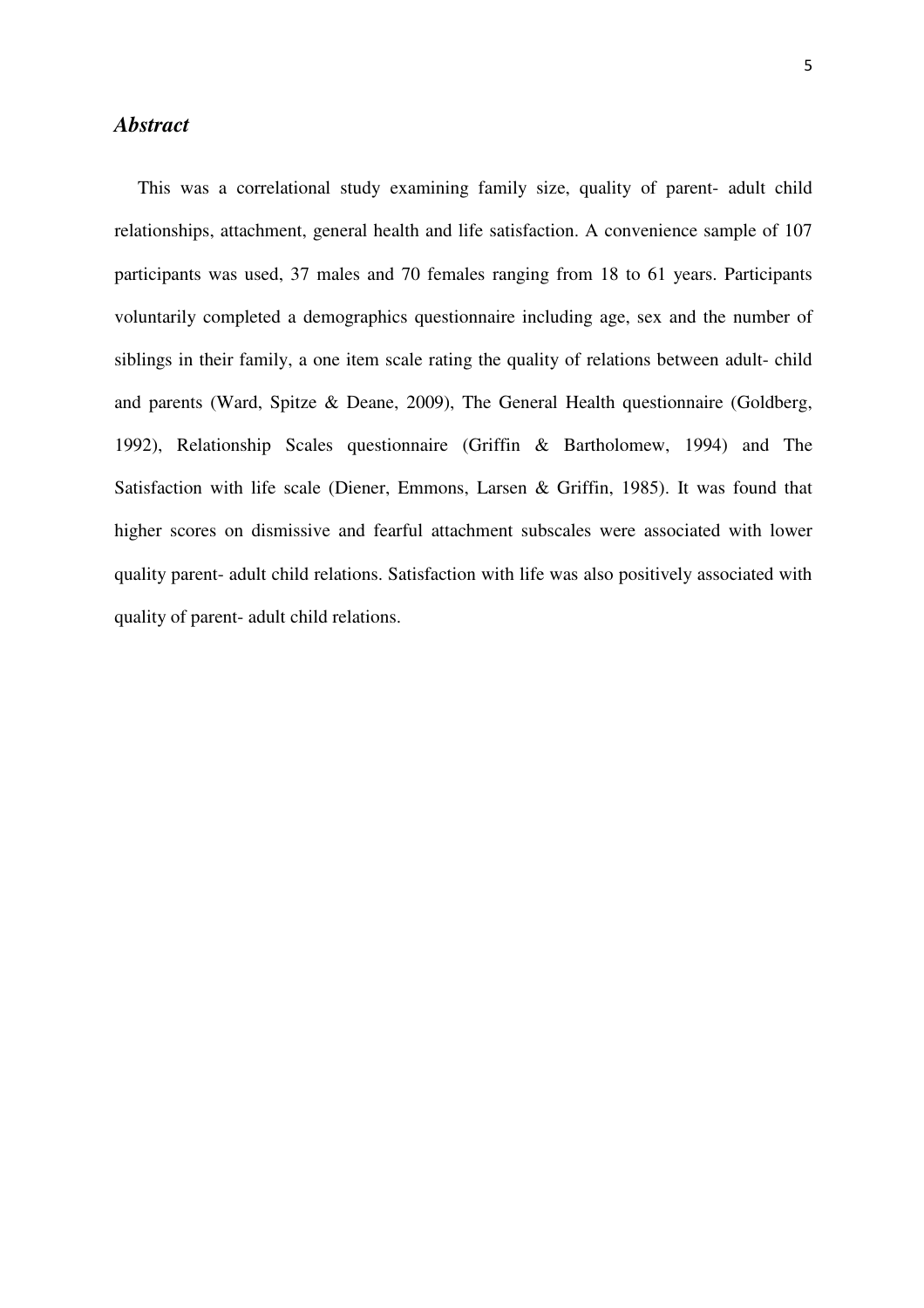## **1. Introduction**

 To date there has been very little research carried out on family size, intergenerational relations and its consequences. The strongest type of kin relationship is seen as that between parents and children, and children are said to have a lifelong obligation to parents for rearing them (Finch, 1989, p.36). Family systems theory would also suggest that members of a family are interconnected and individual behaviour and functioning is related to that of the other members of the family (Ribbens-McCarthy & Edwards, 2011, p.91). Taking these points into account, this study aims to examine the family in terms of the relationships that arise between family size which is defined in this study as the number of siblings present, parent and adult child relations, attachment, general health and satisfaction with life.

## **2. Family Size and quality of intergenerational relationships**

 Until relatively recently, research on family relations has primarily focused on intergenerational solidarity, an enduring affectionate loyalty to one's family which in turn aids family cohesiveness, and conflict was seen as a lack of solidarity (Luescher & Pillemer, 1998). Schneider states that family ties are about kinship, solidarity between blood relatives or those joined by marriage (as cited in Allan & Crow, 2001, p.4). Now, the focus has shifted from the separate solidarity and conflict views of intergenerational ties and it is thought that relationships between family members actually create ambivalence (Luescher & Pillemer, 1998). If this is so, then what factors influence a love/ hate relationship?

 The structure and dynamics of the family unit have dramatically changed over the last thirty years. There is not so much emphasis on religion, families are smaller, there are many unmarried co-habiting parents, higher rates of separation even divorce, one parent families and separate families who have merged. Social roles have also changed significantly with mothers working and fathers taking more of an active role in their children's lives ("The Irish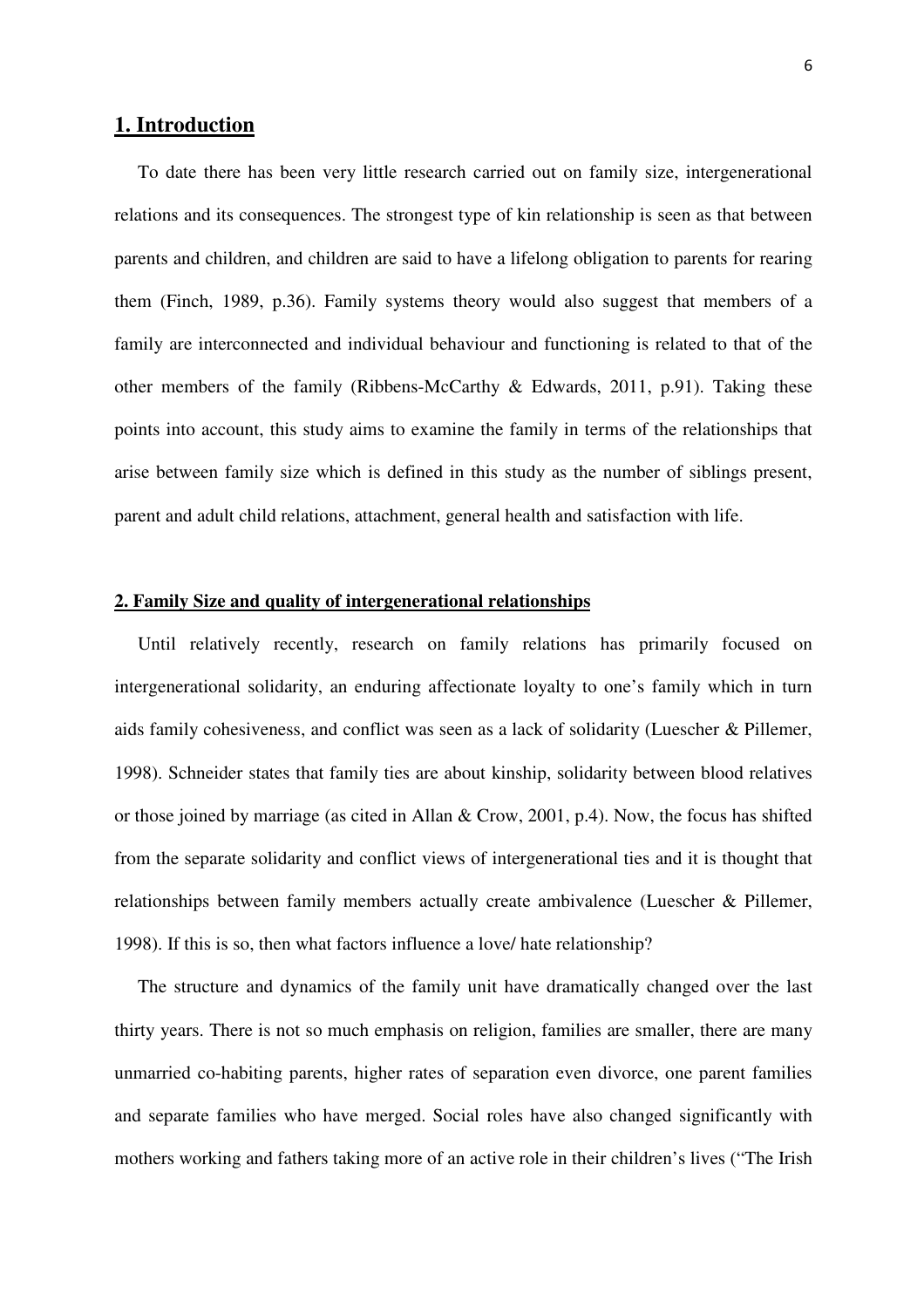family", n.d.). Luescher and Pillemer (1998) suggest that there is a socio structural dimension to ambivalence which concerns contradictions or conflict within social roles. On the other hand there is a psychological dimension which focuses on the individual alone.

 A recent study conducted in 2009 revealed that parents with multiple adult children report higher levels of collective ambivalence in relation to quality of intrafamilial relationships (Ward, Spitze & Deane, 2009). As family size increased, so did reports of lower quality relations between parents and their adult children. However Aldous and Klein (1991) stated that family size did not have much of an effect on the findings of their study but found that it "continues to be important only for social exchanges" (Aldous & Klein, 1991, p.7).

## **2.1 Models of Intrafamilial Relations**

Aldous and Klein (1991) proposed three models which can be applied to intrafamilial relations. The Competing Loyalties model proposes that external activities or responsibilities of parents may affect the time available to invest in parent and adult child relations. Role strain refers to conflict or difficulty in fulfilling obligations associated with different roles. Parents can have many roles other than that of the parent and as the number of different roles rise, so does the strain experienced from it (Goode, 1960). Compared to a few decades ago, many parents work now and employment rates for 2011 showed that 62.2% of lone parent women, or those part of a couple aged from 20-44 years were employed. Total percentage of men with children employed was 73.8% (CSO, 2011). This may be just one source of strain for parents. With social change, people's lives can become more individualised, with familial relationships having less stability and social ties weakening (Pinquart, Silbereisen & Korner, 2010). Strain can also arise from intrafamilial sources (Aldous & Klein, 1991) such as inadequate family cohesiveness or from interfamilial comparisons of family performance (Goode, 1960). Outside obligations such as work or role conflict may interfere with the time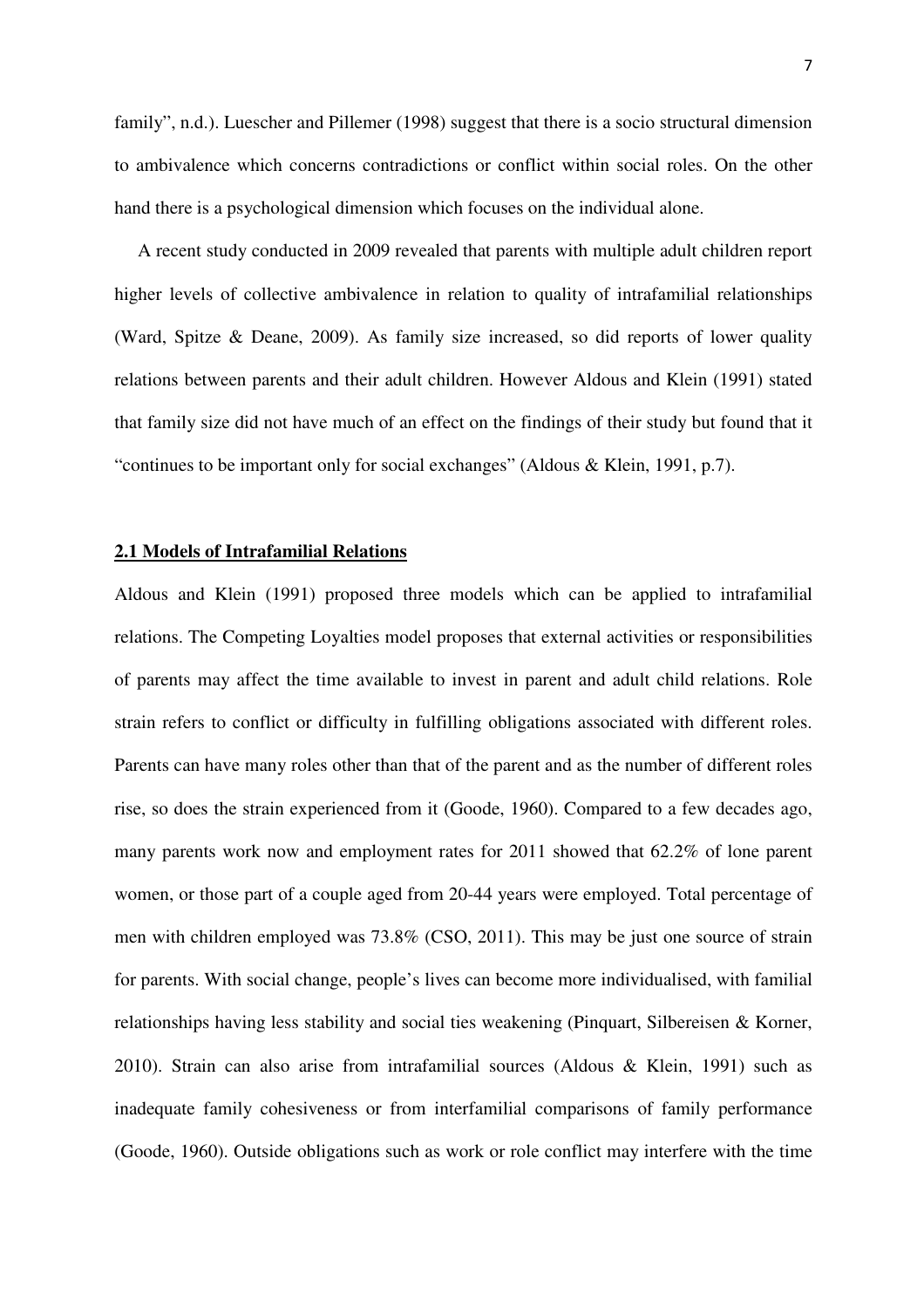a parent has to attend to their children thus lowering relationship quality, consistent with the Competing Loyalties model. For example, parents with many children may both have full time jobs to support the family which may impede on their family time thus resulting in a negative relationship between family size and relationship quality (Aldous and Klein, 1998). Furthermore, older siblings may substitute for a parent as a caretaker for younger children with parents giving them responsibility and younger siblings seeing an older brother or sister as a quasi-parent (Stewart, Verbrugge & Beilfuss, 1998). This can further impede or dilute parent and child relations (Aldous & Klein, 1991).

 The Familism model indicates that in larger families, there is greater emphasis on the family as a whole functioning unit, increasing intergenerational bonds in later years. Member participation in the family and social ties are emphasised rather than individualism (Aldous & Klein, 1991; Schwartz et al., 2010) and the needs of the family are put first (Schwartz et al., 2010). It is a construct relevant to all ethnicities and cultures, referred to as Communalism for African Americans and as Filial Piety for Asian Americans for example and is thought to be related to the concept of Collectivism (Schwartz et al., 2010). Larger families have access to more close-kin support networks (Gondal, 2012). A strong family orientation appear to have protective functions against depression and anxiety (Zhang, Norvilitis & Ingersoll, in Schwartz et al., 2010) and also enhance self esteem (Ghazarian, Supple & Plunkett, 2008). The Familism model would be supported if there was a positive correlation found between quality of parent and adult child relations and family size due to the organisation within larger families making them more tightly knit.

 Lastly, the Size Constraint model suggests that with a greater number of children in the family, there may be variations in parent- adult child relations resulting from sibling rivalry, competition or family conflict (Aldous & Klein, 1991; Schlomer, Ellis & Garber, 2010). Family size can affect parental control over children and satisfaction with support networks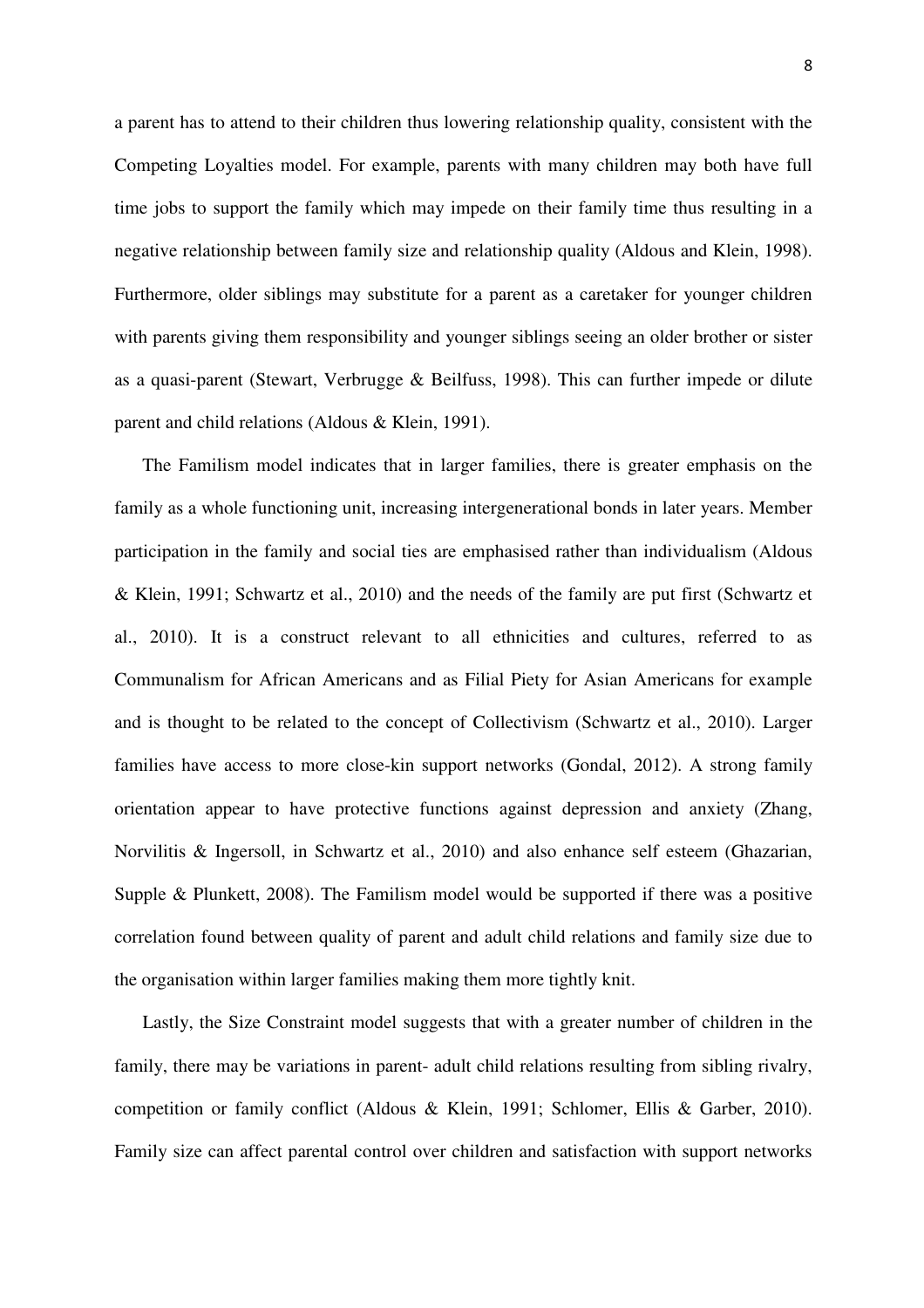and interpersonal relationships (Aldous & Klein, 1991). Research on family size and educational achievement has frequently suggested that within larger families, there are less resources available for each child (Marteleto & Souza, 2012) showing one such reason for variations in parent and adult child relations related to family size. Positive feelings between siblings in larger families may be greatly affected by behavioural conflict and friction. Sibling rivalry and competition can also be influenced by the spacing between each child in the family, with those more widely spaced experiencing less conflict (Newman, J., 1996). To support the Size Constraint model, it would be expected to find that adult children from larger families would report lower relationship quality with their parents. This may be as a result of the parents' interaction with one child being compromised by the presence of other siblings or also result from stricter rule enforcement.

### **3. Family size and Attachment**

 Attachment is a well researched topic in psychology. Attachment develops during infancy and is described as an enduring emotional and affectionate tie to a caregiver, usually the mother (Berger, 2008, p.192). This attachment behaviour peaks very early in a child's life and remains active but not evidently in adult life (Bowlby, 1997, p.231). Within the household, parents must carry out other activities such as house chores or looking after another child. When an infant needs care and attention, household chores can be stopped or momentarily put aside. However, conflict can arise and affect a parent's care for their infant when there are demands from other children or even a spouse and these are not as easily resolved (Bowlby, 1997, p.241). Prolonged interference can impede on the care and attention given to a child (Bowlby, 1997, p.242). In this case, family size may affect the attachment between parent and child and the quality of those relationships. However some research has shown that likelihood of secure attachment has been seen to increase with family size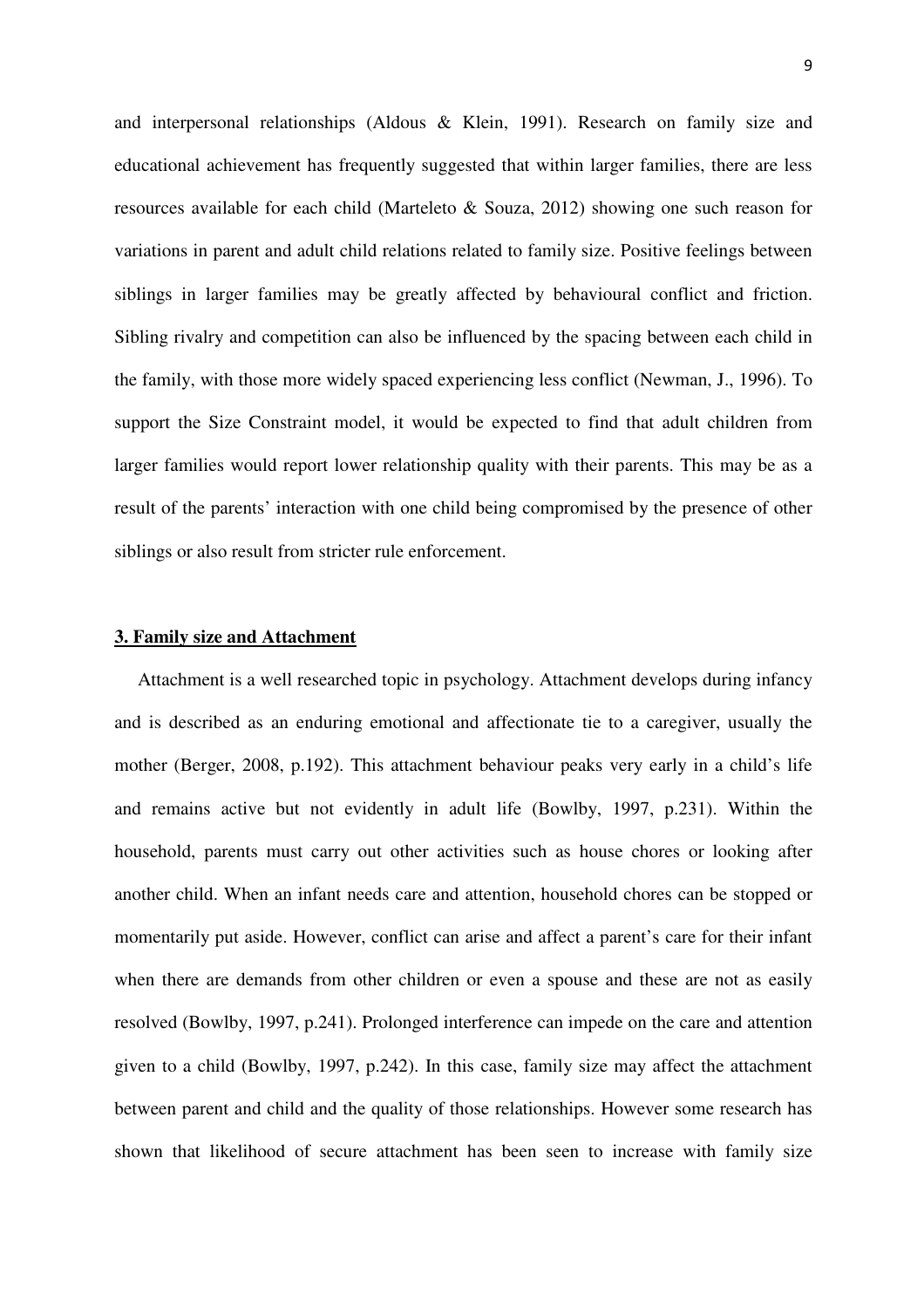(Ahnert, Meischner and Schmidt, 2000). Consistent with the aforementioned Size Constraint model of intrafamilial relations, demands on parents can be from within the family like a mother who must manage and care for three young children at the same time. On the other hand, with the changes in the dynamics and structures of families over the last few decades, demands upon the parents may be extrafamilial, with both parents having careers and needing both incomes to support a larger family, responsibilities or activities they are involved with outside of the family (Aldous & Klein, 1998). Bowlby (1997, p.357) suggests that in Western society, there can be a lack of mothering or that possibly due to changing family structures and dynamics, that mothering may come from too many people, and is therefore inconsistent.

 Familial ties are socially defined (Allan & Crow, 2001, p.5). The social responses of the caregiver are what most effectively reinforces attachment (Bowlby, 1997, p. 314). Previous research on family size suggested that variations in relationships between parents and adult children may be linked to experiences in the early years of childhood and that a parent's relationship with one child may affect their relationship with another (Ward, Spitze & Deane, 2009). As already mentioned, there is conflicting evidence of whether family size is linked to the quality of parent and adult child relations (Ward, Spitze & Deane, 2009, Aldous & Klein, 1998). However, there is evidence to suggest that family size may be linked to attachment.

## **3.1 Attachment Styles**

 There are four attachment styles to be considered. A 'Secure' attachment is the most beneficial style. It consists of high interpersonal trust and individuals with a secure attachment would generally have high self esteem (Baron, Branscombe & Byrne, 2009, p.247). In infancy, a secure attachment is characterised by the child being comforted and assured by the caregiver and the caregiver is seen as "a base for exploration" (Berger, 2008,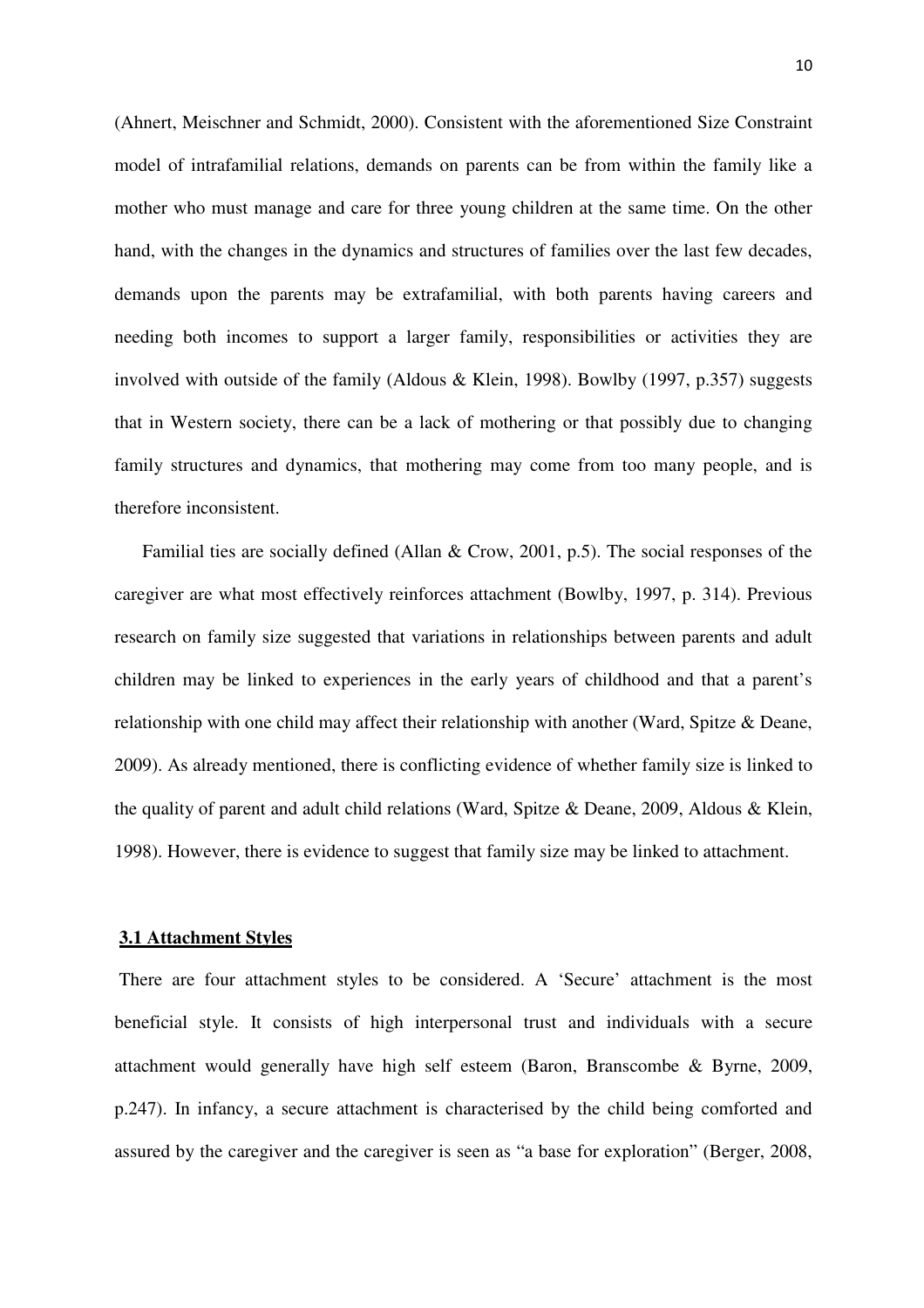p.193). A secure attachment style is associated with a child's easy temperament, a synchronious relationship between parent and child and a sensitive and responsive caregiver (Berger, 2008, p.195).

A lack of trust in others but with accompanying high self esteem characterises the 'Dismissing' style of attachment. This is a slightly insecure style of attachment. Individuals are the first to reject a partner in a relationship to avoid rejection themselves as they are always prepared for the worst. Getting too close to a loved one is daunting and these individuals often avoid relationships (Baron, Branscombe & Byrne, 2009, p.247).

 Individuals with low self esteem and who do not trust others are described as having a 'Fearful- Avoidant' style of attachment and is the least favourable style. This style is seen to be the most maladaptive. (Baron, Branscombe & Byrne, 2009, p.247).

 The fourth style is the 'Preoccupied' style. Someone with this style would put a lot of trust in others and readily accept relationships, but would possess very low self esteem and feel unworthy of their partner (Baron, Branscombe & Byrne, 2009, p.247).

### **4. Attachment style and quality of parent- adult child relations**

 Research has established relationships between attachment style and interactions between parents and children. Dinero, Conger, Shaver, Widaman and Laresen-Rife (2008), reported that self reported attachment style, measured in the mid 20's was predicted by the quality of observed interactions between parents and children during adolescence. Of those interactions, ones of a positive nature- particularly sensitivity and warmth, observed at age 15 and 16, predicted secure attachment in the mid 20's. Levesque (2012) emphasised the importance of the family environment on attachment. The emotional and social family environment includes such concepts as family cohesion, respect for privacy, closeness and autonomy, and these are instigated by the parents. In this study, there was no evidence to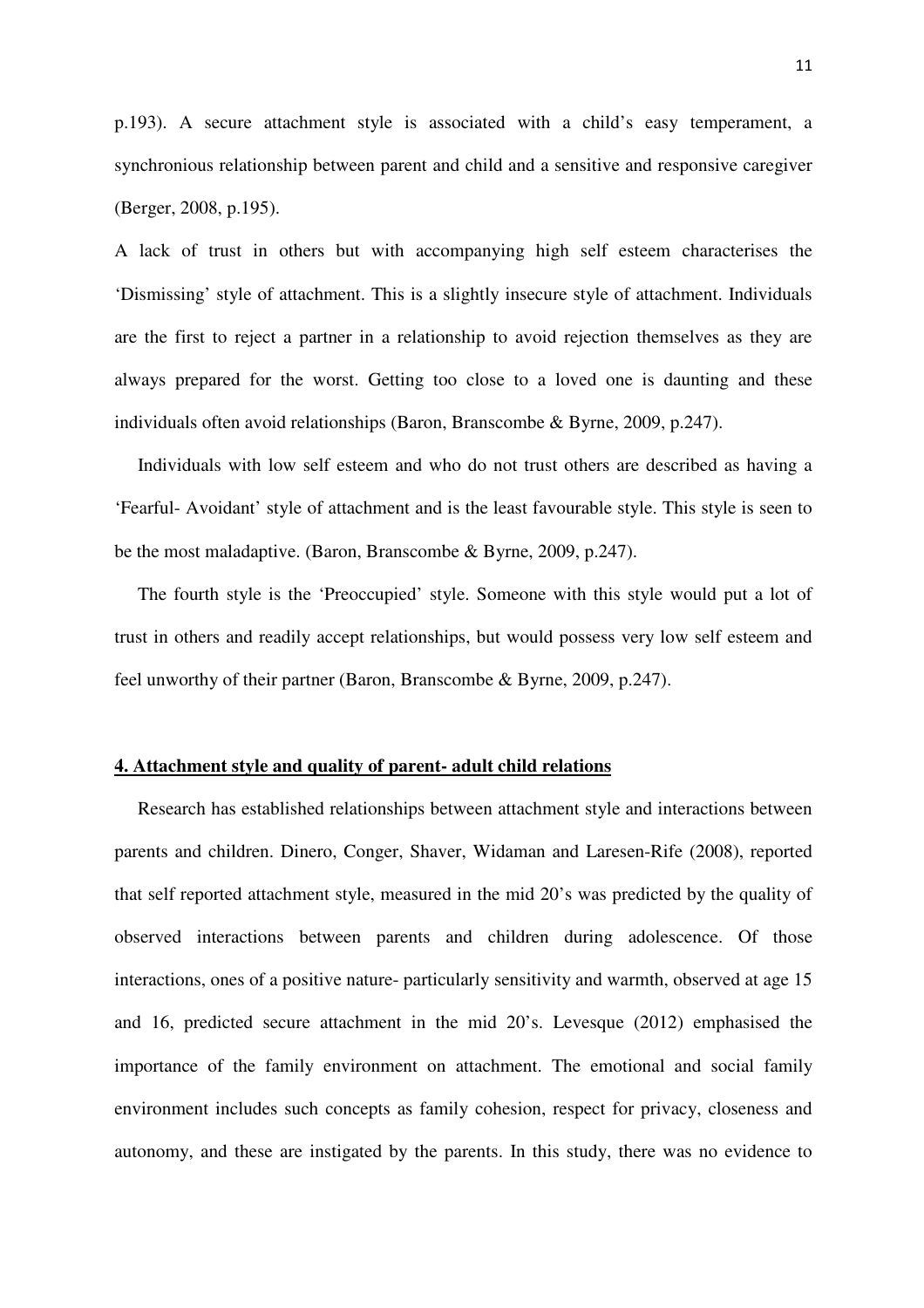support that family closeness had any influence on attachment, however there was a significant negative relationship between autonomy and anxiety and avoidance. Thus it would appear that secure attachment is influenced by the individual's sense of identity and independence which is guided, and aided in formation by the family and fits with Bowlbys attachment theory. Other research has found similar results and also emphasise the influence of parents socialisation practices with their children and its relation to attachment in romantic relationships (Conger, Cui, Bryant & Elder, 2000).

#### **5. Family size and general health.**

 Experiences and interactions within the family influence interpersonal behaviour in later life (Baron, Branscombe and Byrne, 2009, p.246). In families with multiple children, differential parenting can occur which may have an influence on a child's psychological functioning later in life (Feinberg and Hetherington, 2001). The quality of the relationships between siblings and sibling structure together, appear to have an influence on individuals mental health (Yuan, 2009) and maternal health and family size were also found to be predictors of adolescent anxiety (Ozer, Fernald & Roberts, 2008). Other research has suggested a link between attachment organisation and an individual's psychosocial functioning. People who reported experiences of attachment as balanced were less likely to internalize symptoms (Allen, Moore, Kuperminc and Bell, 1998). Research has found that the number of siblings in a family has an influence on pulmonary function in children and exposure to infections (Mattes et al., 1999). Children with older siblings have been found to be at increased risk of whooping cough and delayed immunisation (Reading, Surridge & Adamson, 2004). Hesketh, Qu and Tomkins (2003) reported significant differences between only children and those with siblings. Children with siblings were less likely than only children to confide in their parents and also more likely to experience bullying. Other less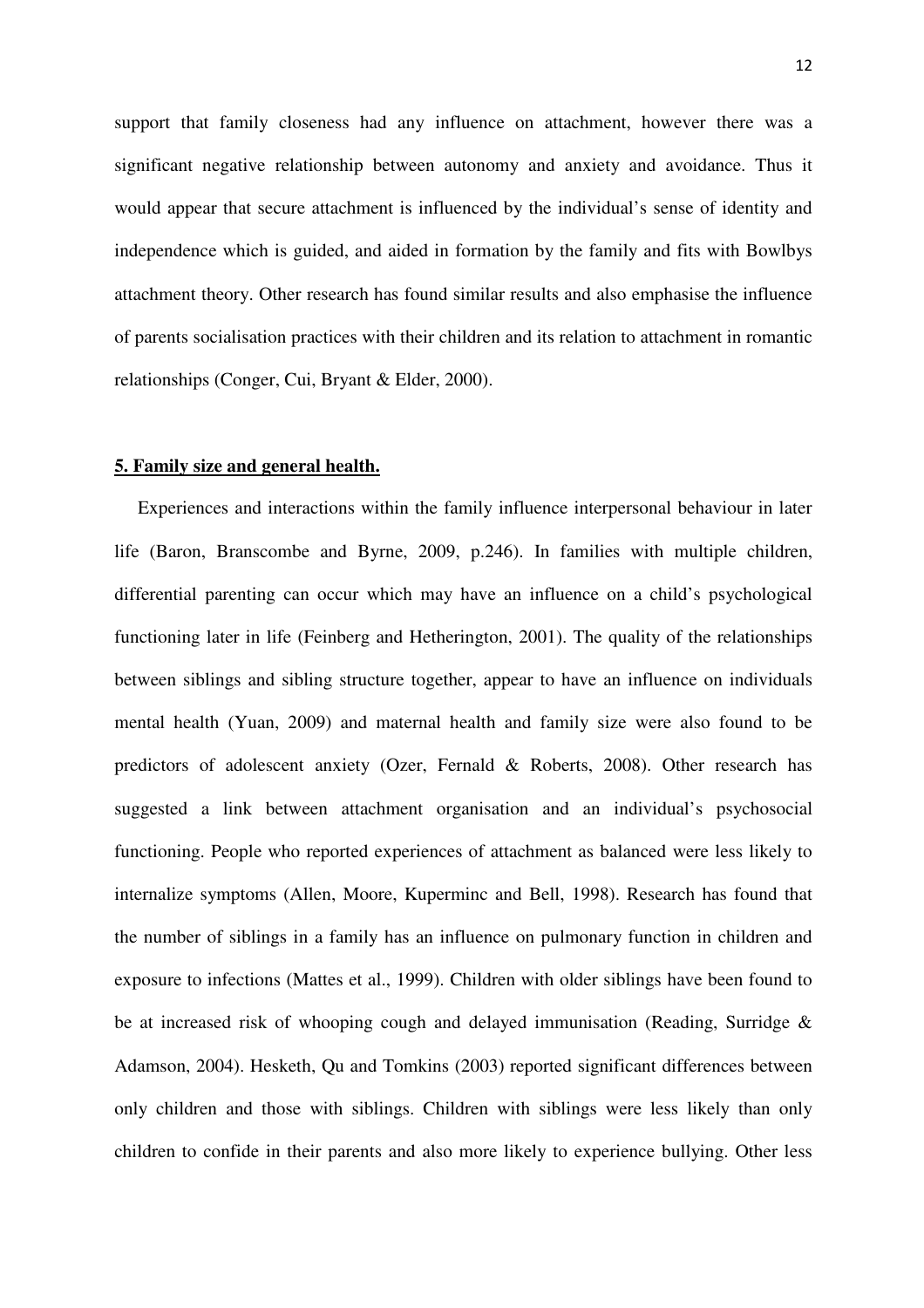significant differences were reported with only children found to have higher attendance rates for doctors and dentists and children with siblings were at higher risk of anaemia. These are somehow conflicting results- it may be assumed that only children visited doctors and dentists more frequently as a result of reporting symptoms or being more frequently ill. On the other hand, it may be due to the fact that there is only one child in the household so attention is not rivalled by any other children and symptoms are noticed quicker.

#### **6. Family size and satisfaction with life.**

Psychoanalyst Adler emphasises the importance of equality between siblings in a family and how favouritism or imbalance in attention can affect the development of other children within the family (Adler, 1998, p.124-125) and reports from young adults indicate a link between larger family size and lower satisfaction with life (Khodarahimi & Ogletree, 2011). All children within one family are all different in terms of personality, interests and achievements. If one child is more prominent, other siblings may suffer and constantly strive for recognition which may continue into adult life (Adler, 1998, p.125). One can suggest that the risk of this occurring may increase but may also decrease with family size. Consistent with the Size Constraint model previously mentioned, sibling rivalry and competition may be exacerbated by multiple siblings. On the contrary, the Familism Model would suggest that as family size increases family members co-operate more and work more efficiently as a unit (Aldous and Klein, 1991). Developmentalists emphasise that sibling relations are very important for social and emotional support and learning (Barfoot, 2004), which suggest that having more than one sibling may be quite beneficial and thus perhaps increase individual functioning and satisfaction with life. This would be on condition that social and emotional support exists within the family and that learning is encouraged and the family environment has been shown to have an influence on internal characteristics of adolescents (Yoshitake,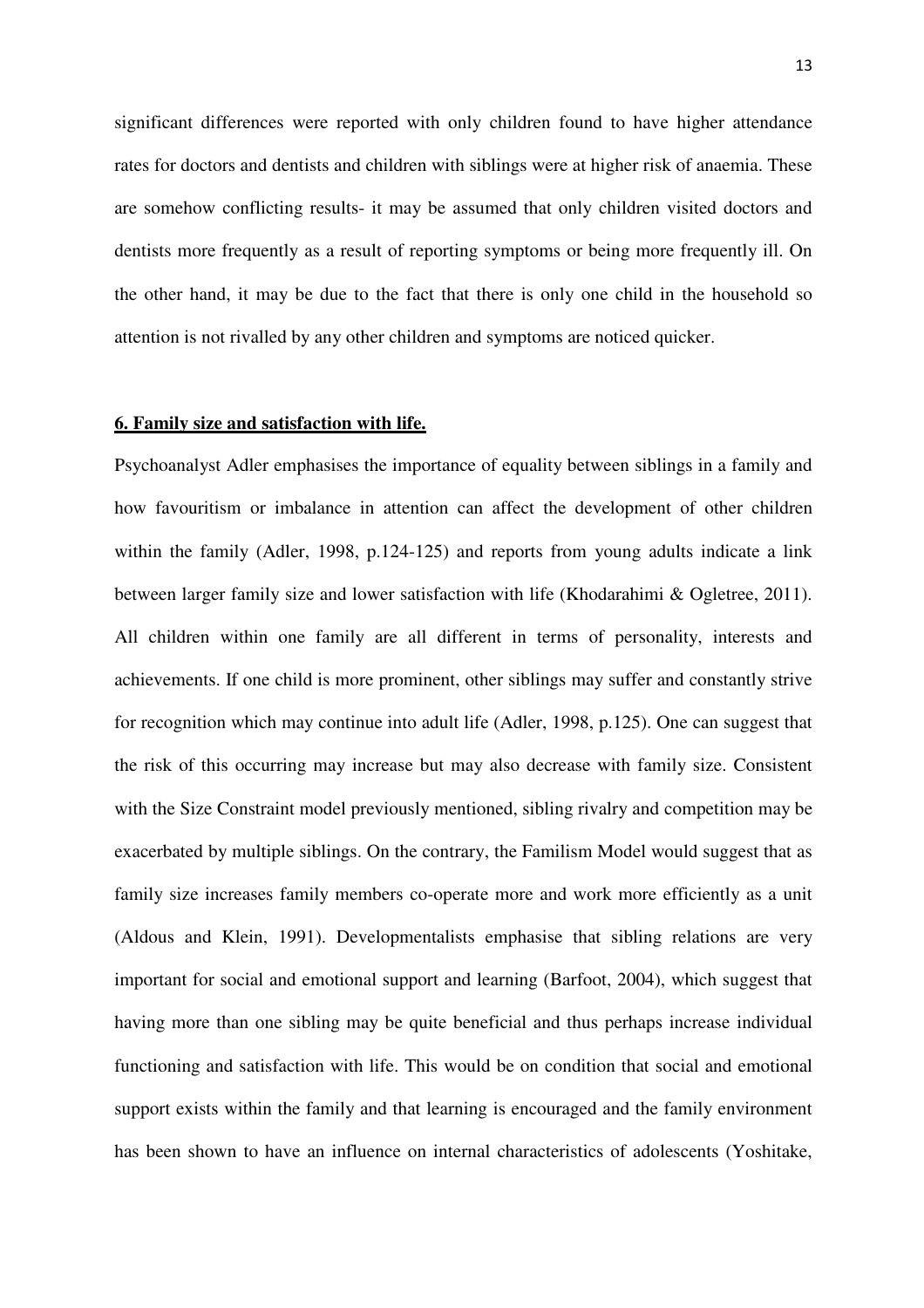Matsumoto, Murohashi, Furusho & Sugawara, 2012). In a sample of adolescents, life satisfaction and parental admiration were positively associated, even when culture was controlled for, highlighting the importance of positive parent-child relationships (Schwarz et al., 2012). However, if experiences in family life are rather negative, then the opposite may also occur and satisfaction with life may decrease. Family size, relations and satisfaction with life among adults has been widely researched but only from the perspective of parents and their children and Ward, Spitze & Deane (2009) found that the relations between parents and their adult children are influenced by family size. However, satisfaction with life in adults and size of their family of origin has not been researched.

## **7. Quality of parent- adult child relations and satisfaction with life**

 Research has found associations between parent and child communication difficulties and satisfaction with life (Bjarnason et al., 2012) and perceptions of parent- child relationships have been found to be influenced by other siblings and family dynamics (Khodaharimi & Ogletree, 2011). Children's life satisfaction and well being relies on parental warmth, and this along with autonomy and detachment from parents has predicted satisfaction with life in studies with children and adolescents (Chang, McBride Chang, Stewart & Au, 2003). Family systems theory suggests that family dynamics involve aspects of individual dyadic relations and overall aspects of relations within the family as a whole including such things as bonding (Whitechurch & Constantine, 1993, as cited in Henry, 1994). Parental behaviour within parent-child dyads can have an influence on adolescents in terms of support, encouragement and warmth and adolescent's satisfaction with family life is related to family bonding and flexibility (Henry, 1994). Thus, aspects of satisfaction with life appear to be related to intrafamilial relations.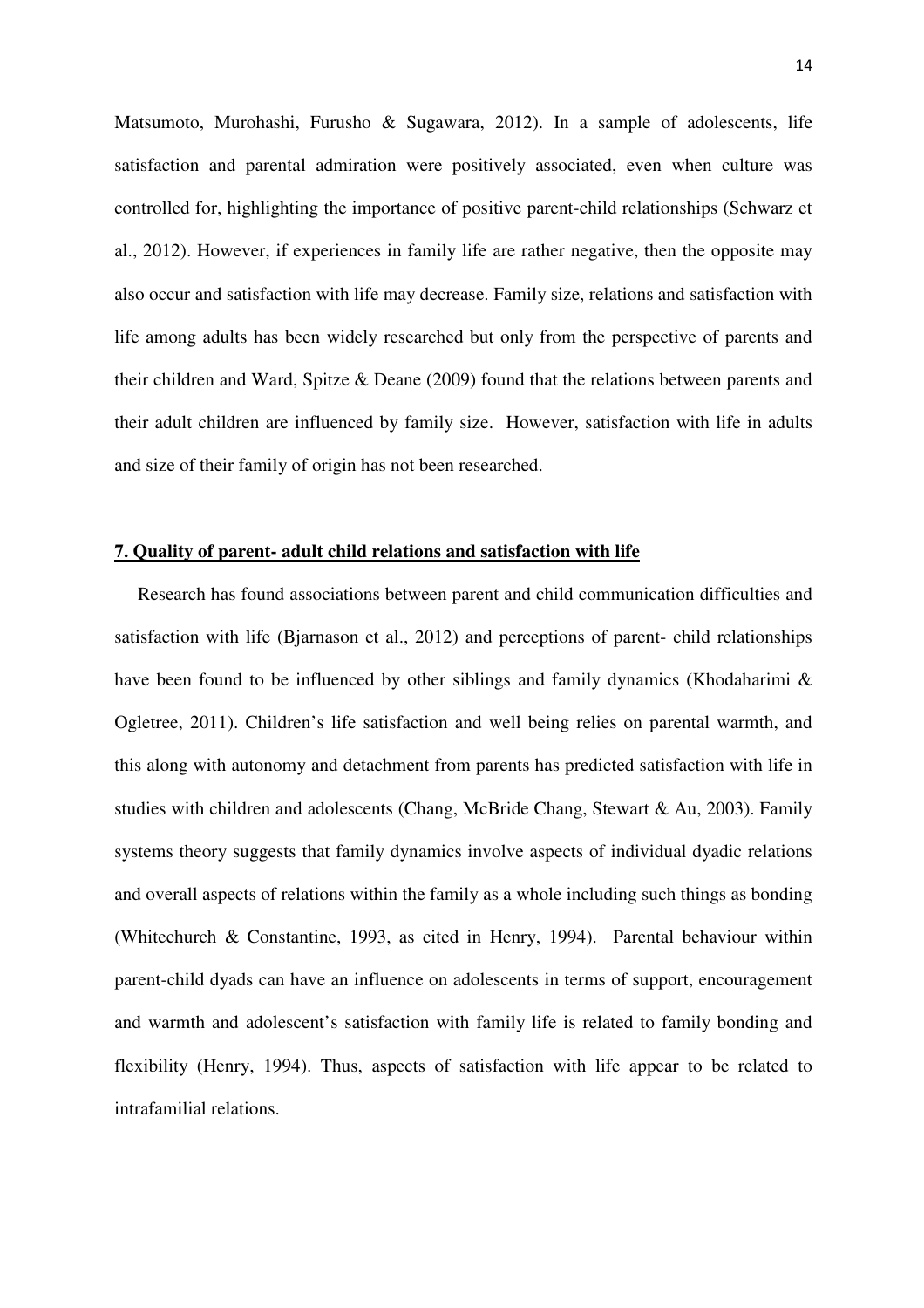### **8. Age and Generational Differences**

 Participants will be grouped by age so that generational differences and theory can be applied. For example, Emerging adulthood includes individuals from 18-25 years of age (Arnett, 2007, p.13). Many changes can occur during emerging adulthood affecting parent and children's relationships. One change is that many emerging adults move out of home and report better relations with their parents (Arnett, 2007, p. 216). It may be that once emerging adults move out that 'distance makes the heart grow fonder' or that simply contact with parents is now seen as a choice rather than a daily occurrence (Arnett, 2007, p.217).

 Connidis proposes that parents and adult children get closer as they mature (as cited in Berger, 2008, p.587). However, if adult children have such problems as marital or financial issues, relationships with their parents can also suffer (Berger, 2008, p.588).

 Over the decades, the family has changed a lot. From several decades ago, many families ran farms where all family members regardless of age would work and help out. Furthermore, families were larger and familism more prevalent. In recent years, technology has had a huge impact on the way of life and family structure has changed (Rouse, 2007) and some argue that the institution of the family has been on a decline for many decades (Popenoe, 1993).

### **9. Rationale, aims and hypotheses**

 Building upon the limited previous research, the first research question of this study aims to examine the relationship between family size and the quality of parent- adult child relations. As previously mentioned, there is evidence to support this (Ward, Spitze and Deane, 2009), as well as contradict it (Aldous and Klein, 1998). Additionally, the previous studies concentrated on parents' reports of relations with their adult children; however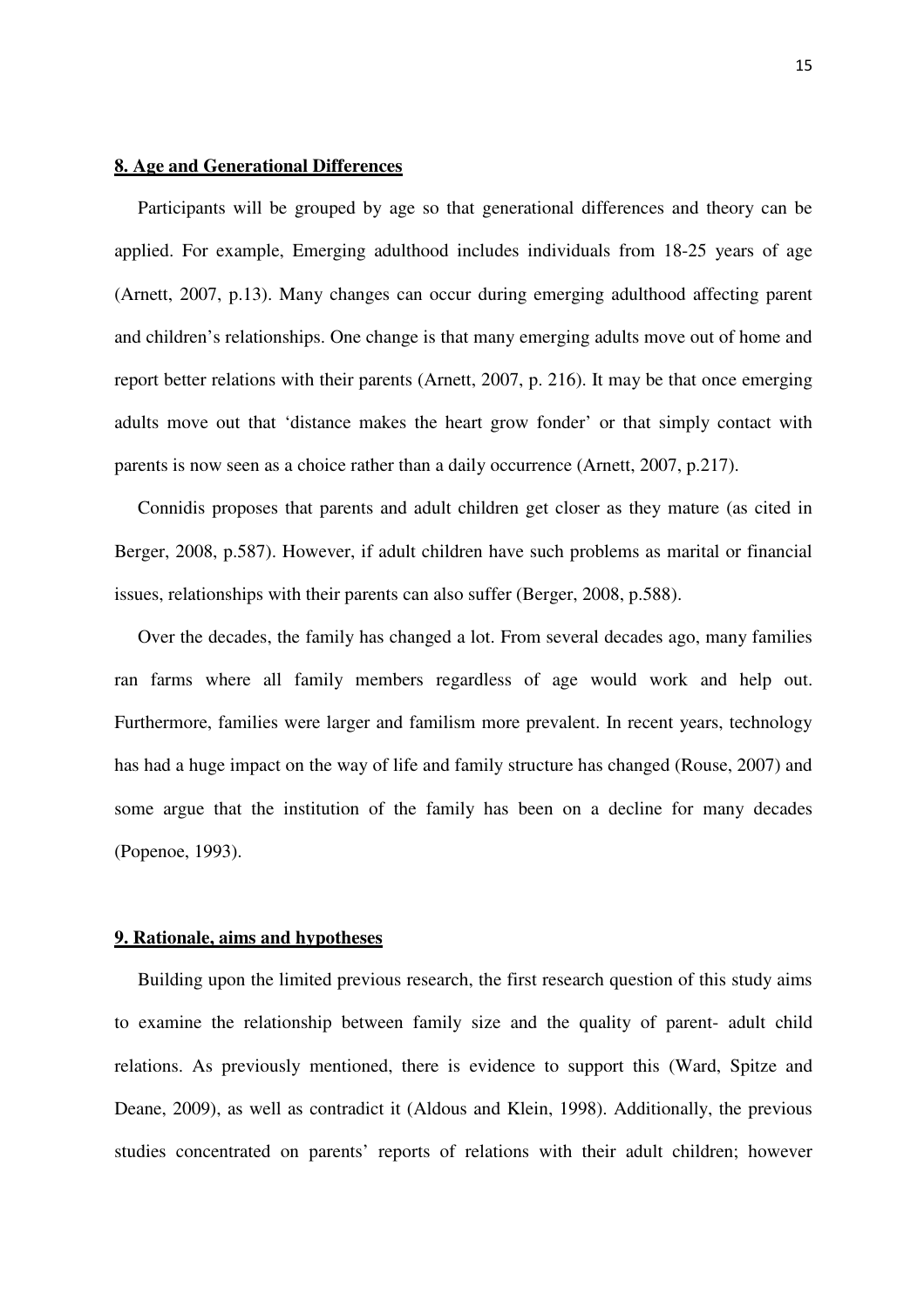parents' reports are known to be a lot more positive than their children's (Aquilino, 1999). Therefore to address that limitation, this study will involve the adult children's reports on the quality of relationships with their parents as it may yield very different results to those of the parents' reports in previous studies.

 As there is conflicting results surrounding family size and the quality of relations between parents and children (Ward, Spitze & Deane, 2009; Aldous & Klein, 1991), associations between attachment styles and family size will be assessed. Research also suggests associations between intrafamilial relations and attachment, however most indicate the precursors of primarily secure or anxious/avoidant attachment and do so through behavioural observations as well as self report attachment measures. Furthermore most samples previously used are children and adolescents. In contrast with that, the present study will examine individuals self report attachment and self report ratings of the quality of relationships with their parents and include a wide range of ages.

 Previous research has established connections between health and family size (Mattes et al., 1999; Hesketh, Qu and Tomkins, 2003; Reading, Surridge & Adamson, 2004). However, these studies have looked at specific ailments and not levels of general health across age groups.

 Very little research has been carried out on satisfaction with life in adults and the size of their family of origin. One such study revealed a link between bigger family size and lower satisfaction with life in adolescents (Khodarahimi & Ogletree, 2011). This study aims to follow up on this association and incorporate adults of all ages. In addition, life satisfaction has been linked to aspects of parent -child relations but only in samples mainly of adolescents (Chang, McBride Chang, Stewart & Au, 2003; Henry, 1994). Self report ratings of quality of relations with parents have not been investigated in relation to satisfaction with life and not with a sample of adults over 18.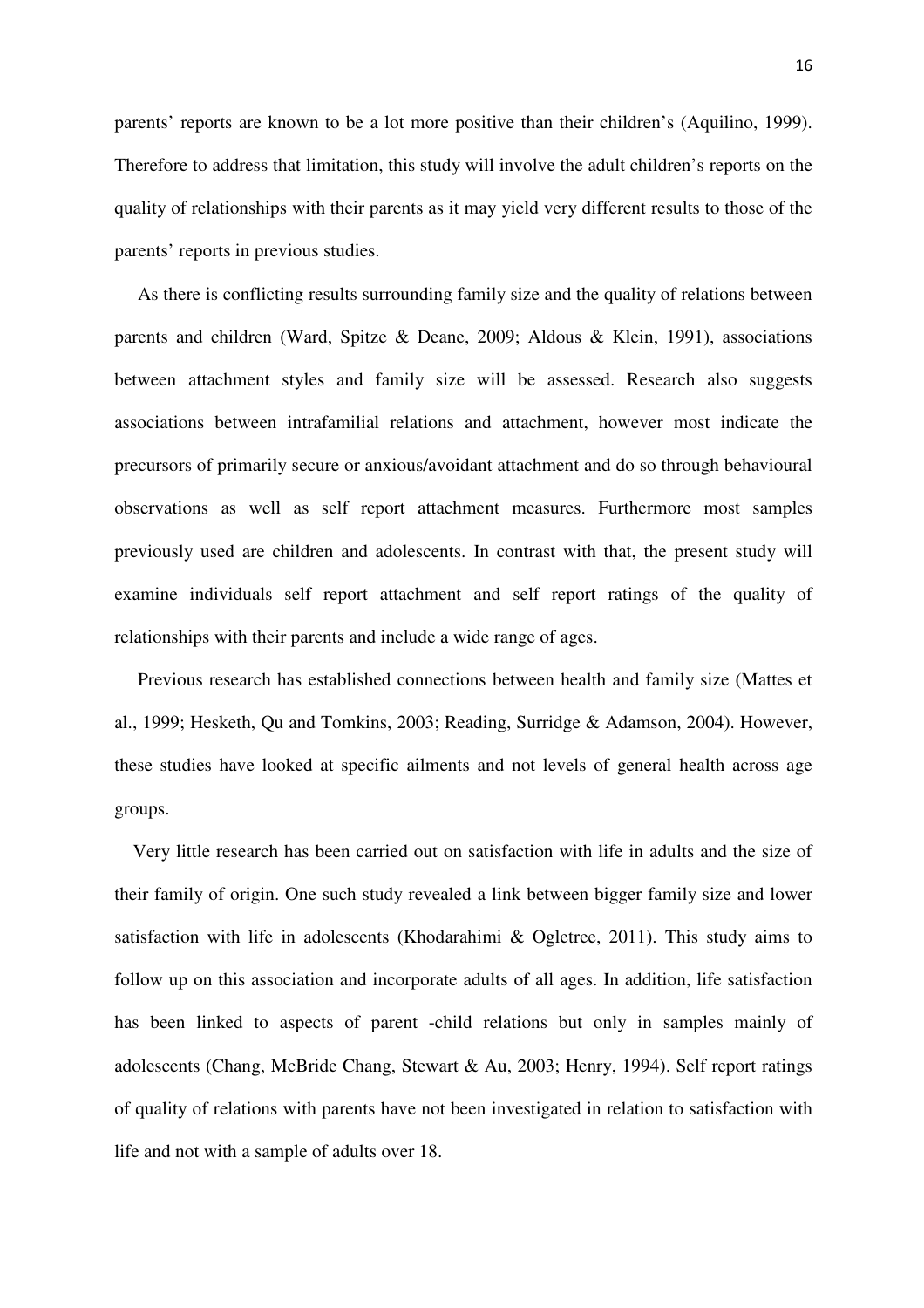The first hypothesis of the current study is that there will be a significant relationship between family size and quality of parent –adult child relations.

The second hypothesis of this study is that there will be a significant relationship between family size and attachment type.

 The third hypothesis is that there will be a significant relationship between quality of adult and parent child relations and attachment style.

The fourth hypothesis is that there will be a significant relationship between family size and general health.

The fifth hypothesis is that there will be a significant relationship between family size and satisfaction with life.

The sixth hypothesis is that there will be a significant relationship between quality of parentadult child relations and satisfaction with life.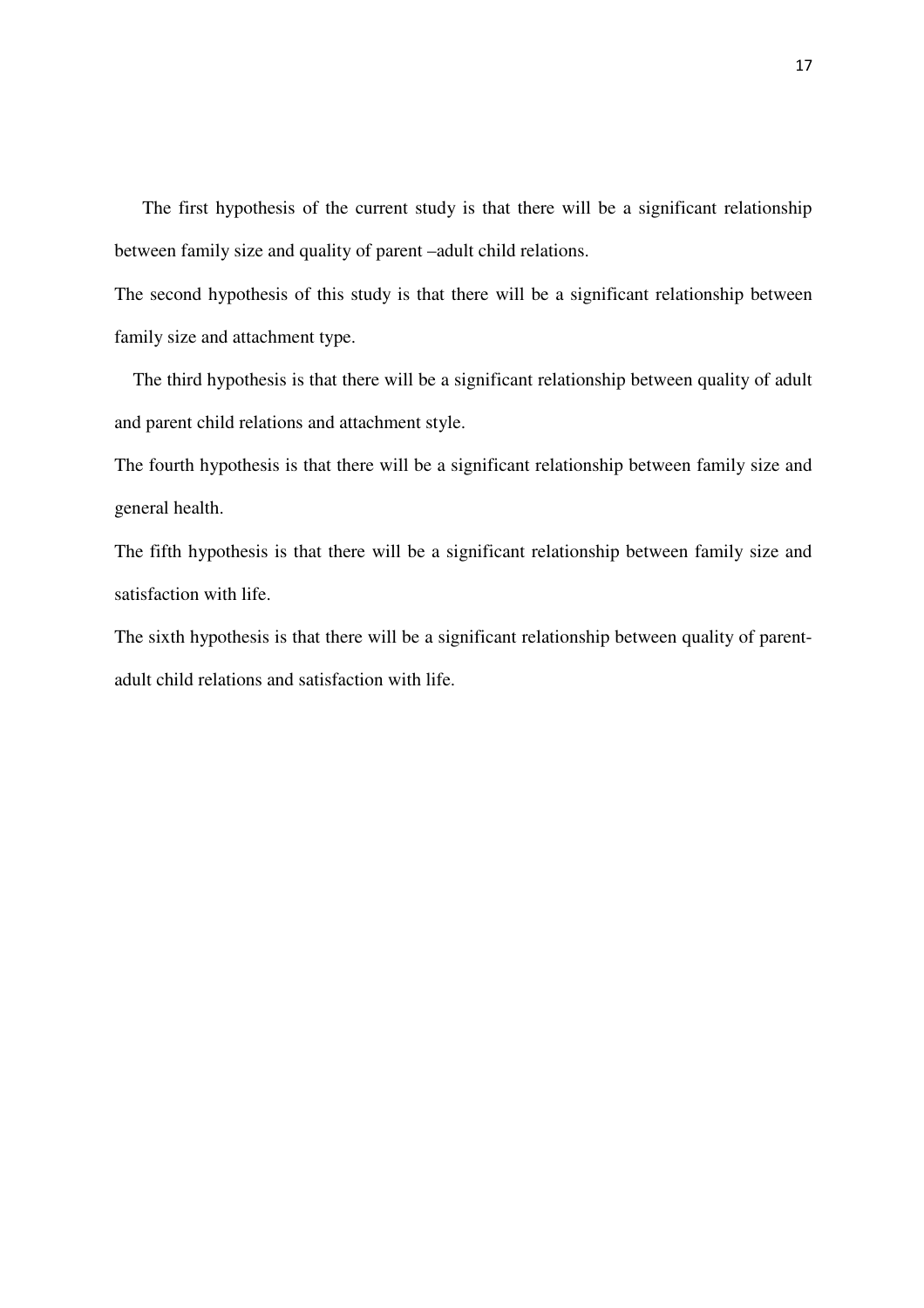## **10. Methods**

## **10.1 Participants**

 A convenience sample of 107 participants, who were over 18 years of age, was used in this study. The sample consisted of 37 males and 70 females with a mean age of 28 (range 18-61, SD 8.57). Undergraduate and Postgraduate students (n=30) in DBS were asked to voluntarily and anonymously participate in this study during class time. In addition, a URL link to the online survey on Google Documents was posted on Facebook profiles asking individuals to voluntarily and anonymously participate (n=77).

### **10.2 Design**

 This study is a quantitative correlational design. There are 8 variables to be examined. The predictor variables to be used in the analysis are family size (i.e.: number of siblings) and attachment style. The criterion variables to be examined are quality of parent and adultchild relations, secure, fearful, preoccupied and dismissing attachment styles, general health and satisfaction with life.

#### **10.3 Materials**

 Demographics were collected. Participants were asked to select gender, age and to write down how many siblings they had.

 A one item measure was used to assess the quality of relations between adults and their parents and was taken from a previous study by Ward, Spitze & Deane (2009). It required participants to rate their relationship to their parents on a Likert scale. Responses ranged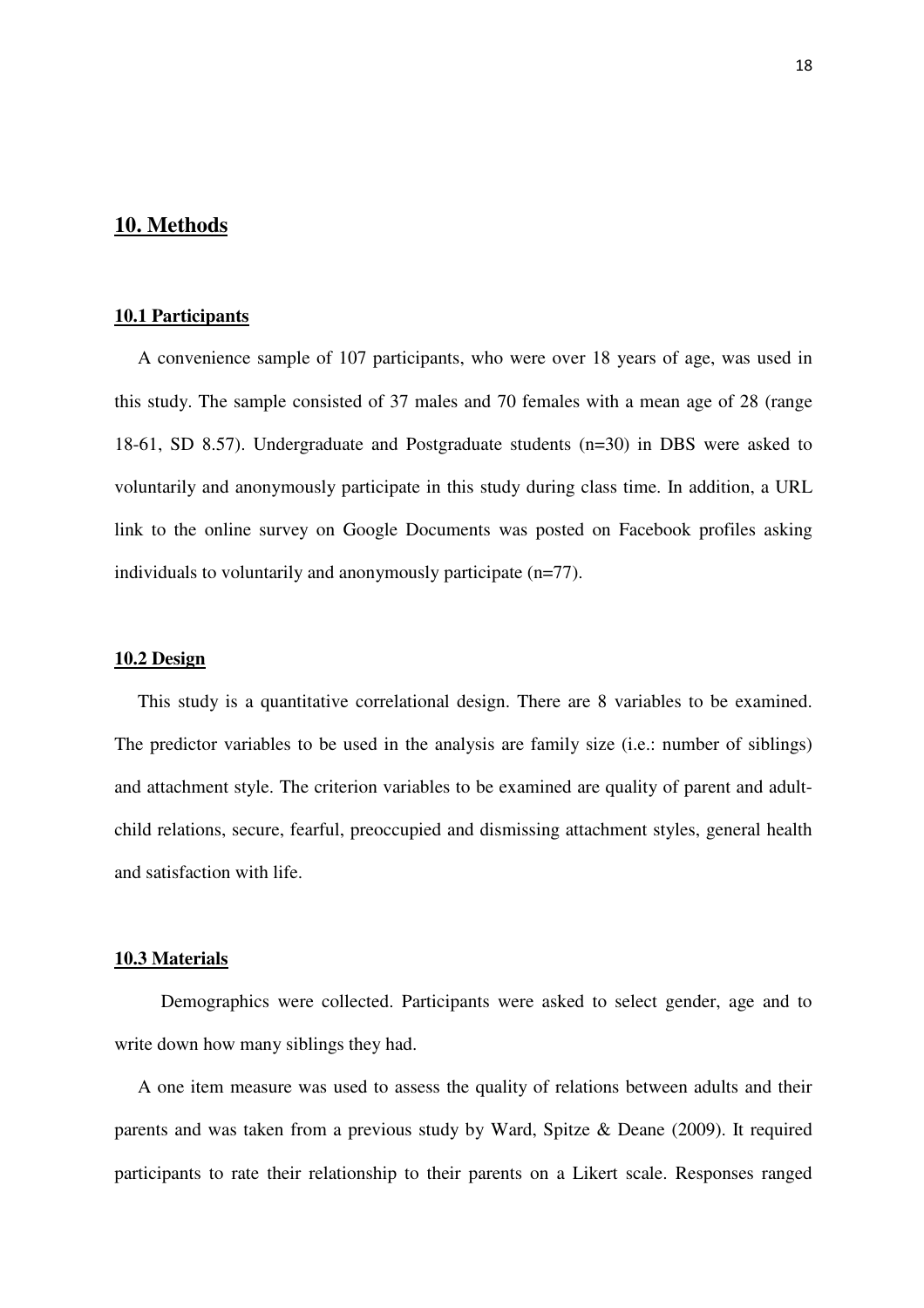from 1-7. A score of 1 meant 'very poor' whereas a score of 7 meant 'excellent' (Ward, Spitze and Deane, 2009).

 The General Health Questionnaire (Goldberg, 1992) is a 12 item questionnaire and is designed to assess present and recent mental and physical health. The questionnaire has a space for the client's name but this has been removed for the purpose of anonymity. Participants are required to indicate the extent of which certain symptoms have been experienced in the last 4 weeks. The measure includes such questions as; "Have you recently lost much sleep over worry?" and "Have you recently been feeling unhappy and depressed?" Participants indicate answers on a Likert style, 4 point scale. An example of the answering scale is; 1: 'Not at all', 2: 'No more than usual', 3: 'Rather more than usual' or 4: 'Much more than usual'. Total scores are computed with higher scores on the questionnaire indicating a lower level of general health and vice versa. The Cronbach's alpha of the GHQ-12 ranges from 0.82 to 0.90, the split half reliability is 0.83 and test –re test reliability is 0.73. Validity was assessed at 93.5% (Goldberg, 1992).

 The Relationship Scales Questionnaire (Griffin & Bartholomew, 1994) is a 30 item questionnaire which assesses the 4 different dimensions of adult attachment. It can be used to classify participants into attachment styles. There are 4 attachment styles examined – secure, fearful, preoccupied and dismissing. Statements about individuals feelings in close adult relationships are given and participants are required to indicate how much they agree with that statement by rating on a scale of 1 to 5, 1 being 'Not at all like me' and 5 being ' Very much like me' (Griffin & Bartholomew, 1994). There are 5 statements that relate to secure attachment including such questions as "I find it easy to get emotionally close to others". Four items relate to the fearful attachment pattern. "I find it difficult to depend on other people" is an example of this. Four items correspond to the preoccupied style with "I want to be completely emotionally intimate with others" being an example of one. Finally five items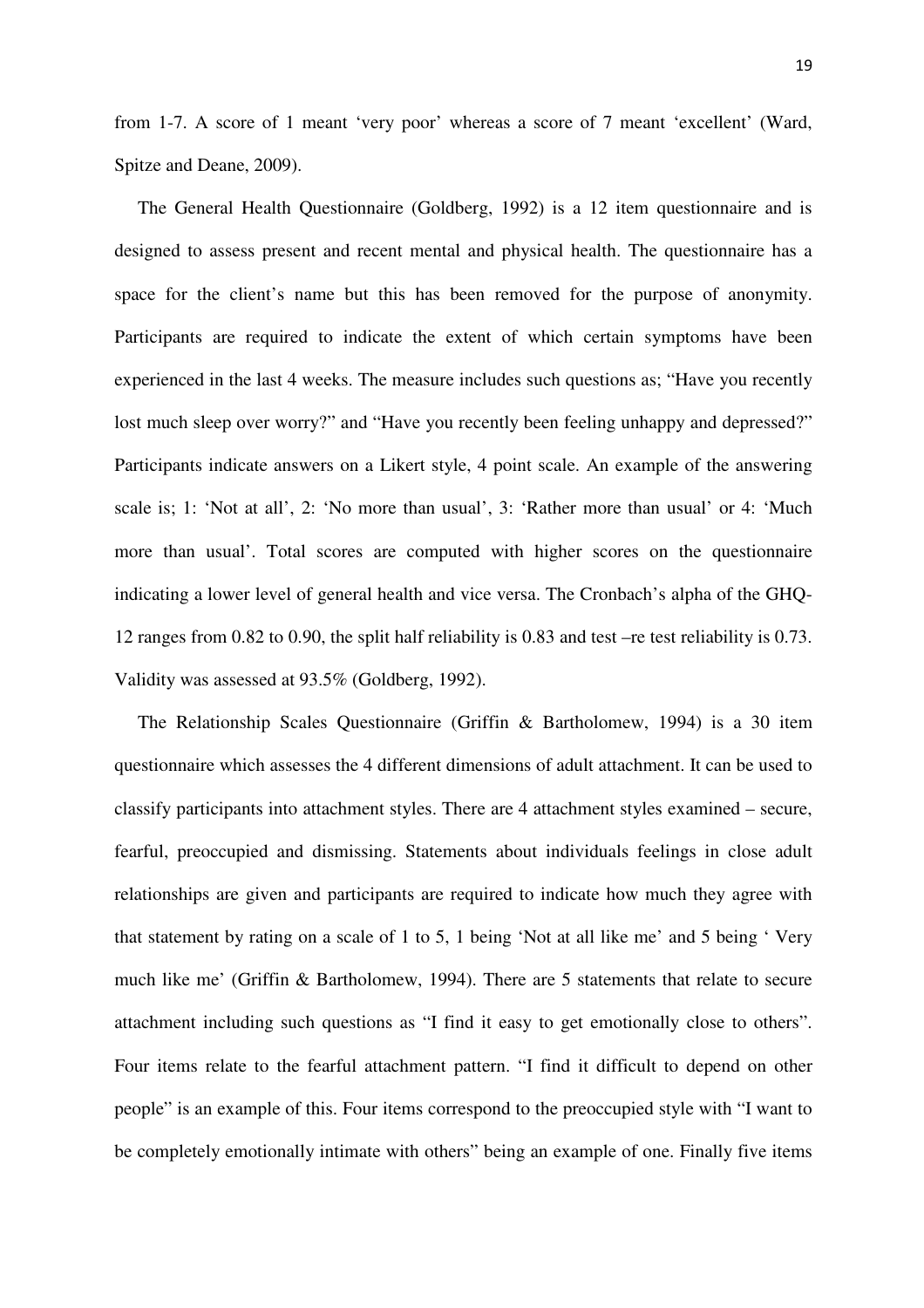correspond to the dismissing pattern of attachment with an example being "I prefer not to depend on others". Items 6, 9 and 28 were reversed prior to computing. Scores were derived from computing the mean of the items that relate to each subscale (Griffin & Bartholomew, 1994). The reliability of the four scales is as follows; secure ( $a= 0.32$ ), preoccupied ( $a= 0.46$ ), fearful (a= 0.79) and dismissing (a= 0.64). The relatively lower reliability of the secure and preoccupied subscales was attributed to the questions examining both dimensions concurrently (Backstrom & Holmes, 2001).

 The Satisfaction with Life scale (Diener, Emmons, Larsen, & Griffin, 1985) is a five item measure examining the degree to which an individual is satisfied with life. Five statements are given to which the participant is required to indicate the extent to which they agree/disagree with it. "In most ways my life is close to my ideal" is an example of one of the statements. Responses are given in a Likert style scale ranging from 1 being 'strongly disagree' to 7 being 'strongly agree'. Scores are totalled for each individual, with higher scores reflecting greater satisfaction with life and lower scores reflecting lower satisfaction. A scoring guide has also been provided by the developers of the measure, for example scores of 5-9 are described as 'extremely dissatisfied' and top scores of 31-35 are classed as 'extremely satisfied' (Diener, Emmons, Larsen, & Griffin, 1985). Cronbach's alpha for this scale was reported as 0.87. Construct validity was assessed and ranged from 0.61 to 0.84 (Diner et al., 1985 as cited in abiebr.com, 2011).

## **10.4 Procedure**

 Participants were approached in classes in DBS and asked to fill in a questionnaire pack for research. Participants were informed that it was a study examining the relationship between family size and general health, attachment, satisfaction with life and quality of relations between adults and their parents. It was explained that participation was voluntary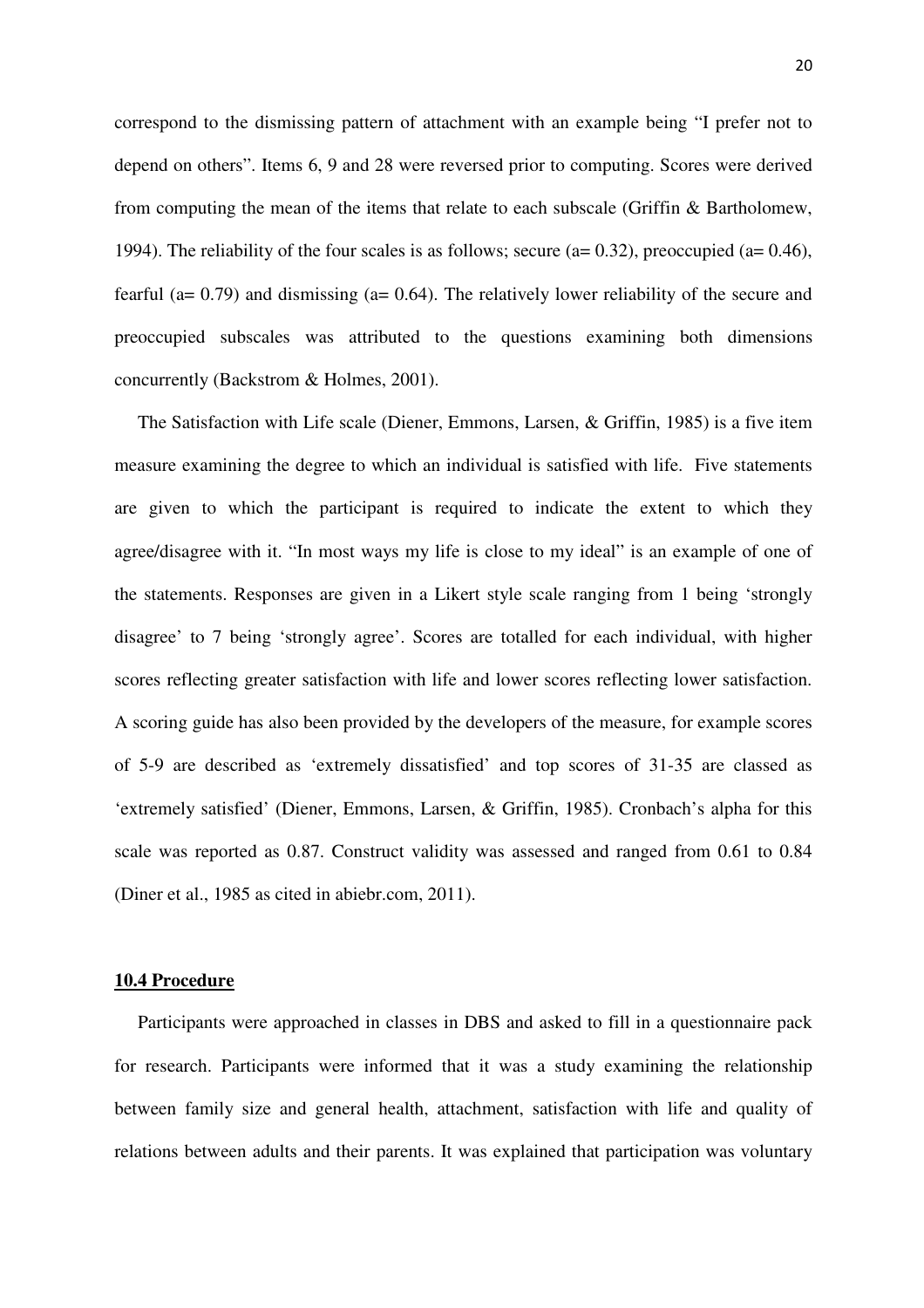and that once the questionnaire pack was handed back it could not be retrieved, however all data would be stored securely. The questionnaires took approximately 10-12 minutes to complete and were filled out with pen or pencil.

 Consent was also given by ticking a box on the first page of the questionnaire booklet and The Samaritans phone number was given on the last page of the booklet for anyone who wished to avail of the helpline service. An email address was also provided for participants to retrieve information on the findings of the study.

 The same process was utilised in the online version of the study on Google Documents. A URL link was posted on Facebook where individuals could find the questionnaires and the same information was given to these participants.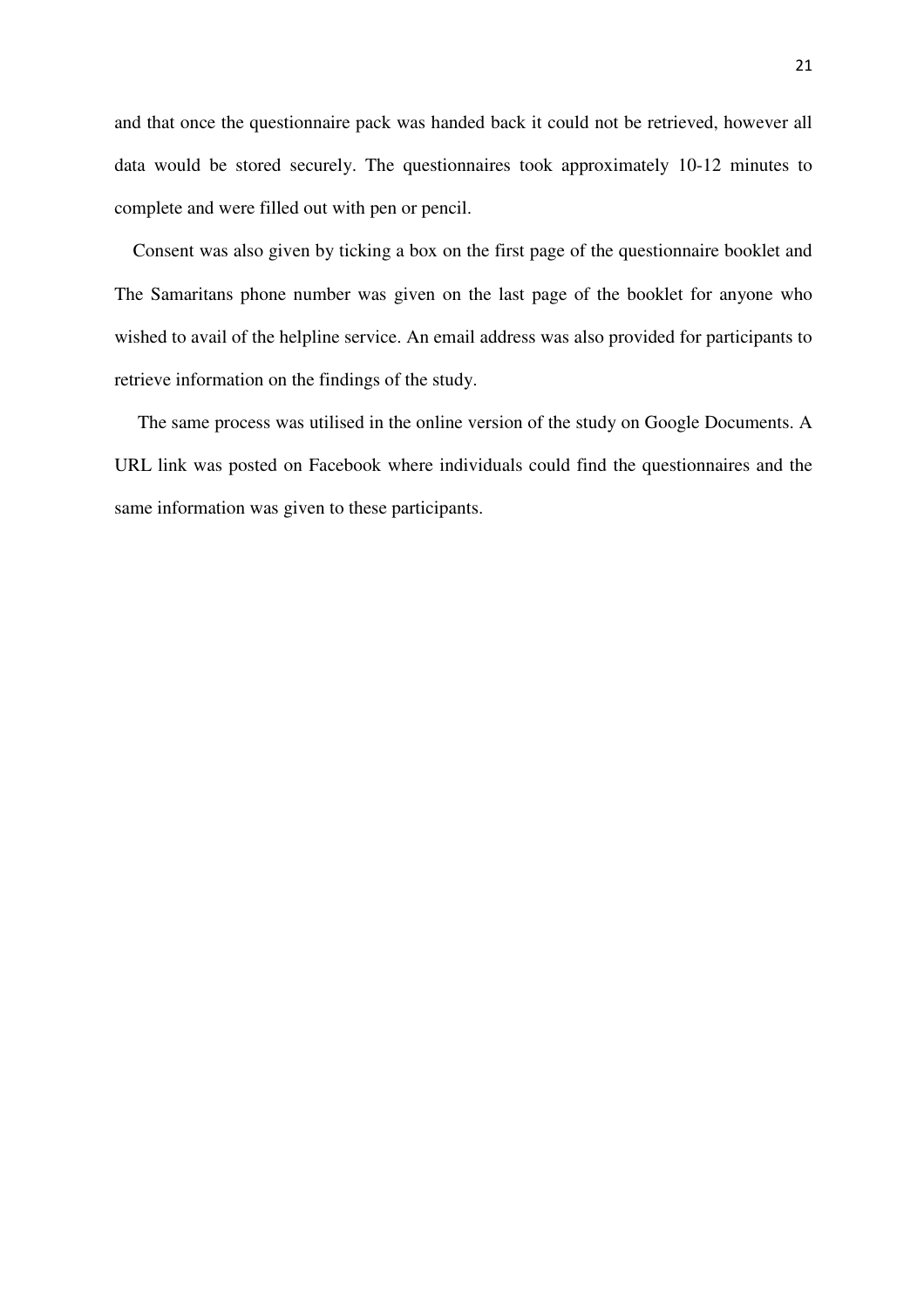## **11. Results**

## **11.1 Descriptive Statistics**

| Variables              | Mean  | S.D. |
|------------------------|-------|------|
| Family size            | 2.59  | 1.86 |
| General Health         | 14.11 | 6.81 |
| Satisfaction with life | 22.04 | 6.97 |
| Secure attachment      | 3.20  | 0.62 |
| Fearful attachment     | 2.83  | 0.90 |
| Preoccupied attachment | 2.82  | 0.67 |
| Dismissing attachment  | 3.38  | 0.52 |

Table 1: *Descriptive Statistics for Scale Variables*

The average family size in the sample had 3-4 children (Mean of sibling number = 2.59, SD = 1.86) (see Figure 2.). The majority of the sample rated the quality of their relationships with their parents as 'excellent' and very few rated the relations as less than 'good' (see Figure 1.).

Scores on the General Health Questionnaire had a mean of  $14.11(SD=6.81)$  indicating good levels of general health among participants. Multiple modes existed with the smallest value being 7 (minimum= 2, maximum= 34).

The sample of participants were slightly satisfied with life (Mean= 22.04, SD= 6.97). Scores ranged from 4 to 34 (highest score being 35) with the most frequently occurring score being 27.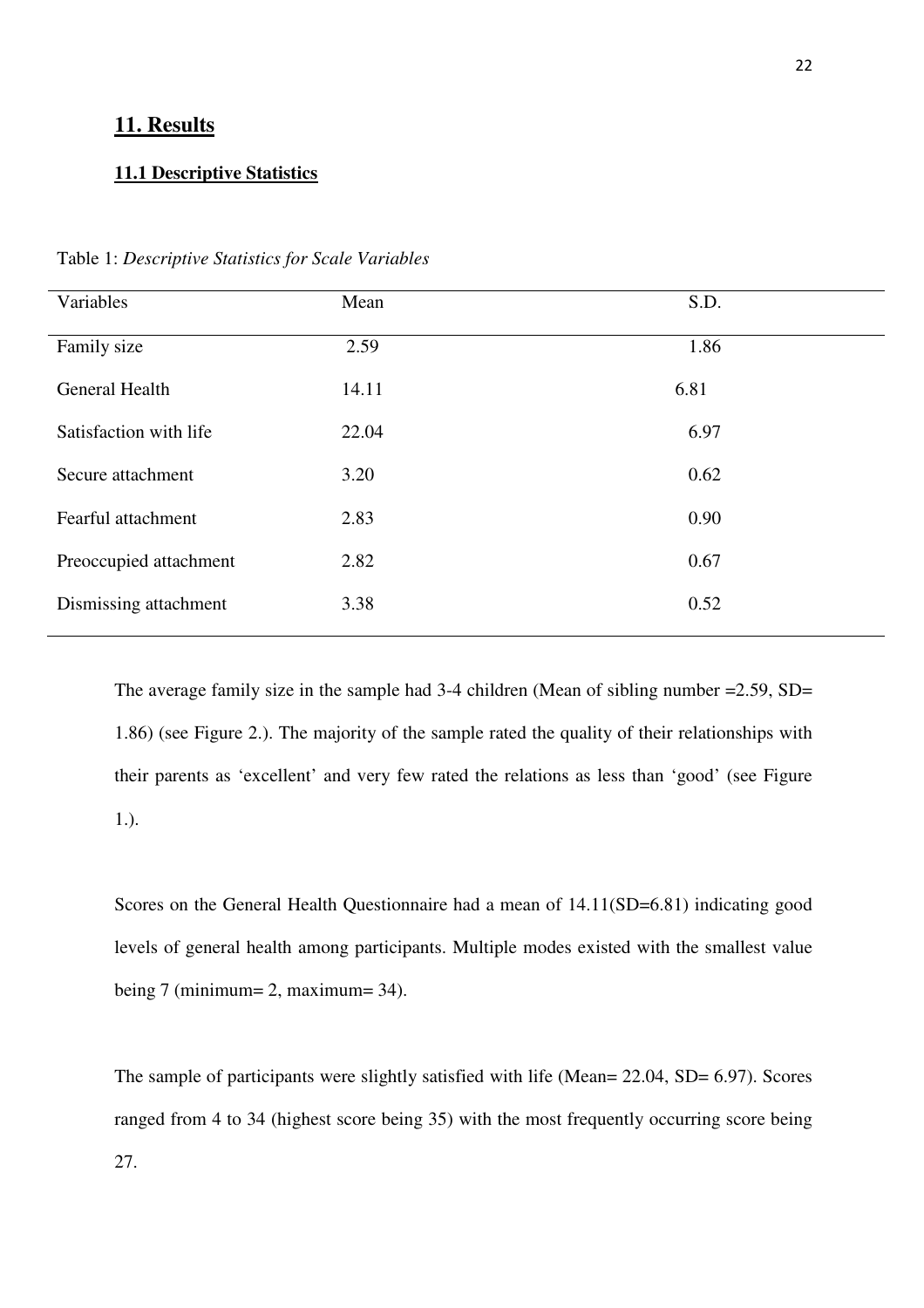Attachment patterns were assessed using the RSQ. The mean and standard deviations for each of the four patterns are as follows; Secure (Mean= 3.20, SD= 0.62), Fearful (Mean= 2.83, SD= 0.90), Preoccupied (Mean= 2.82, SD= 0.67) and Dismissing (Mean= 3.38, SD= 0.52). Participants scored slightly higher on the Dismissing attachment subscale than the other subscales.



Figure 1: *Bar chart displaying participants ratings of the quality of relations with their parents (n=107).*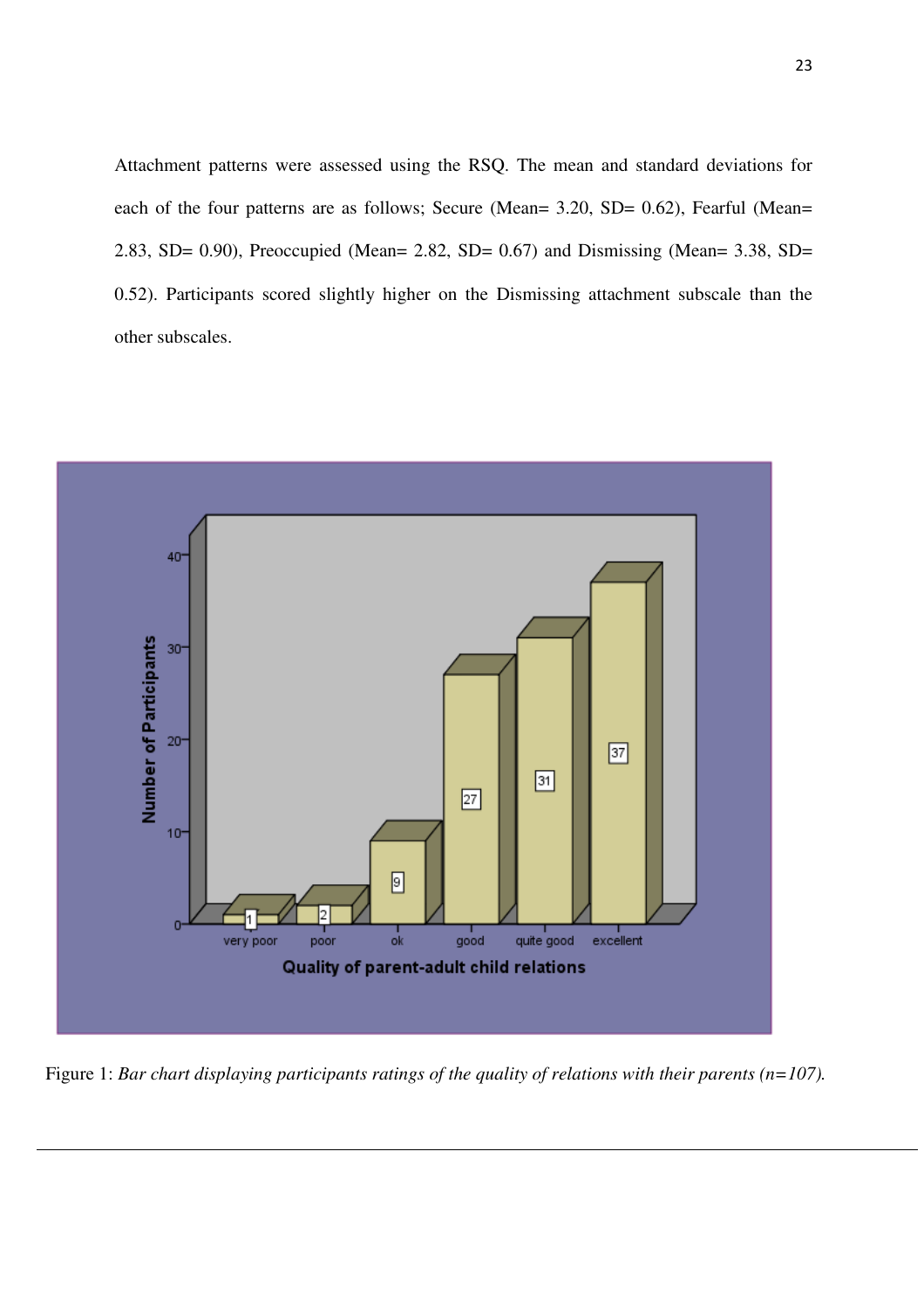

Figure 2: *Pie chart showing the distribution of family size in the present sample.*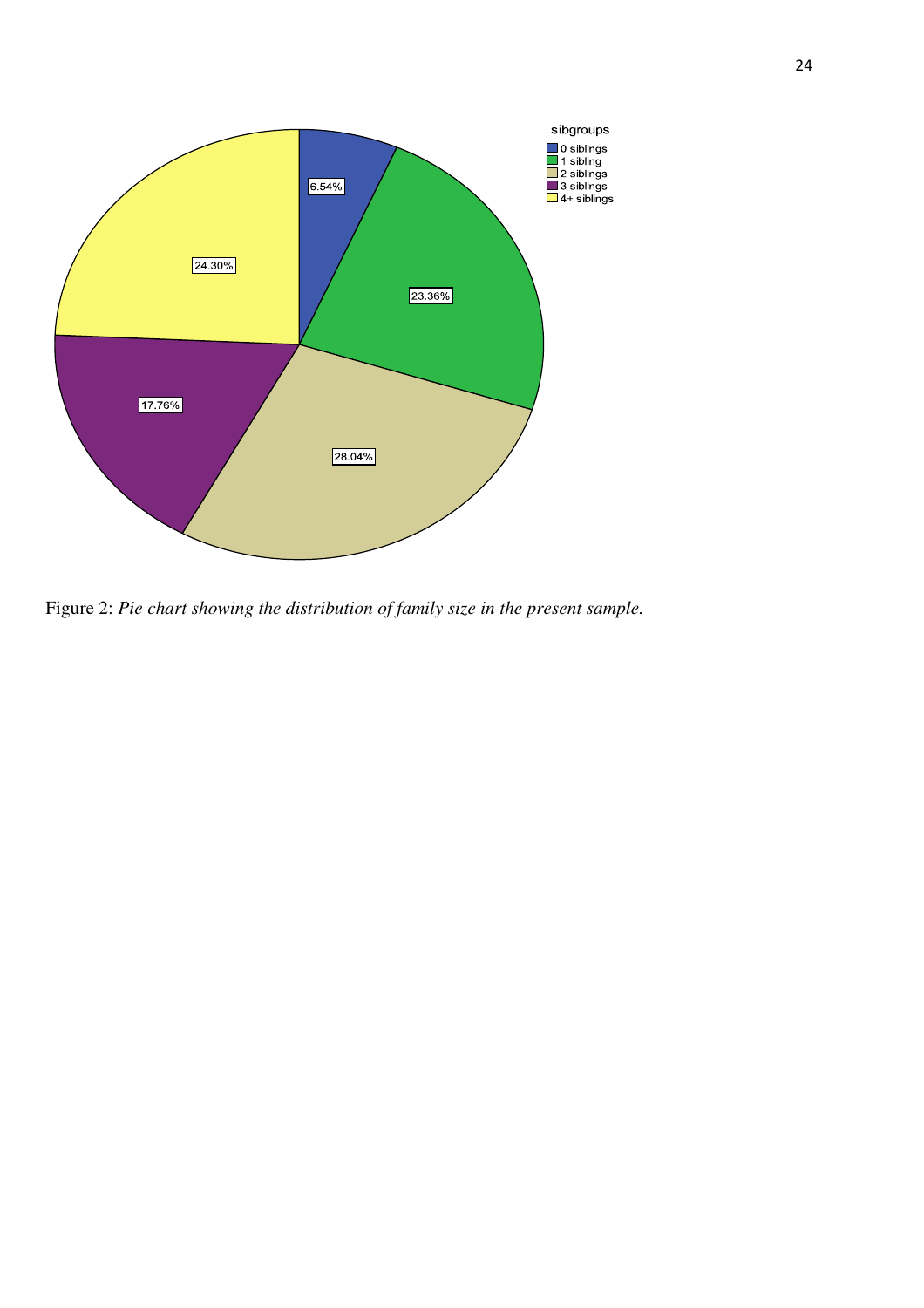## **11.2 Inferential Statistics**

 Tests of normality were conducted and variables were found to be not normally distributed therefore non parametric tests were conducted.

| Variable  | Family size                                                                                                                                                                                                                                                                                                         | Quality of relations GHQ |         | SWL      |      |          | Secure Fearful Preoccupied | Dismissing |
|-----------|---------------------------------------------------------------------------------------------------------------------------------------------------------------------------------------------------------------------------------------------------------------------------------------------------------------------|--------------------------|---------|----------|------|----------|----------------------------|------------|
|           |                                                                                                                                                                                                                                                                                                                     |                          |         |          |      |          |                            |            |
| Family    |                                                                                                                                                                                                                                                                                                                     | 0.02                     | $-0.09$ | $-0.02$  | 0.09 | $-0.07$  | $-0.04$                    | $-0.03$    |
|           |                                                                                                                                                                                                                                                                                                                     |                          |         |          |      |          |                            |            |
| size      |                                                                                                                                                                                                                                                                                                                     |                          |         |          |      |          |                            |            |
|           |                                                                                                                                                                                                                                                                                                                     |                          |         |          |      |          |                            |            |
|           |                                                                                                                                                                                                                                                                                                                     |                          |         |          |      |          |                            |            |
|           |                                                                                                                                                                                                                                                                                                                     |                          |         |          |      |          |                            |            |
| Quality   |                                                                                                                                                                                                                                                                                                                     |                          |         | $0.29**$ | 0.18 | $0.34**$ | $-0.09$                    | $-0.19*$   |
| of        |                                                                                                                                                                                                                                                                                                                     |                          |         |          |      |          |                            |            |
|           |                                                                                                                                                                                                                                                                                                                     |                          |         |          |      |          |                            |            |
| relations |                                                                                                                                                                                                                                                                                                                     |                          |         |          |      |          |                            |            |
|           |                                                                                                                                                                                                                                                                                                                     |                          |         |          |      |          |                            |            |
|           | $\frac{1}{2}$ $\frac{1}{2}$ $\frac{1}{2}$ $\frac{1}{2}$ $\frac{1}{2}$ $\frac{1}{2}$ $\frac{1}{2}$ $\frac{1}{2}$ $\frac{1}{2}$ $\frac{1}{2}$ $\frac{1}{2}$ $\frac{1}{2}$ $\frac{1}{2}$ $\frac{1}{2}$ $\frac{1}{2}$ $\frac{1}{2}$ $\frac{1}{2}$ $\frac{1}{2}$ $\frac{1}{2}$ $\frac{1}{2}$ $\frac{1}{2}$ $\frac{1}{2}$ |                          |         |          |      |          |                            |            |

*\*p* significant at .05 level.

\*\**p* significant at .01 level.

A Spearman's rho correlation found a weak significant positive correlation between quality of parent- adult child relations and satisfaction with life  $(r= 0.29, p=.00)$ .

A Spearman's rho correlation found a weak to moderate significant negative correlation between quality of parent- adult child relations and fearful attachment (r= -0.34, p= .00).

A Spearman's rho correlation found a weak significant negative correlation between quality of parent –adult child relations and dismissing attachment ( $r = -0.19$ ,  $p = 0.05$ ).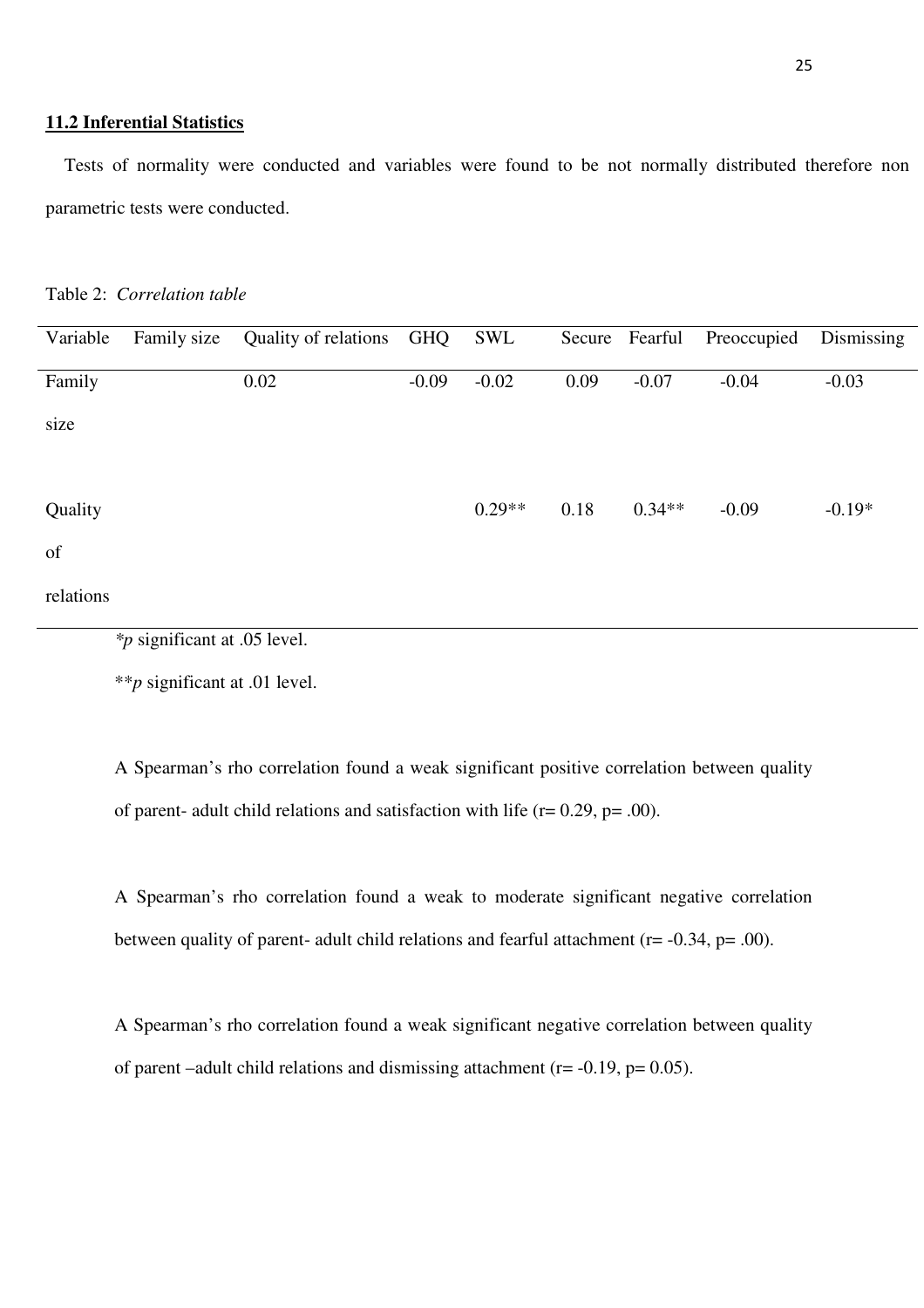A Spearman's rho correlation found that there was no significant association between family size and quality of parent- adult child relations (rs  $(107) = 0.02$ , p=.84).

A Spearman's rho correlation found that there was no significant association between family size and general health (rs  $(107) = -0.09$ , p= .38).

A Spearman's rho correlation found that there was no significant association between family size and satisfaction with life (rs  $(107) = -0.02$ , p= .83).

A Spearman's rho correlation found that there was no significant association between family size and secure attachment (rs  $(107) = 0.09$ , p= .36).

A Spearman's rho correlation found that there was no significant association between family size and fearful attachment (rs  $(107) = -0.07$ , p= .46).

A Spearman's rho correlation found that there was no significant association between family size and preoccupied attachment (rs  $(107) = -0.04$ , p= .72).

A Spearman's rho correlation found that there was no significant association between family size and dismissing attachment (rs  $(107) = -0.03$ , p= .75).

A Kruskal-Wallis one way ANOVA showed that quality of parent and adult child relations did not differ significantly by age group  $(X2(3)=4.83, p=.19)$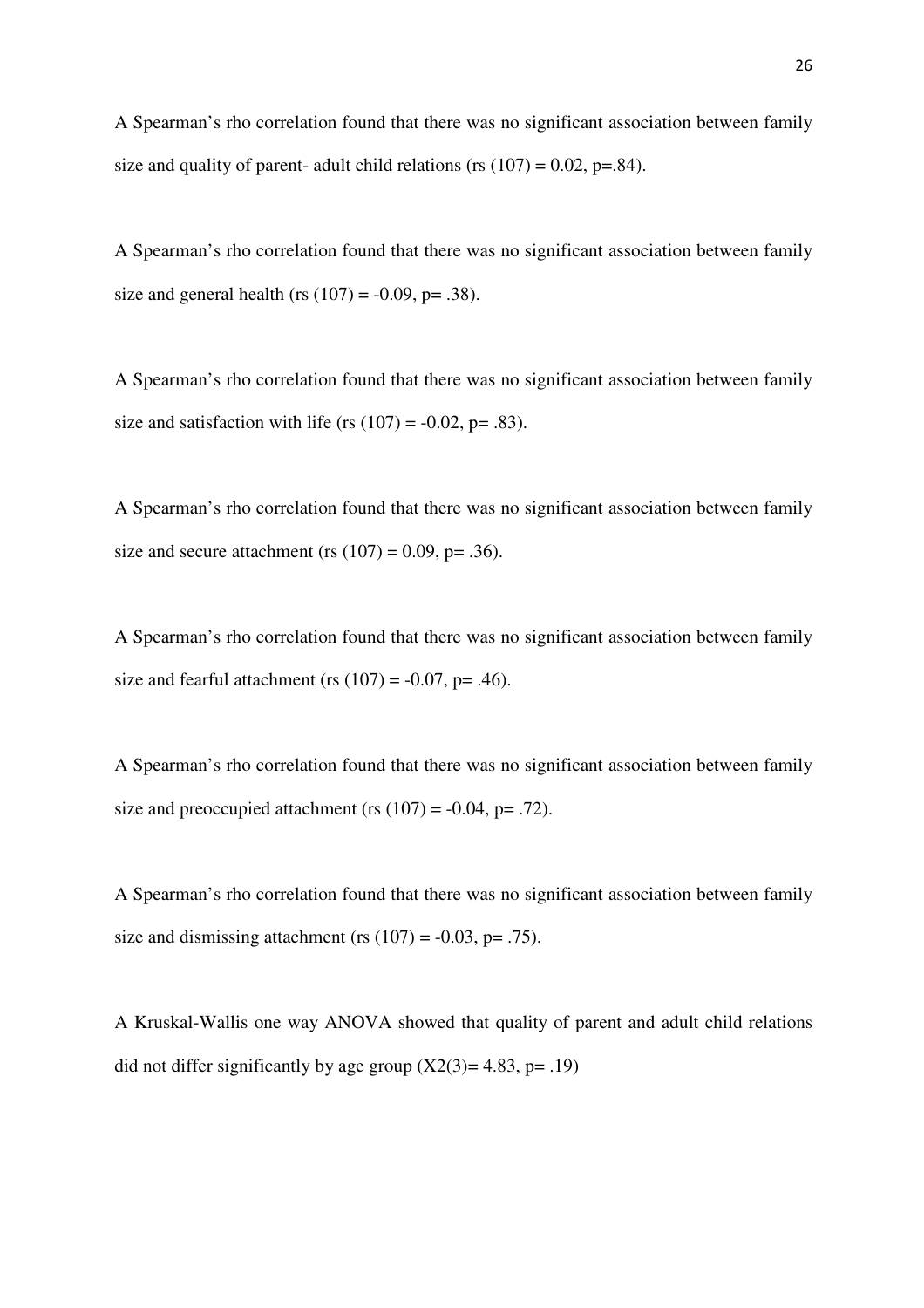A Kruskal-Wallis one way ANOVA showed that quality of parent and adult child relations did not differ by family size  $(X2(4)=3.76, p=.44)$ .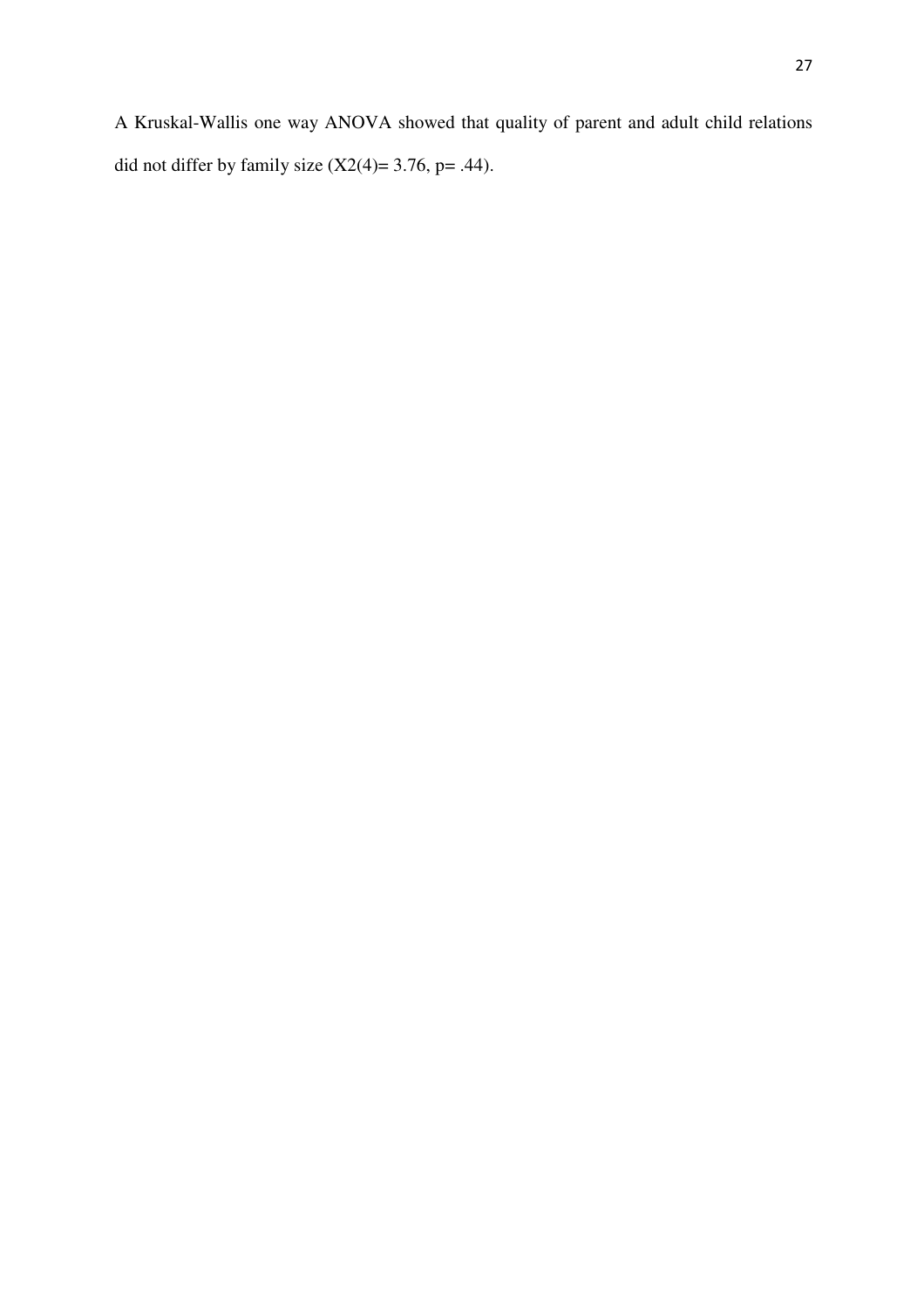### **12. Discussion**

 The first aim of the present study was to examine the relationship between family size and self reported quality of parent and adult child relations. In contrast to previous research, which focused on parents reports of relations with their multiple children, this study focused on the adult children's reports as parents reports are known to be a lot more positive than children's (Aquilino, 1999). Additionally results of the limited previous research have been generally inconclusive. The second aim was to identify any associations between family size and attachment orientation as attachment and developmental theories would suggest that family size may present obstacles which may impede on caregiving (Bowlby, 1977, p.231- 357). Furthermore, self report measures of attachment and quality of relations with parents were analysed to identify any significant relations as previous research has stated that observed dimensions of the family environment has significant influences on attachment (Dinero, Conger, Shaver, Widaman & Laresen-Rife, 2008; Levesque, 2012).

 Very little research has examined family of origin and satisfaction with life. One study examined this concept with a sample of adolescents (Khodarahimi & Ogletree, 2011); however the present study involved a sample of all ages. Furthermore, observed quality of relations between parents and adult children have been related to satisfaction with life (e.g. Chang, McBride Chang, Stewart & Au, 2003), but self report measures of relations have not. Finally, previous research has examined health and family size and generated some significant results. In contrast to those studies, the present research was aimed at investigating the association between family size and general health with people of all ages.

 The first hypothesis of there being a significant relationship between family size and quality of parent- adult child relations was not supported (see Table 2). Ward, Spitze and Deane (2009) reported that families with many children results in more positive and negative relations between family members. As family size increased, reports of lower quality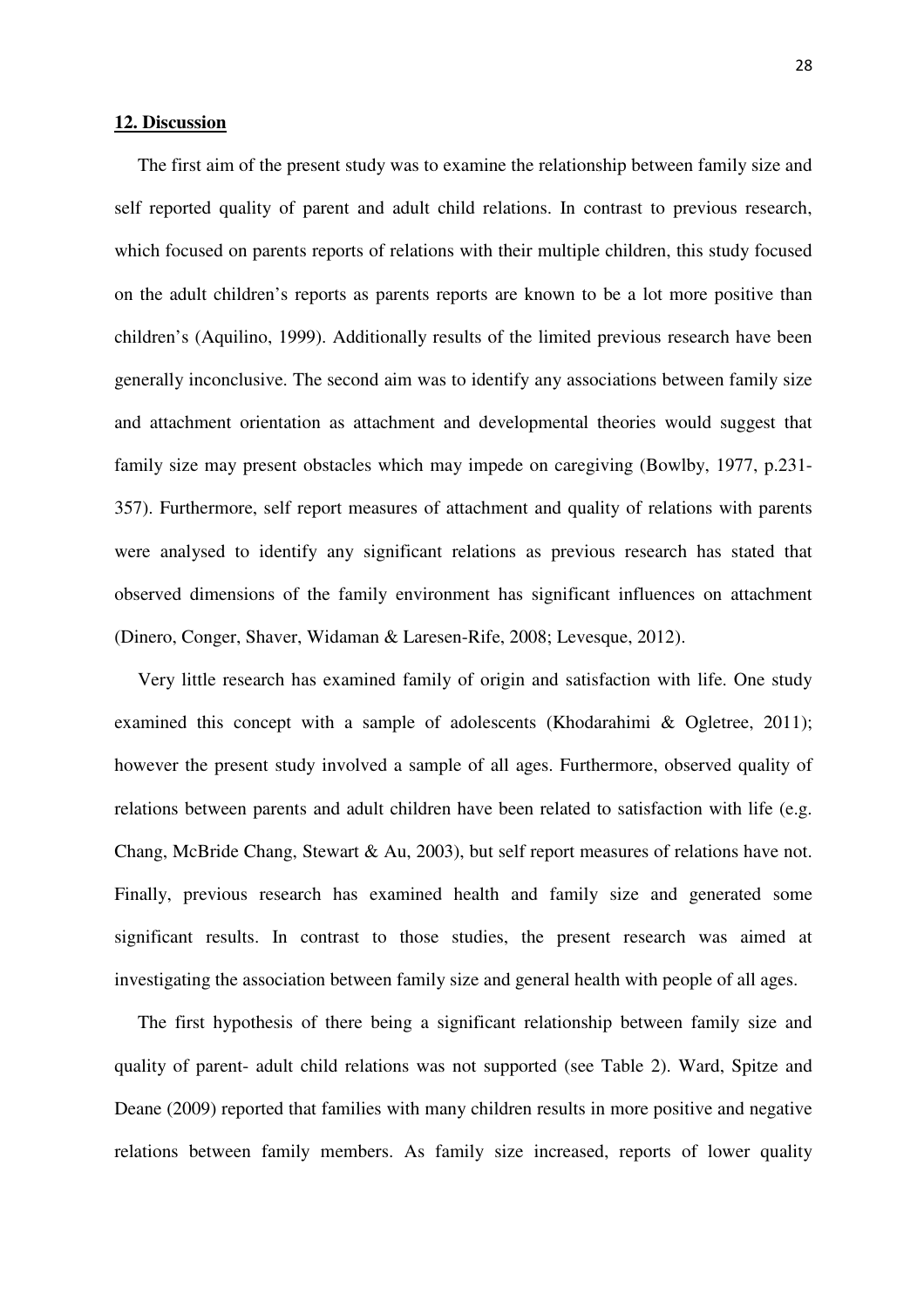relations between parents and adult children also increased. It was suggested that multiple family ties can give rise to ambivalence in relationships as a result of competition or conflict between one dyadic relationship and several others within a larger family. Ward, Spitze and Deane's (2009) study analysed reports on the quality of parent and adult child relations from the parents' reports of the quality of their relationship with several children. This may be one reason why the present study failed to report significant results as it focused on single dyadic relationships between child and parent. However, in terms of Aldous and Klein's (1991) models of intrafamilial relations, Ward Spitze and Deane (2009) provide evidence supporting the Size Constraint model which emphasises ambivalence in familial relationships due to a greater number of children vying for parent's attention (Aldous & Klein, 1991). Luescher and Pillemer (1998), state that familial relationships generate ambivalent feelings. The research certainly suggests that is true, but perhaps ambivalent feelings are temporary and do not override the feelings of kinship and solidarity towards ones family owing to the inconsistent results research has found. As Finch (1989, p.36) pointed out, the strongest kin relation is that of parents and children and children feel a lifelong obligation toward parents.

 The present study did not differentiate those individuals still living at home to those who had moved out. Arnett argues that emerging adults have better relations with parents after leaving the home and contact is seen as a choice rather than an obligatory daily occurrence (Arnett, 2007, p.216-217). Previous studies also assessed relations from the mother and fathers point of view separately. The current study asked children to rate relations with parents as a pair, whereas assessing the reports for mother and father separately may have shed light on intergenerational ambivalence.

 No significant relationship was found between family size and general health (see Table 2) therefore the current hypothesis is rejected. The majority of participants in the current study rated their relations to their parents as good- excellent. This is a potential reason as to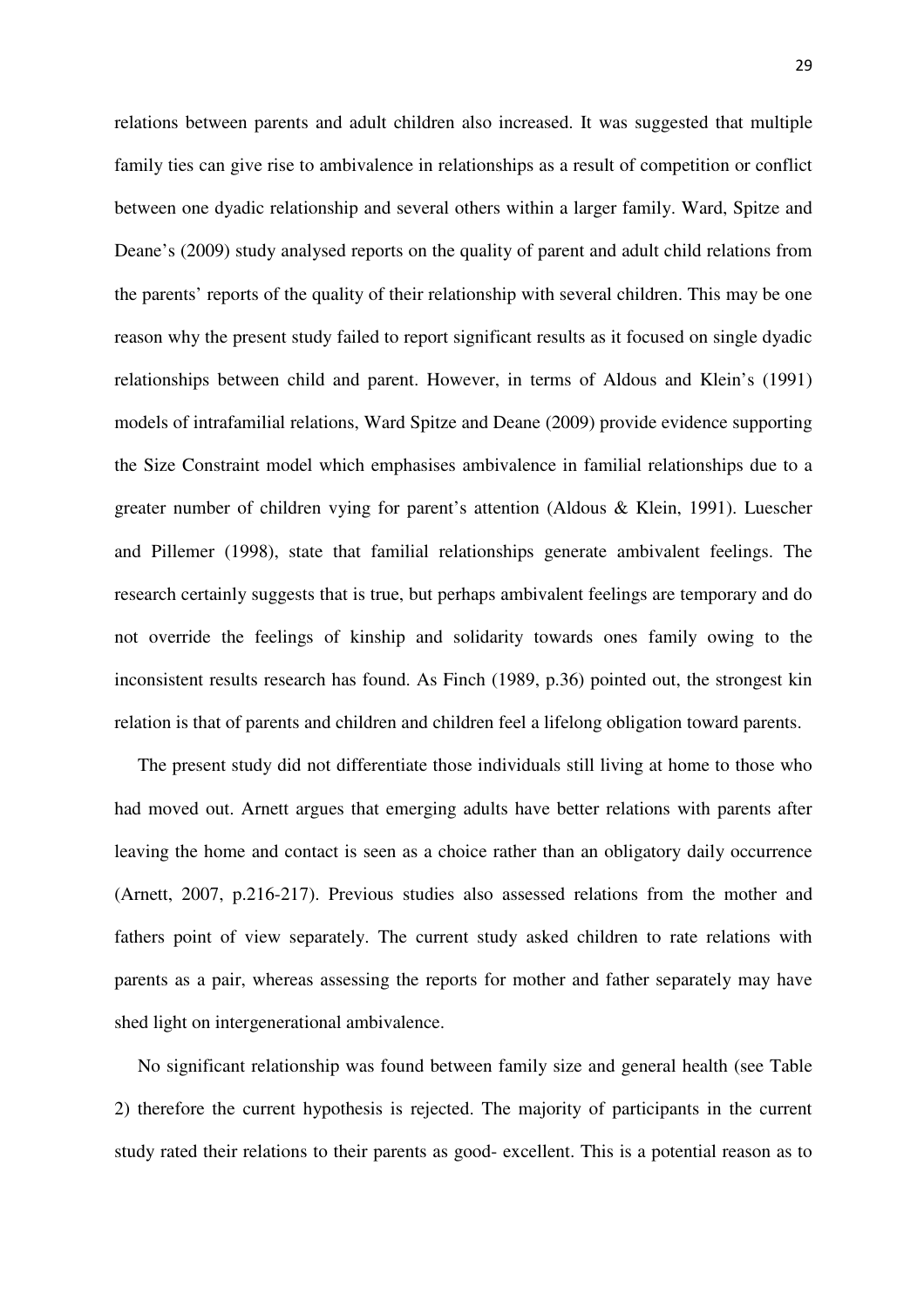why there was no association between family size and general health as psychological distress among adult children as well as parents is related to the negative aspects of intrafamilial relations only. Yuan's (2009) results on number of siblings and relationship quality indicate family size as having an influence on psychological health. However, the number of siblings present as well as quality of relations between siblings is what achieves this result. The present study did not incorporate quality of relations between siblings therefore may have missed out on some influential aspects of familial relations. Umberson (1992) argues that strains and rewards of parent and child relations have the strength to affect children's as well as parents psychological functioning but that structural circumstances of the family may influence this effect which links to Yuan's (2009) findings. Individuals who are more invested and reliant on familial relations due to lack of social support for example, may have more of an effect on psychological functioning than those that are more independent (Umberson, 1992).Furthermore, if differential parenting has been linked to effects on psychological functioning (Feinberg  $\&$  Hetherington, 2001) then perhaps it is those individuals that are the ones who may be more reliant and dependent on parental relations as Umberson (1992) suggested. Being more invested in relationships may leave individuals feeling more vulnerable and perceive parents as treating siblings more favourable than oneself. Thus perhaps family size on its own has not much to do with influencing general health but rather family structure and other individual variables. There are several studies mentioned in the introduction as to the relationship between family size and physical health. As no relationship was found here, one possible explanation is that as children, parents are relied upon for providing care when ill from a physical ailment and as one grows older and is more independent, health is taken into one's own hands and is dealt with effectively.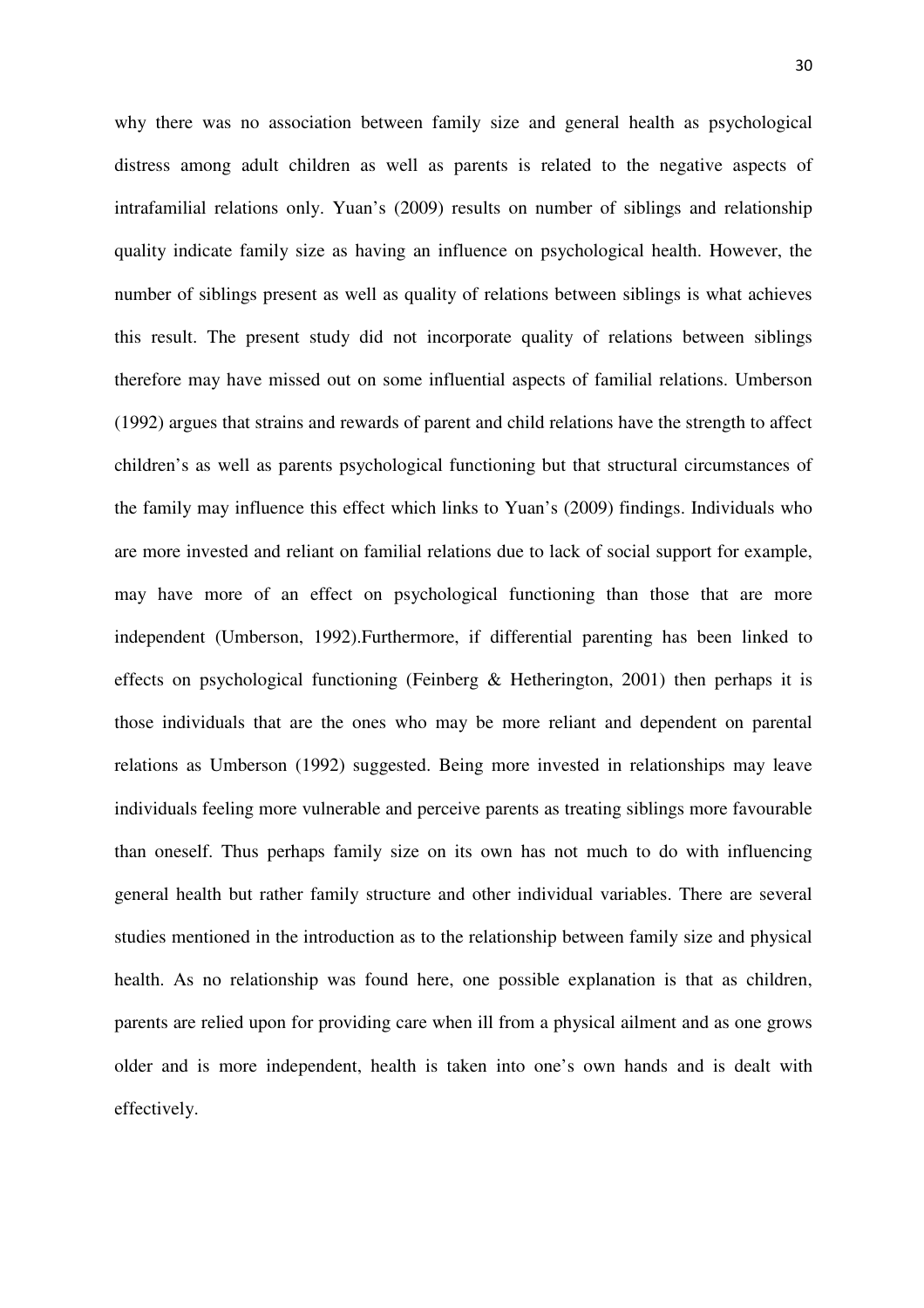No significant relationship was found between family size and satisfaction with life which did not support the hypothesis of the current study (see Table 2). Khodaharimi and Ogletree (2011) found a link between larger family size and satisfaction with life in a sample of 376 11-29 year olds. Their larger sample size is one potential reason for the current study not gaining the same significant results. Similar to what has been discussed before, family structure seems to be a general theme running through most analyses. The researchers found that negative outcomes were predicted more by the presence of sisters rather than brothers. Khodaharimi and Ogletree (2011) used the Oxford Happiness Inventory (OHI) which measures several dimensions including life satisfaction as well as emotion attention and self esteem, both of which were also found to have a correlation with family size. This measure may have been more useful than the Relationship Scales Questionnaire used in the present study. Among the dimensions of the OHI was emotional attention which is described as how much an individual thinks about their feelings or how often they notice them. This particular dimension was negatively associated with larger family size. The larger the family, the less individuals seem to attend to or notice their emotions and vice versa. Overall, Khodaharimi and Ogletree (2011) also found that the number of female siblings negatively predicted life satisfaction, emotion attention and self esteem but number of brothers did not have an effect. This could have been due to culture effects however. The study was conducted in Iran where there is a traditional male dominated subculture. In contrast to the present study, perhaps family size alone with a relatively small sample was not enough to affect satisfaction with life but if the number of sisters or brothers were factored into the analysis results may have been more significant or diverse.

 There was a significant positive relationship found between quality of parent and adult child relations and satisfaction with life which supports the current hypothesis (see Table 2) which links in with previous research which found associations between parent and child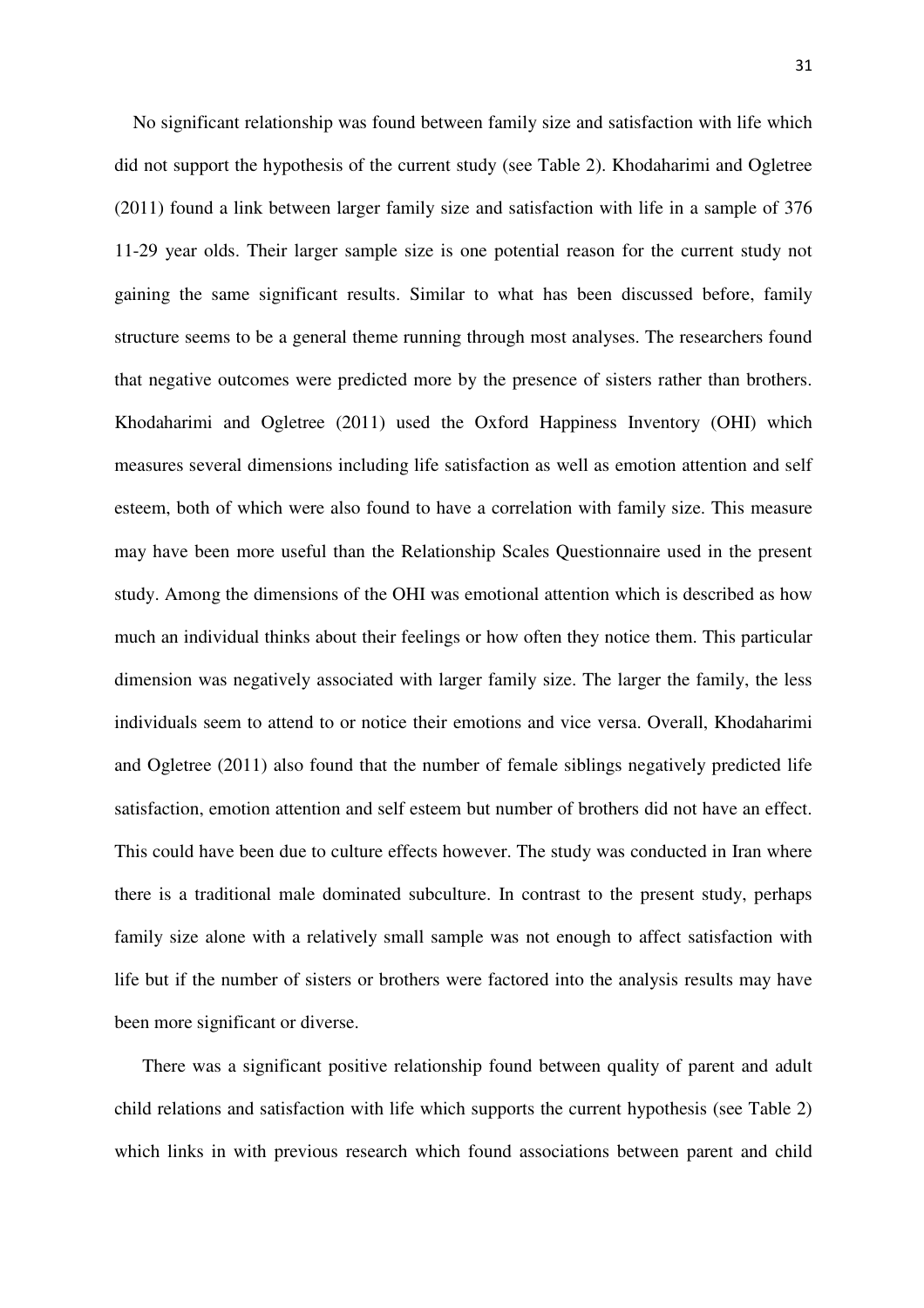communication difficulties (Bjarnason et al., 2012), parental behaviours (Henry, 1994) and life satisfaction. Khodaharimi and Ogletree (2011) also found a gender and family structure difference in parent and adolescent relationships. Boy's perceptions of relationships with their parents were more positive when their closest sibling was also male. Perceptions changed when a boy's closest sibling was female resulting in parents being seen as more punitive. Therefore, there may be some link between where one is placed in the family in relation to siblings, gender and their perceptions of parent and child relations which may then influence life satisfaction. As already mentioned though, there may be a culture difference at play here also as the sample used was Iranian adolescents where there is a traditional male dominated subculture. In addition it is important to note that this correlation was found in the adolescent sample rather than the sample of 20-29 year olds which may suggest that the differences are more evident in the sometimes turbulent teenage years and when living at home. In contrast to the present study, the sample involved only those over 18 years of age. From the present results, it seems that satisfaction with life, although not a cause and effect relationship is related to characteristics of family systems in terms of the influence of familial relationships on individuals in terms of support, encouragement and warmth as Henry (1994) suggested.

 Previous research on family size suggested that variations in relationships between parents and adult children may be linked to experiences in the early years of childhood and that a parent's relationship with one child may affect their relationship with another (Ward, Spitze & Deane, 2009). However, no relationship was found between attachment style and family size in the present study so the current hypothesis is rejected (see Table 2). The RSQ measure that was used here was shown to have low reliability for some of the subscales. The relatively lower reliability of the secure and preoccupied subscales was attributed to the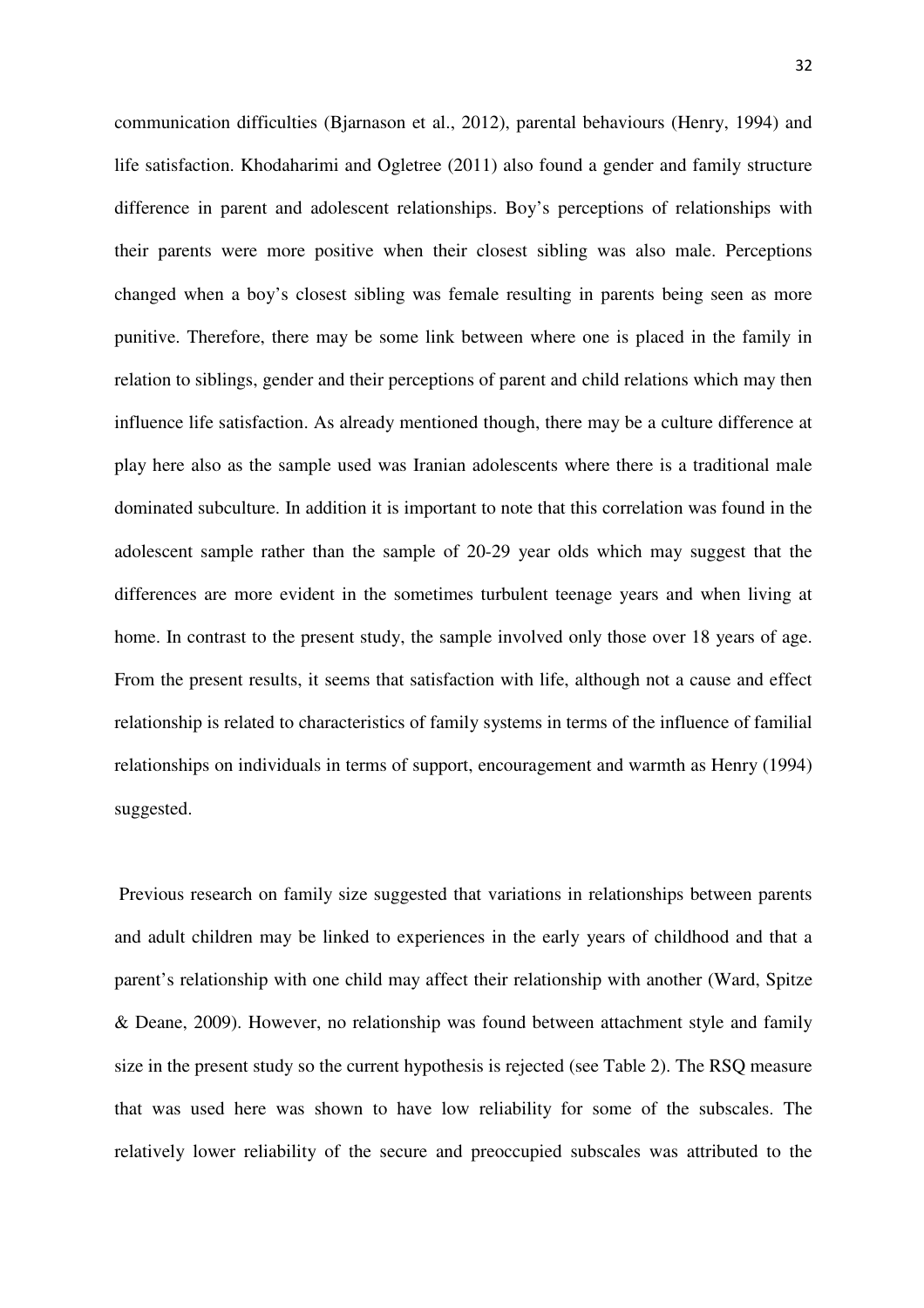questions examining both dimensions concurrently (Backstrom & Holmes, 2001). Therefore a more reliable measure of attachment could have been used. Interestingly, the fearful and dismissing subscales had higher reliability and significant negative correlations were found between fearful and dismissing attachment patterns and quality of parent and adult child relations which support the current hypothesis (see Table 2). A lack of trust in others but with accompanying high self esteem characterises the slightly insecure 'Dismissing' style of attachment. Individuals are the first to reject a partner in a relationship to avoid rejection themselves as they are always prepared for the worst. Getting too close to a loved one is daunting and these individuals often avoid relationships (Baron, Branscombe & Byrne, 2009, p.247). Individuals with low self esteem and who do not trust others are described as having a 'Fearful- Avoidant' style of attachment and is the least favourable style. This style is seen to be the most maladaptive. (Baron, Branscombe & Byrne, 2009, p.247).

 Those with fearful or dismissing attachment styles reported lower quality relations with their parents, which fit with previous research in that area and therefore the current hypothesis is accepted. Self reported attachment style, measured in the mid 20's was predicted by the quality of observed interactions between parents and children during adolescence. Of those interactions, ones of a positive nature- particularly sensitivity and warmth, observed at age 15 and 16, predicted secure attachment in the mid 20's (Dinero, Conger, Shaver, Widaman and Laresen-Rife, 2008) and it is interesting to see that observed parent and child interactions correspond similarly to self reported parent adult- child relations in the present study. Interestingly, parental sensitivity, warmth, support and encouragement are all facets of parent and child relations that research has shown to be correlated to secure attachment and life satisfaction (Dinero, Conger, Shaver, Widaman and Laresen-Rife, 2008; Henry, 1994; Chang, McBride Chang, Stewart & Au, 2003). Dismissing and fearful attachment patterns are both characterised by low trust in others (Baron, Branscombe &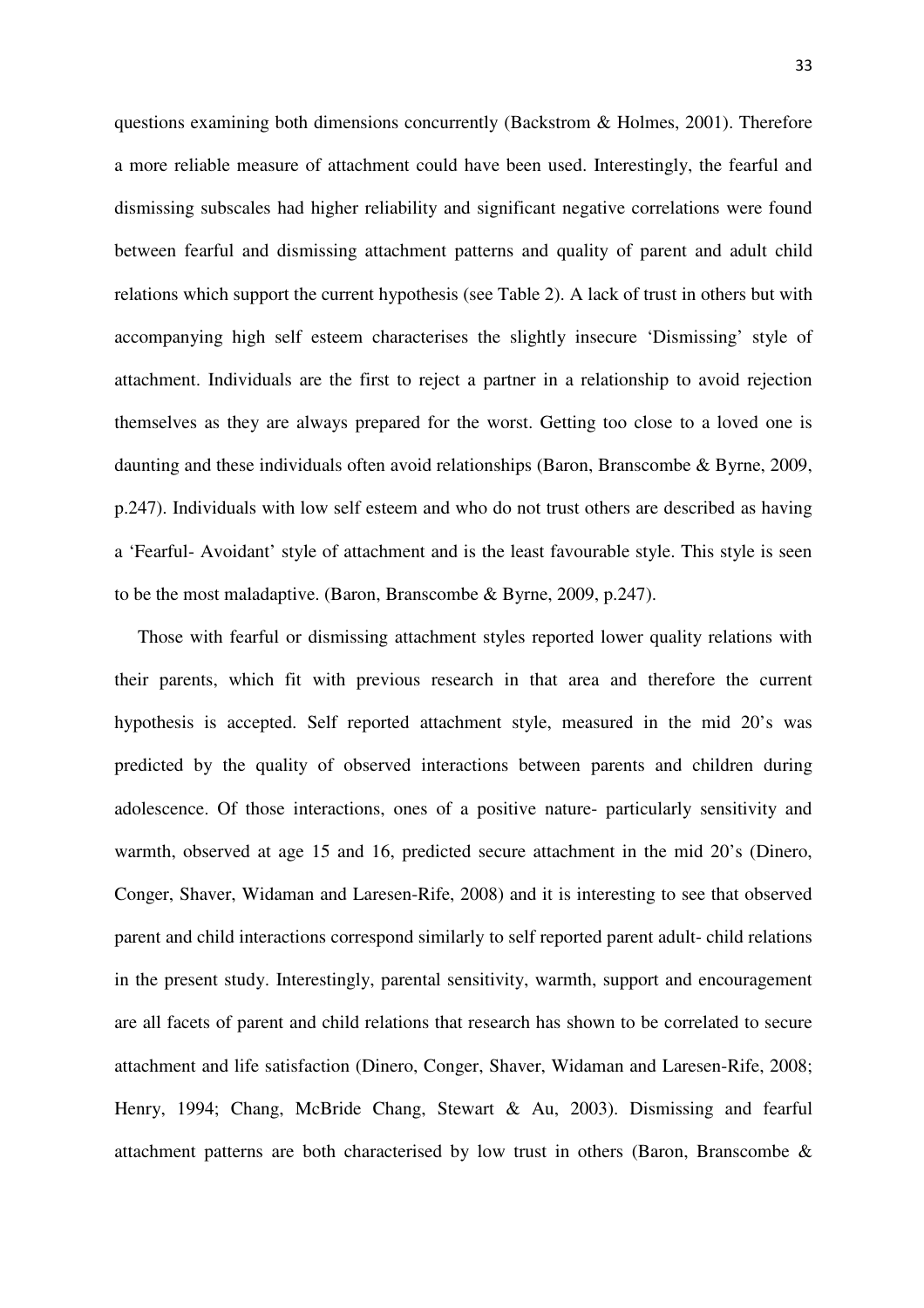Byrne, 2009, p.247). Given that lower quality parent and adult child relations was found to correlate to lower satisfaction with life and the attachment styles that are both characterised by mistrust of others, the current results fit well with previous results found. Therefore, it may lead to the conclusion that sensitivity, warmth, support and encouragement may be facets of the parent- adult child relation specifically influence satisfaction with life and attachment style. Furthermore, Levesque (2012) emphasised the importance of the family environment on attachment particularly the emotional and social aspects including such concepts as family cohesion, respect for privacy, closeness and autonomy, and these are instigated by the parents and a significant negative relationship between autonomy and anxiety and avoidance was found. Evidence for Bowlbys theory of attachment is confirmed with secure attachment being influenced by independence and a strong identity as well as insecure attachment styles being related to lower quality relations between parent and child.

 Age and generational differences were also investigated in the analysis but no significant results were found.

## **12.1 Limitations**

 A strength of the present study is that in contrast to previous research, this study focused on the adult- child's perspective rather than the parent's one and although the present research did find some significant results, it is important to identify its limitations. One concern expressed by Lye (1996) is the unit of analysis in studies of family relations. Whether it is parent and child dyads or singular reports from parents or adult children, results will only show certain aspects family relations and not the complete picture. All familial relations should be assessed within the one family, as they are interconnected which makes sense in terms of the current findings. All parent-child dyads should be included so that ways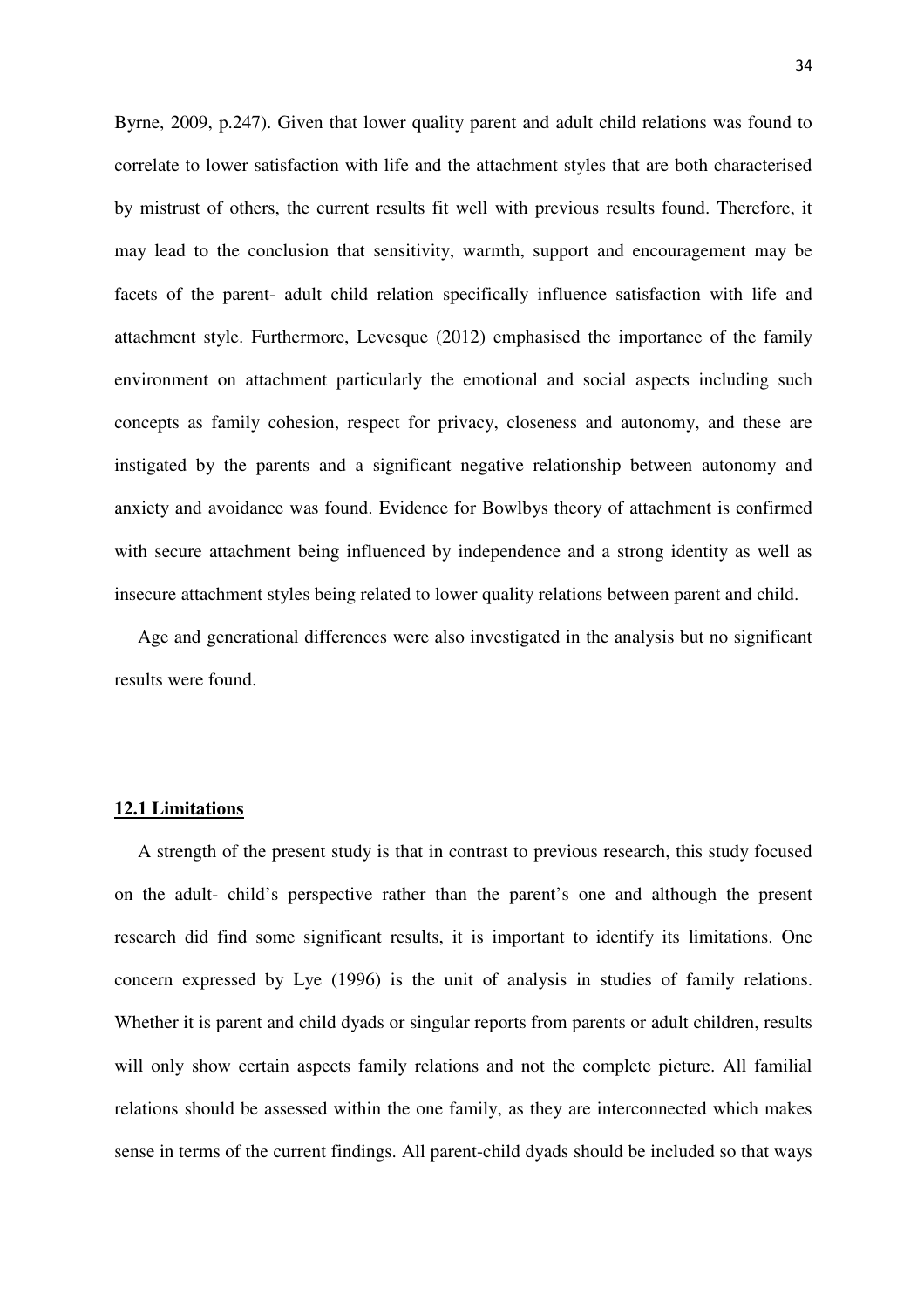in which one dyad might affect another may be identified (Lye, 1996). Furthermore, Umberson (1992) used several more subjective questions to assess parent and adult child relations asking participants the degree to which family members may be critical of them or supportive etc., to get a better idea of the multiple dimensions in which family members relate to one another.

 Although a strength of this study was that the concept was relatively unexplored, the study may have missed out on aspects of family structure which may have affected the results. Research suggests that intrafamilial relations are influenced by family structure (e.g. number of brothers or sisters, marital status) with size being only one facet (Umberson, 1992).

 Finally, upon reflection, there may be more appropriate measures which can be used when investigating family dynamics and relationships. For example, the Oxford Happiness Inventory used by Khodaharimi and Ogletree (2011) measured several dimensions at once including life satisfaction, attention to emotion and self esteem. By using that measure, the analysis is not restricted to just one correlation between two variables and if one is measuring happiness for example, the particular aspect of happiness can be pinpointed to. In addition, two subscales of the RSQ measure used here had low reliability (Backstrom & Holmes, 2001). Therefore careful attention must be paid to the reliability and validity of measure prior to use.

## **12.2 Future research recommendations**

 Future research should aim to investigate the various dimensions of parent and adult child relations and from all family members' perspectives. These dimensions include quality of parent and adult child relations, financial and emotional support and contact to name but a few. The research should also factor family structure i.e. size, presence of female and male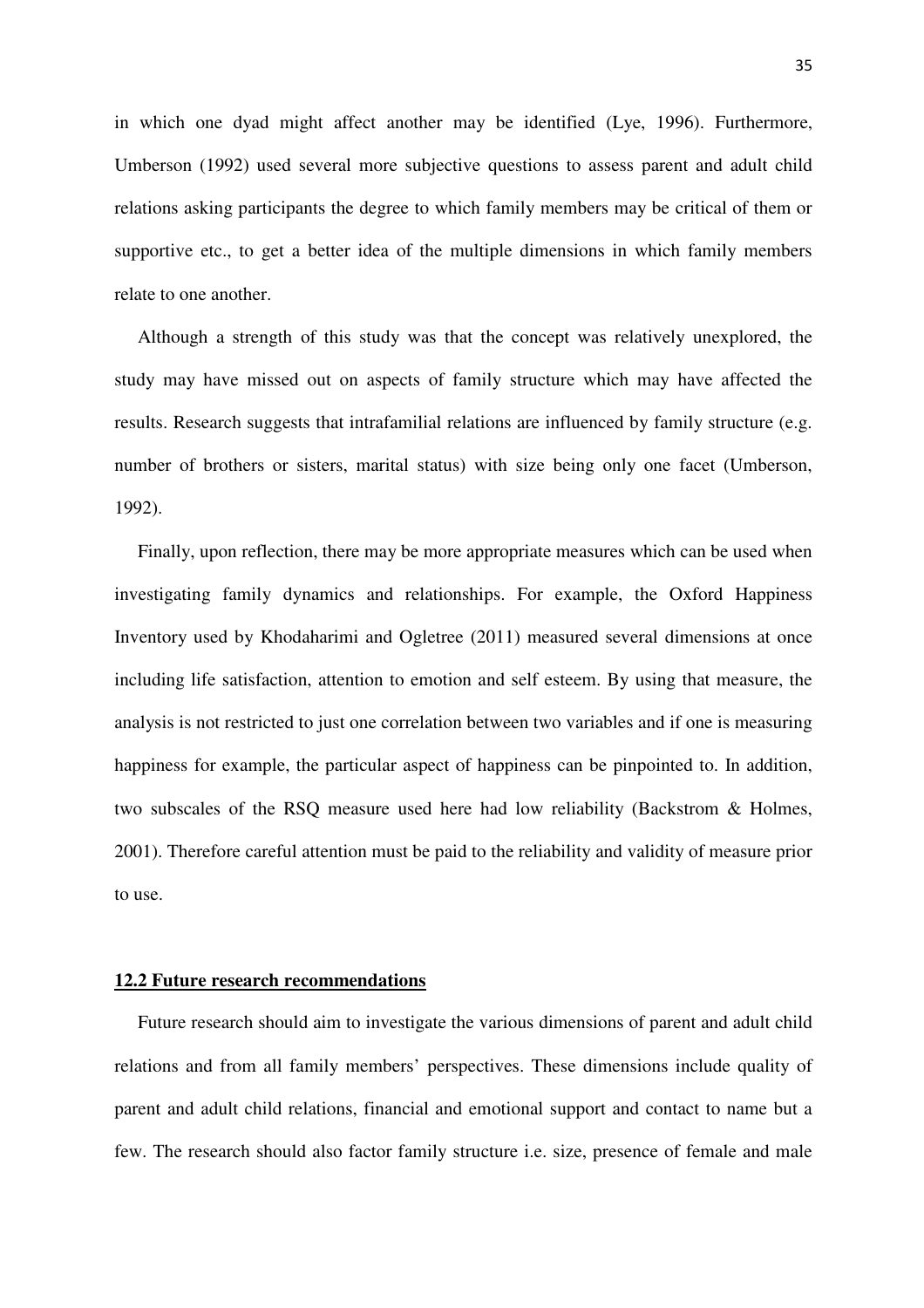siblings, marital status of parents etc. By incorporating all facets of family dynamics, multiple regression analyses can be conducted to identify exactly how strongly correlated variables are or what kind of relations predict certain outcomes. Furthermore, longitudinal analysis incorporating qualitative and quantitative data would be the most appropriate way to investigate family dynamics, how they change over time and their consequences for all parties involved.

#### **13. Conclusion**

 It appears that family size alone may not affect the quality of relations between adult children and their parents, attachment, satisfaction with life and general health. However, lower quality of relations with parents is related to lower satisfaction with life, and dismissive and fearful attachment styles. These results fit with previous research in that area and there seems to be a pattern emerging that certain facets of parent and child relations such as warmth, sensitivity, encouragement and support are central to these relationships from childhood to adulthood (Dinero, Conger, Shaver, Widaman and Laresen-Rife, 2008; Henry, 1994; Chang, McBride Chang, Stewart & Au, 2003). What is also interesting is that the observational ratings of the quality of parent and child relationships used in the previous research, corresponds to self report ratings of adults used in the present study. The overall findings emphasise the importance of nurturance within the parent- child dyad and provides evidence to support attachment theory. The results of this study can be used to support parent education programmes, parent and child classes and can be incorporated into family counselling.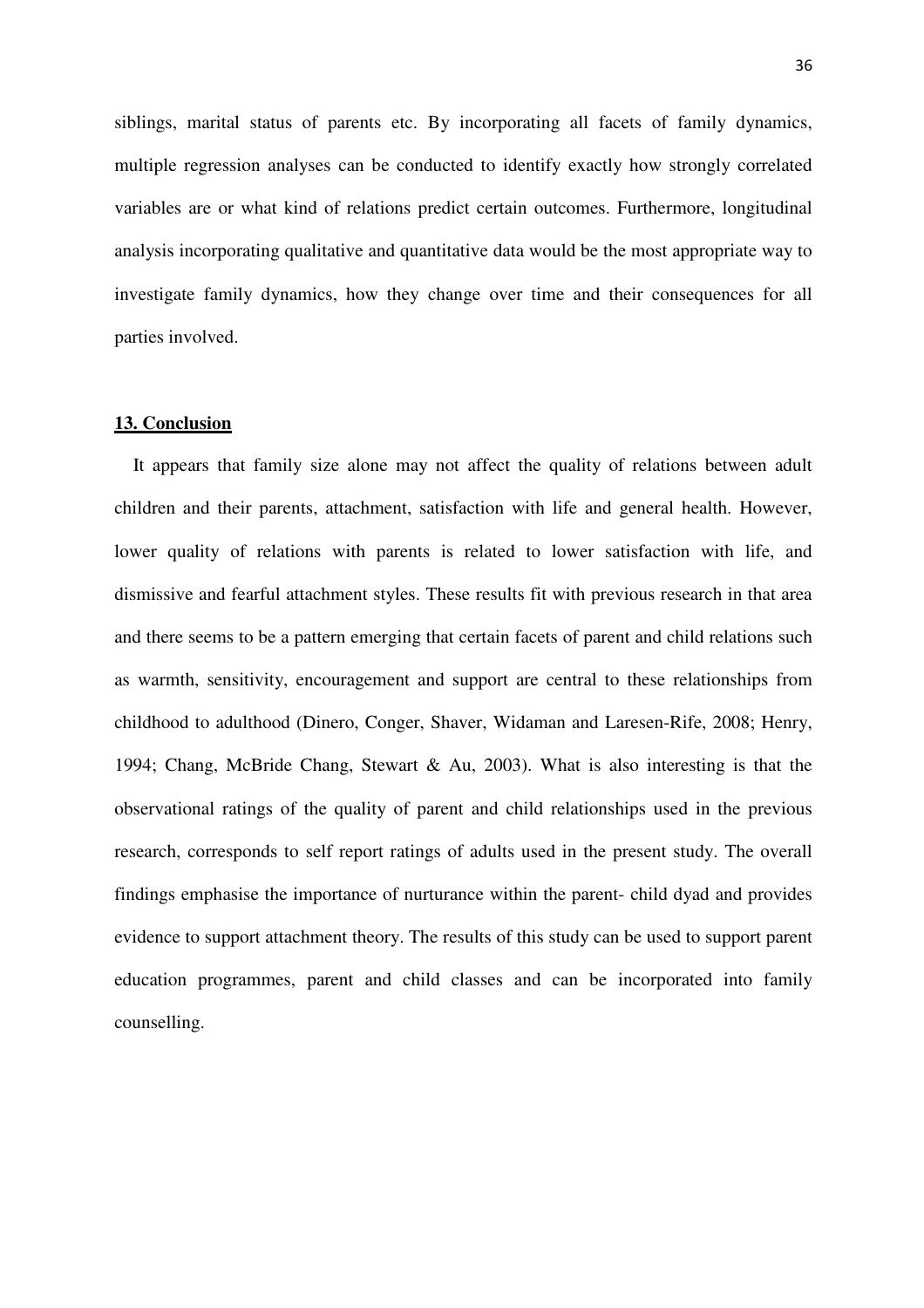#### **References**

Abiebr.com, (2011). Retrieved, March 26, 2013, from

http://www.abiebr.com/set/17-assessment-outcomes-following-acquiredtraumaticbrain-injury/1719-satisfaction-life-scale.

Adler, A. (1998). *What life could mean to you.* England: Oneworld.

- Ahnert, L., Meischner, T. & Schmidt, A. (2000). Maternal sensitivity and attachment in East German and Russian family networks. In P. Crittenden and A. Claussen (Eds.). *The organization of attachment relationships: Maturation, culture, and context* (pp. 61- 74). New York, NY US: Cambridge University Press.
- Aldous, J. & Klein, D. M. (1991). Sentiment and Services: Models of Intergenerational relationships in mid-life. *Journal of Marriage and the Family, 53*(3), p.595-608. D.o.i: 10.2307/352736.
- Allan, G. & Crow, G. (2001). *Families, Households and Society.* Hampshire: Palmgrave.
- Allen, J. P., Moore, C., Kuperminc, G. & Bell, K. (1998). Attachment and adolescent functioning. *Child Development,* 69(5), 1406-1419. D.o.i: 10.2307/1132274.
- Aquilino, W. S. (1999). Two views of one Relationship: Comparing parents and young adult children's reports on the quality of Intergenerational Relations. *Journal of Marriage and Family, 61 (4), 858-870.* Retrieved November 1<sup>st</sup>, 2012, from EBSCOhost.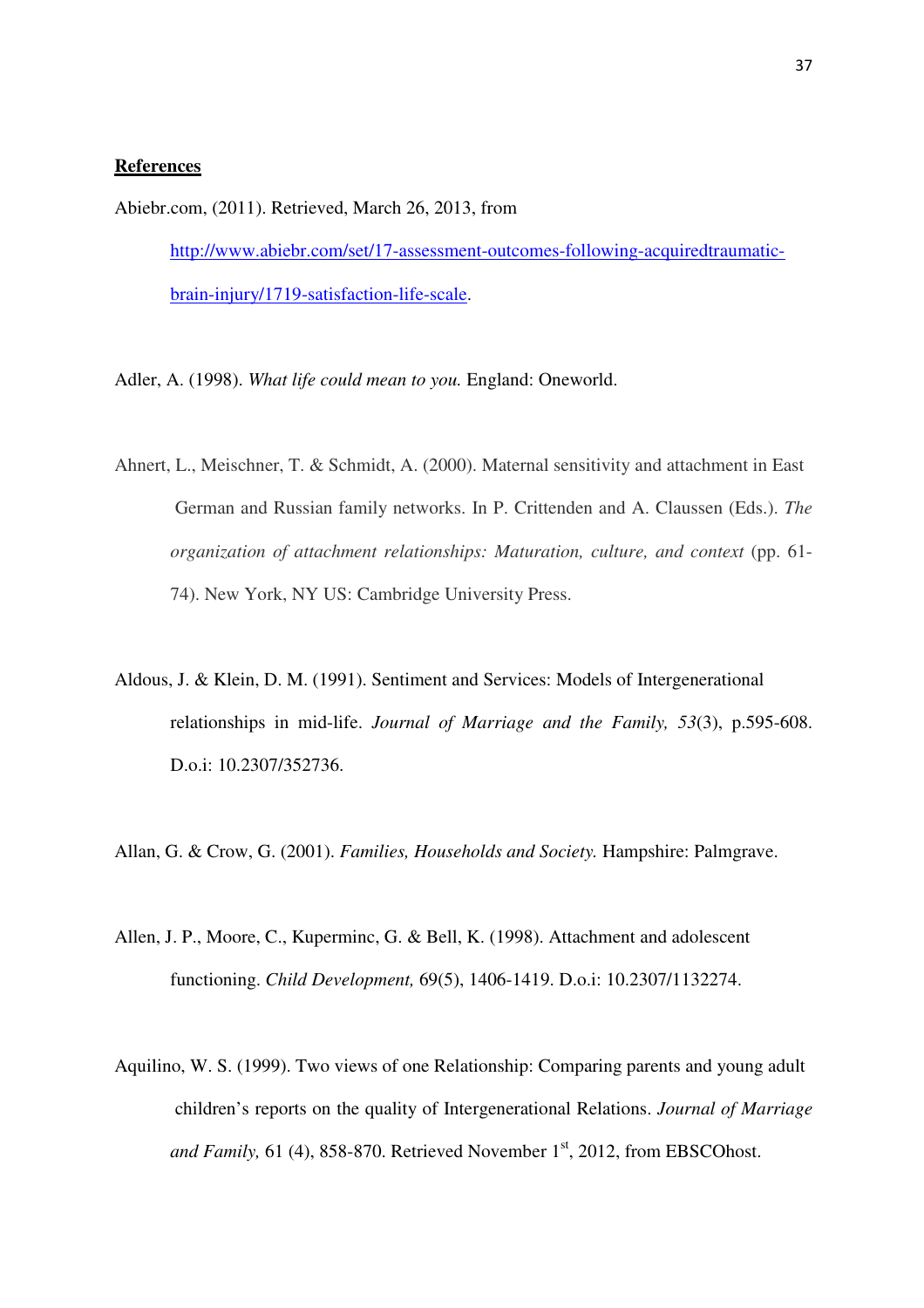- Arnett, J.J., (2007). *Adolescence and Emerging Adulthood, (3rd Ed.).* New Jersey: Pearson Education.
- Backstrom, M. & Holmes, B.M., (2001). Measuring adult attachment: A construct validation of two self report instruments. *Scandinavian Journal of Psychology, 42,* p.79-86. Retrieved March 15, 2013, from http://www.attachmentresearch.org/pdfs/backstrom.pdf.
- Barfoot, J.W. (2004). Marital, parent- child, and sibling dyads: Interconnections among family relationships*. Dissertation Abstracts International: Section B: The Sciences and Engineering, 64(10-B), 5205. Retrieved January 18<sup>th</sup>, 2012, from EBSCOhost.*
- Baron, R. A., Branscombe, N. R. & Byrne, D. (2009). *Social Psychology* (12<sup>th</sup> Ed.). Boston: Pearson Education.
- Berger, K. S. (2008). *The Developing Person through the Lifespan* (7<sup>th</sup> Ed.). New York: Worth.
- Bjarnason, T., Bendtsen, P., Arnarsson, A.M., Borup, I., Iannotti, R.J., Lofstedt, P., Haapasalo, L. & Niclasen, B., (2012). Life satisfaction among children in different family structures: A comparative study of 36 Western societies. *Children and Society, 26*(1), p.51-62. D.o.i: 10.1111/j.1099-0860.2010.00324.x.

Bowlby, J. (1977). *Attachment and Loss Volume 1.* London: Pimlico.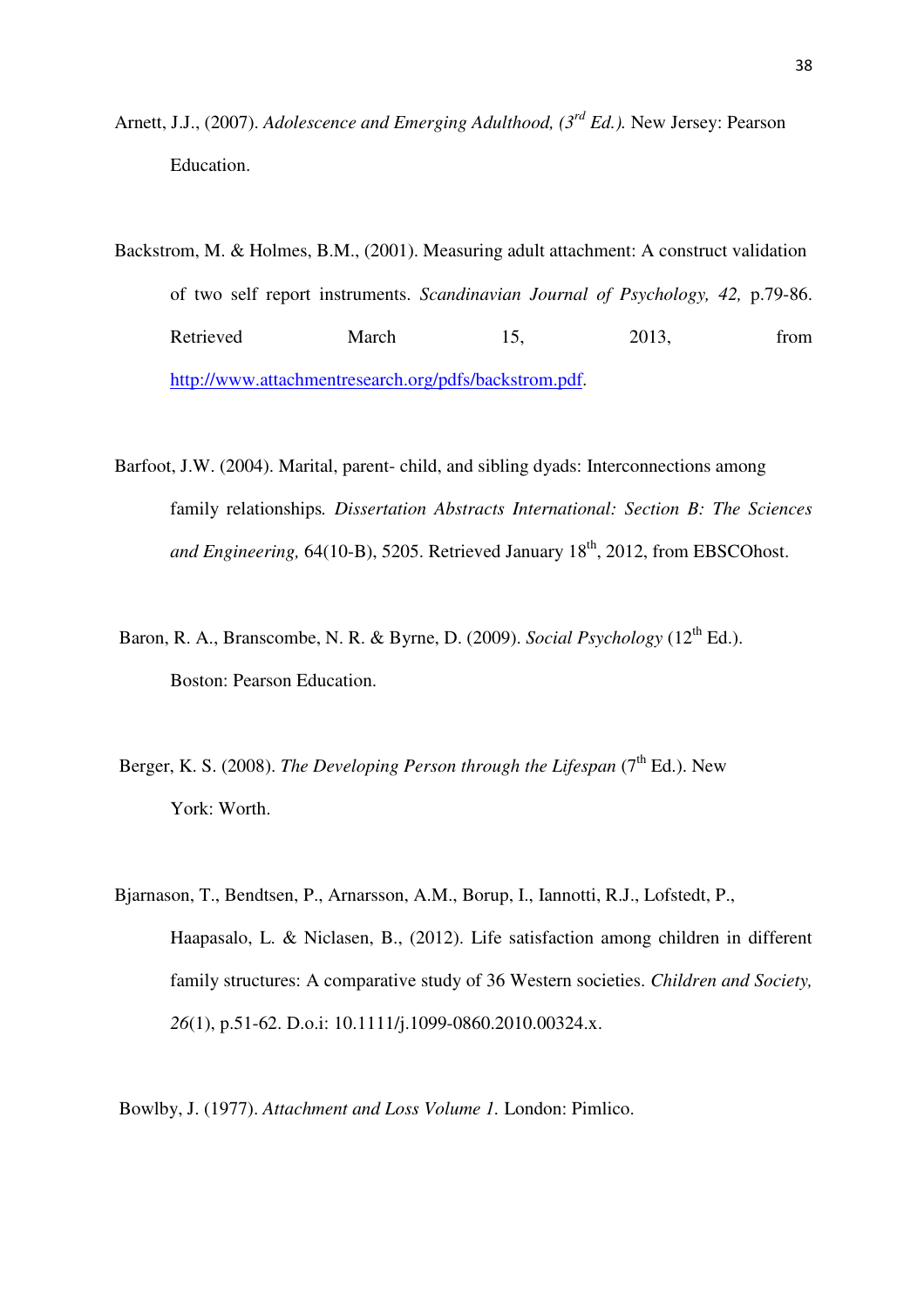Central Statistics Office Ireland (2011). Women and Men in Ireland. *Employment.* P.16-26. Retrieved February 20, 2013, from http://www.cso.ie/en/media/csoie/releasespublications/documents/otherreleases/2011/ Women%20and%20Men%20in%20Ireland%202011.pdf.

- Chang, L., Mc Bride- Chang, C., Stewart, S.M. & Au, E., (2003). Life satisfaction, self concept, and family relations in Chinese adolescents and children. *International Journal of Behavioural Development, 27*(2), p.182-190. Retrieved February 29, 2013, from EBSCOhost.
- Conger, R.D., Cui, M., Bryant, C.M. & Elder, G.H.Jr., (2000). Competence in early adult romantic relationships: A developmental perspective on family influences. *Prevention & Treatment, 4*(1), p.1-25. D.o.i: 10.1037/3736.4.1.411a.
- Diener, E., Emmons, R. A., Larsen, R. J., & Griffin, S. (1985). The Satisfaction with Life Scale. *Journal of Personality Assessment*, 49, 71-75. Retrieved November 20, 2012, from EBSCOhost.
- Dinero, R.E., Conger, R.D., Shaver, P.R., Widaman, K.F. & Larsen-Rife, D., (2008). Influence of family of origin and adult romantic partners on romantic attachment security. *Journal of Family Psychology, 22*(4), p.622-632. D.o.i: 10.1037/a0012506.
- Feinberg, M. & Hetherington, E. M. (2001). Differential Parenting as a within family variable. *Journal of Family Psychology,* 15(1), 22-37. D.o.i: 10.1037/0893- 3200.15.1.22.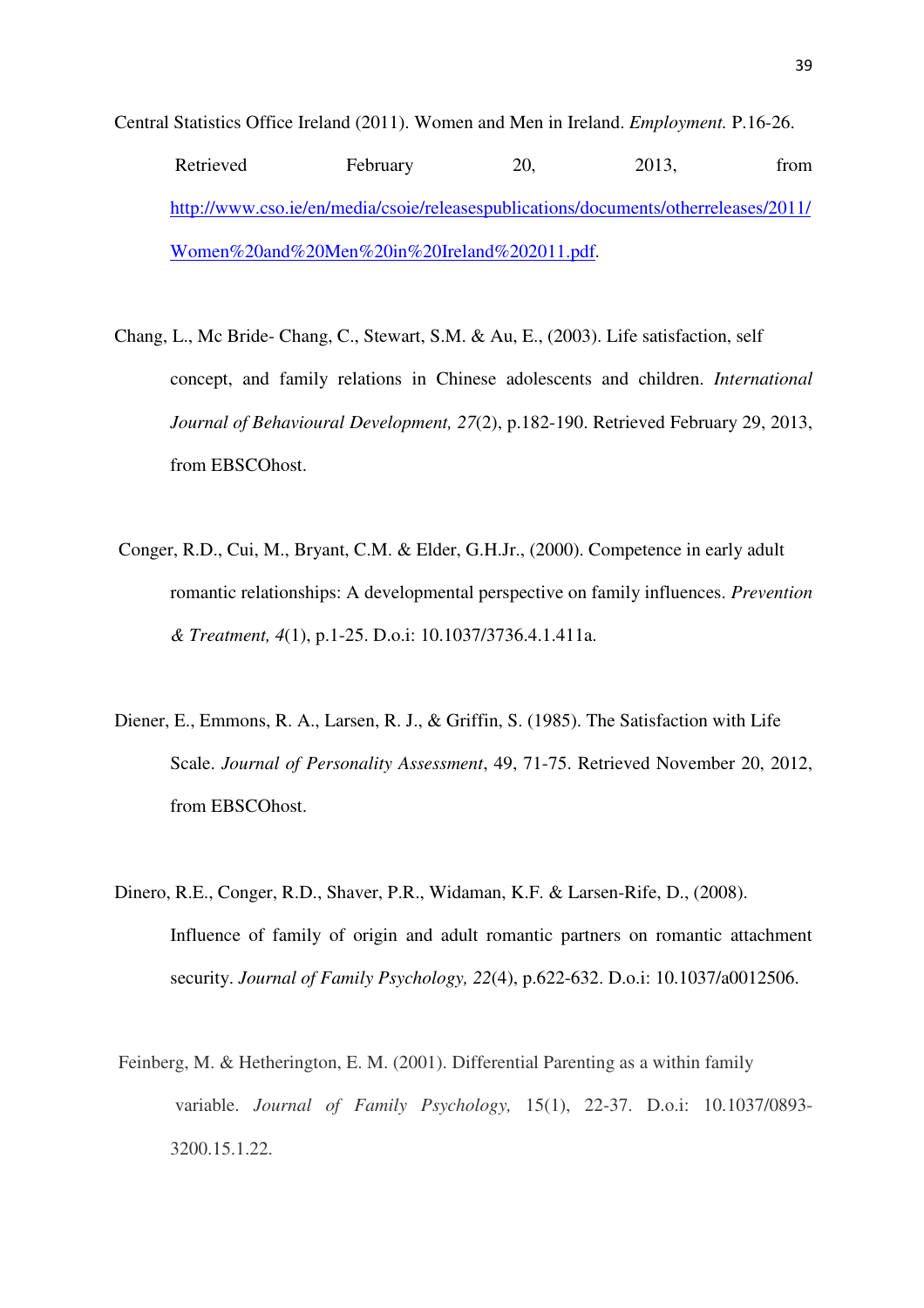Finch, J., (1989). *Family obligations and social change.* Cambridge: Polity Press

Ghazarian, S.R., Supple, A.J. & Plunkett, S.W. (2008). Familism as a predictor of parent- adolescent relationships and developmental outcomes for adolescents in Armenian American Immigrant families. *Journal of child and family studies, 17*(4), p.599-613. D.o.i: 10.1007/s10826-007-9177-7.

Goldberg, D., (1992) *.General Health Questionnaire (GHQ-12).* Windsor: NFER-NELSON.

- Gondal, N. (2012). Who 'fills in' for siblings and how? A multilevel analysis of personal network composition and its relationship to sibling size. *Sociological Forum, 27*(3), p.732-755. D.o.i: 10.1111/j.1573-7861.2012.01343.x.
- Goode, W.J. (1960). A theory of role strain. *American Sociological Review, 25*(4), p.483-496. Retrieved February 20, 2013, from EBSCOhost.
- Griffin, D. W. & Bartholomew, K., (1994). *Relationship Scales Questionnaire.* Retrieved 9th November, 2012, from http://www.sfu.ca/psyc/faculty/bartholomew/rsq.htm.
- Henry, C.S., (1994). Family system characteristics, parental behaviours and adolescent family life satisfaction. *Family Relations, 43*(4), p.447-455. Retrieved February 28, 2013, from EBSCOhost.
- Hesketh, T., Qu, J.D. & Tomkins, A. (2003). Health effects of family size: cross sectional survey in Chinese adolescents. *Archives of Disease in Childhood, 88*(6), p.467- 472. Retrieved February 25, 2013, from EBSCOhost.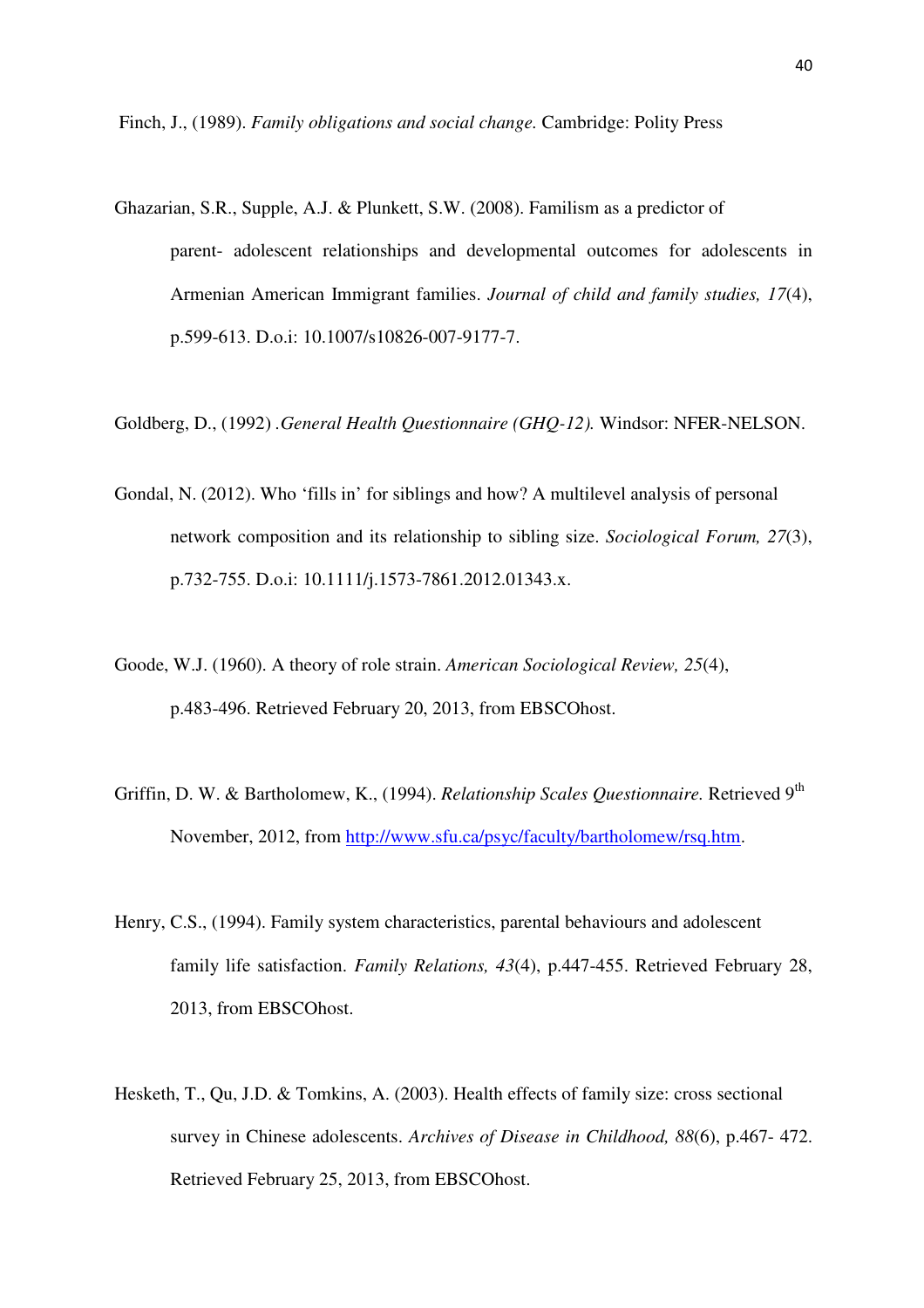- Khodarahimi, S. & Ogletree, S.L. (2011). Birth Order, Family Size and Positive Psychological Constructs: What roles do they play for Iranian adolescents and young adults? *Journal of Individual Psychology*, 67(1), 41-56. Retrieved January 19<sup>th</sup>, 2012, from EBSCOhost.
- Levesque, A., (2012). Influences of family of origin and relationship closeness on romantic attachment security. *Psi Chi Journal of Psychological Research, 17*(4), p.145-153. Retrieved February 29, 2013, from EBSCOhost.
- Luescher, K. & Pillemer, K. (1998). Intergenerational ambivalence: A new approach to the study of parent–child relations in later life. *Journal of Marriage and the Family*, *60*(2), 13-425. D.o.i: 10.2307/353858.
- Lye, D.N., (1996). Adult child- parent relationships. *Annual Review of Sociology, 22*(1), p.79-103. Retrieved March 20, 2013, from EBSCOhost.
- Marteleto, L. & Souza, L. (2012). The changing impact of family size on adolescents schooling: Assessing the exogenous variation in fertility using twins in Brazil. *Demography, 49*(4), p.1453-1477. D.o.i.: 10.1007/s13524-012-0118-8.
- Mattes, J., Karmaus, W., Storm Van's Gravesande, K., Moseler, M., Forster, J. & Kuehr, J. (1999). Pulmonary function in children of school age is related to the number of siblings in their family. *Paediatric Pulmonology, 28*(6), p.414-417. Retrieved February 25, 2013, from EBSCOhost.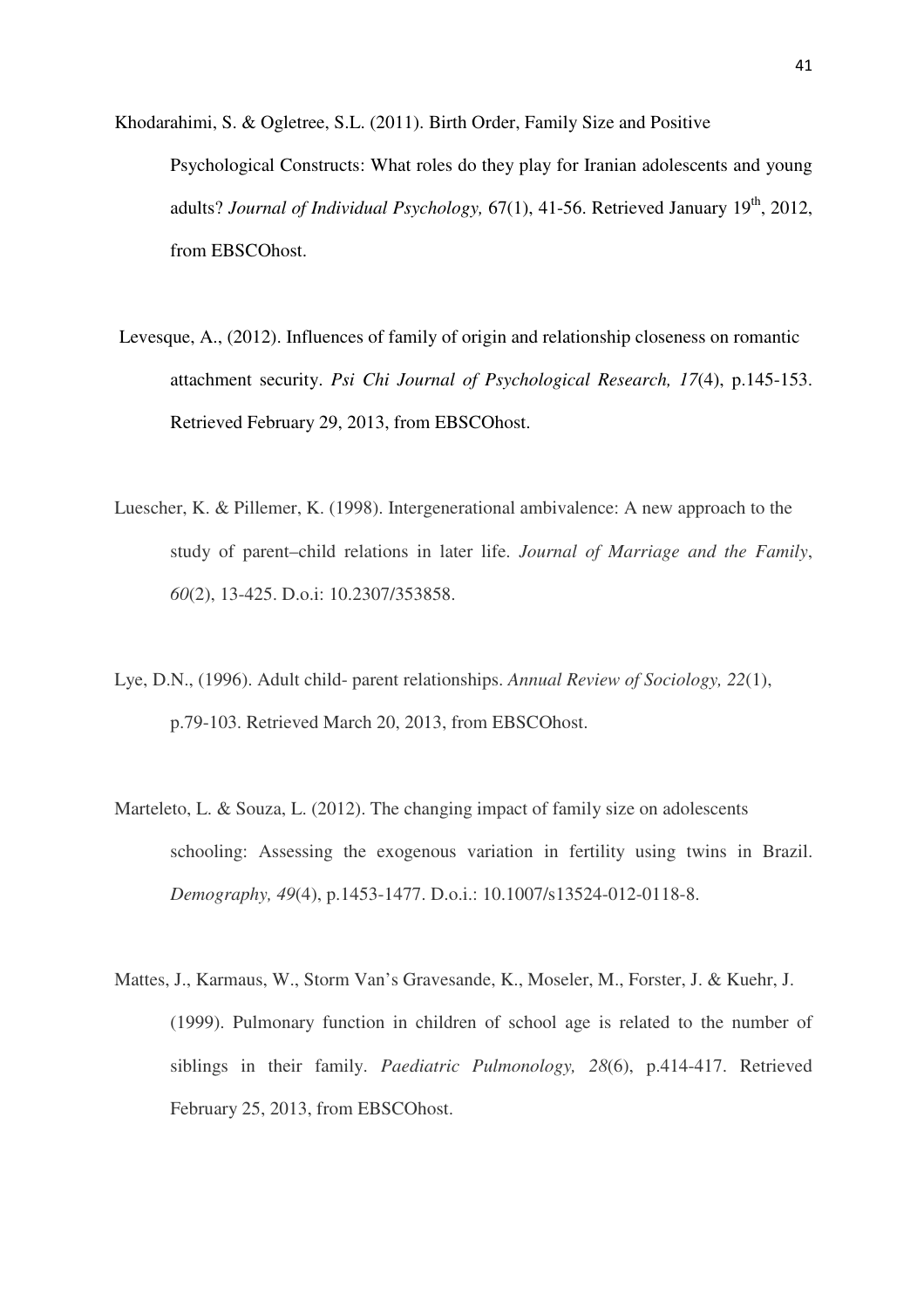- Newman, J. (1996). The more the merrier? Effects of family size and sibling spacing on sibling relationships. *Child Care, Health and Development, 22*(5), p.285-302. Retrieved February 22, 2013, from EBSCOhost.
- Ozer, E.J., Fernald, L.C.H. & Roberts, S.C (2008). Anxiety symptoms in rural Mexican adolescents. *Social Psychiatry & Psychiatric Epidemiology, 43*(12), p.1014-1023. D.o.i: 10.1007/s00127-008-0473-3.
- Pepenoe, D., (1993). American family decline; 1960-1990: A review and appraisal. *Journal of Marriage and Family, 55*(3), p.527-542. Retrieved February 28, 2013, from EBSCOhost.
- Pinquart, M, Silbereisen, R.K. & Korner, A. (2010). Coping with family demands under difficult economic conditions: Associations with depressive symptoms. *Swiss Journal of Psychology, 69*(1), p.53-63. D.o.i: 10.1024/1421-0185/a000006.
- Reading, R., Surridge, H. & Adamson, R. (2004). Infant immunisation and family size. *Journal of Public Health, 26*(4), p.369-371. Retrieved February 25. 2013, from EBSCOhost.

 Ribbens McCarthy, J. & Edwards, R., (2011). *Key concepts in Family studies.* London: Sage.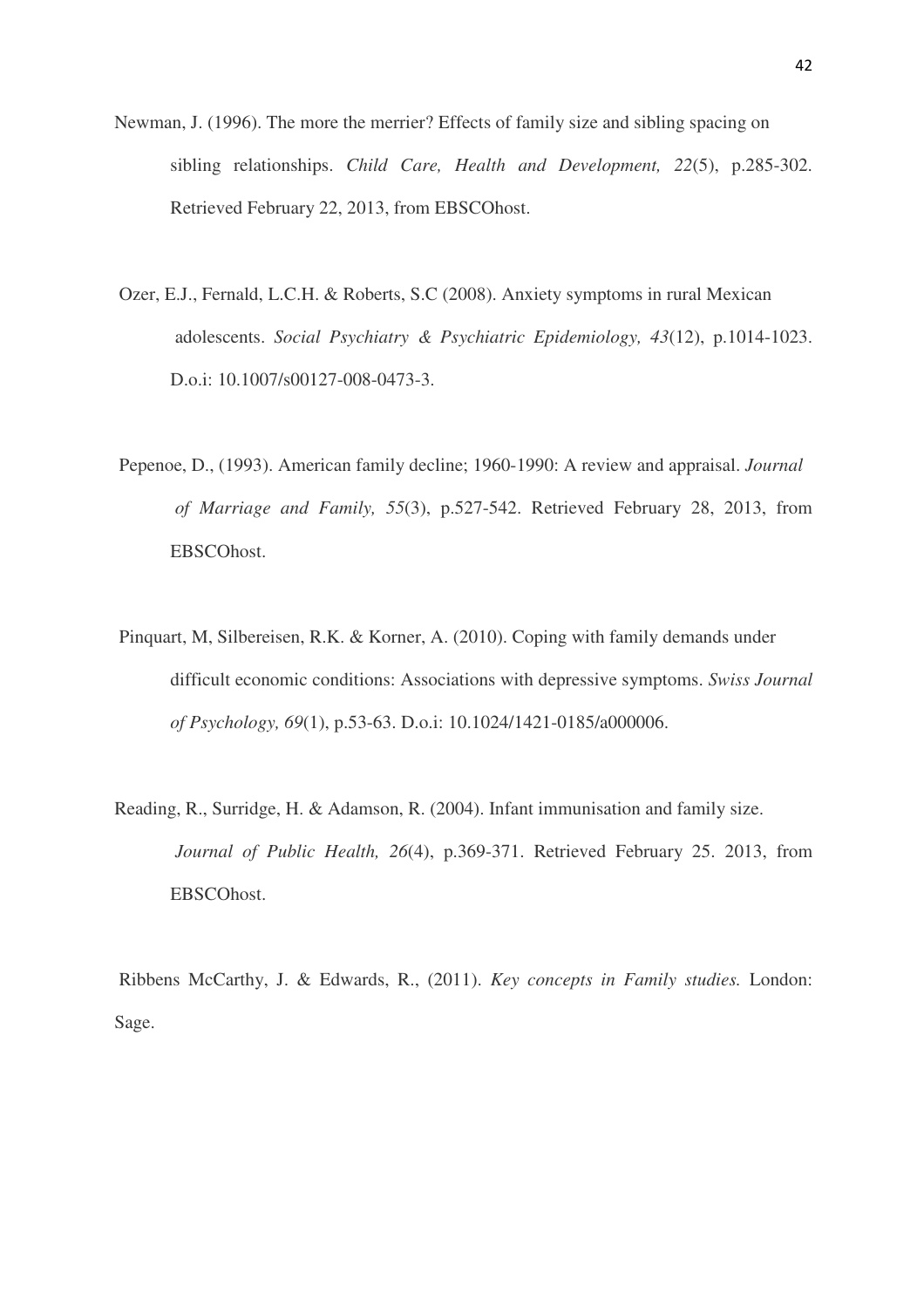- Rouse, S., (2007). Family values and beliefs throughout history. *Helium.* Retrieved February 28, 2013, from http://www.helium.com/items/124788-family-values-and-beliefsthroughout-history.
- Schlomer, G.L., Ellis, B.J. & Garber, J. (2010). Mother-child conflict and sibling relatedness: A test of hypotheses from Parent- Offspring Conflict Theory. *Journal of Research on Adolescence, 20*(2), p.287-306. D.o.i: 10.1111/j.1532- 7795.2010.00641.x.
- Schwartz, S.J., Weisskirch, R.S., Hurley, E.A., Zamboanga, B.L., Park, I.J., Kim, S.Y., Umana-Taylor, A., Castillo, L.G., Brown, E. & Greene, A.D. (2010). Communalism, Familism and Filial Piety: Are they birds of a Collectivist feather? *Cultural diversity and Ethnic minority Psychology, 16*(4), p.548-560. D.o.i: 10.1037/a0021370.
- Schwarz, B., Mayer, B., Trommsdorff, G., Ben-Arieh, A., Friedlmeier, M., Lubiewska, K., Mishra, R. & Peltzer, K. (2012). Does the importance of parent and peer relationships for adolescents' life satisfaction vary across cultures? *Journal of Early Adolescence, 32*(1), p.55-80. D.o.i: 10.1177/0272431611419508.
- Stewart, R.B., Verbrugge, K.M. & Beilfuss, M.C. (1998). Sibling relationships in early adulthood: A typology. *Personal Relationships, 5*(1), p.59-74. D.o.i: 10.1111/j.1475- 6811.1998.tb00159.x.
- Suitor, J. & Pillemer, K. (2007). Mothers' Favouritism in Later Life. *Research on Aging*, 29(1), 32-55. Retrieved January 21<sup>st</sup>, 2012, from EBSCOhost.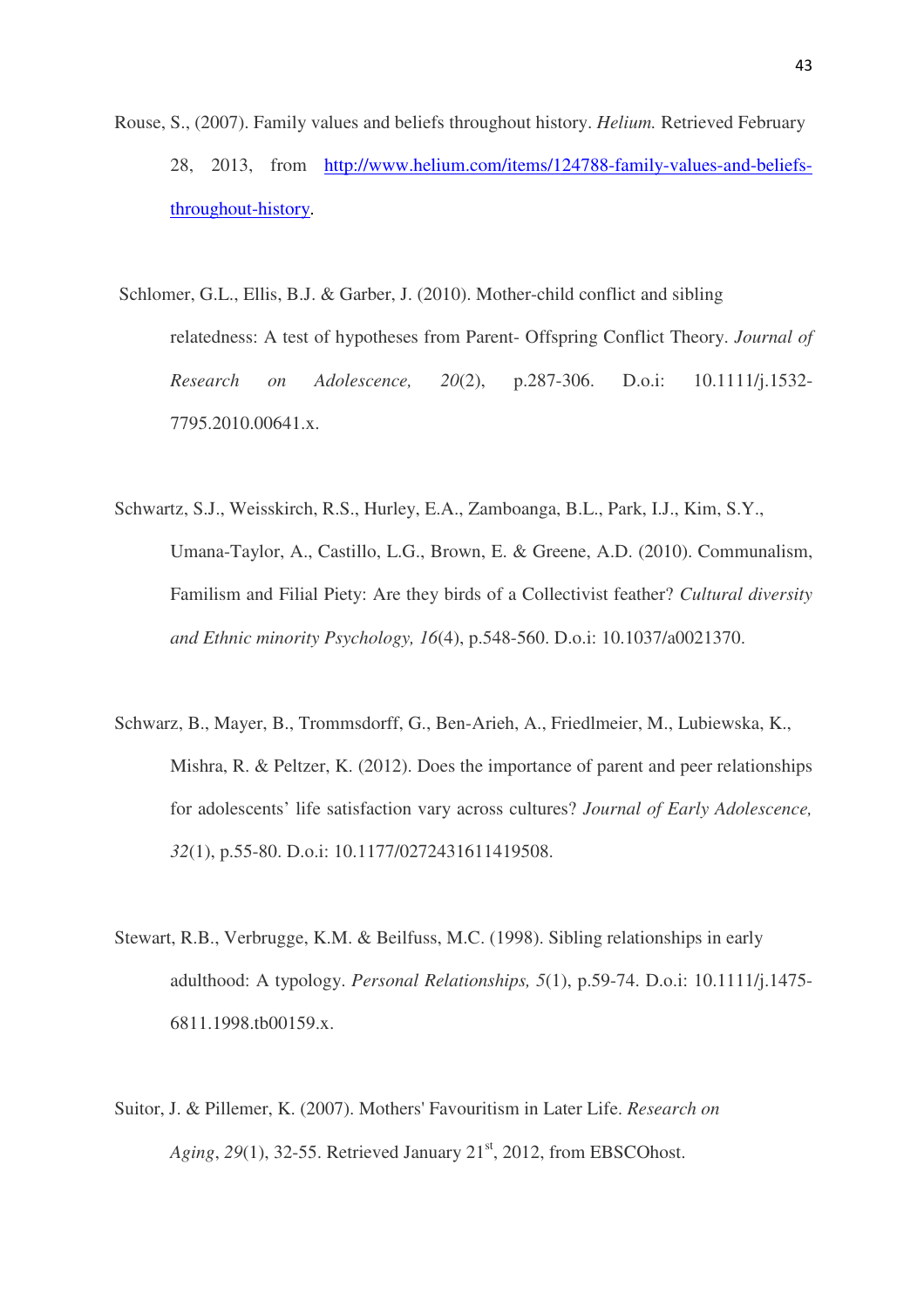The Irish Family (n.d.). Retrieved January 7, 2013, from

http://www.tulane.edu/~rouxbee/kids06/ireland/\_jwalsh/family.html.

- Umberson, D., (1992). Relationships between adult children and their parents: Psychological consequences for both generations. *Journal of Marriage & Family, 54*(3), p.664-674. Retrieved March 20, 2013, from EBSCOhost.
- Ward, R. A., Spitze, G. & Deane, G. (2009). The More the Merrier? Multiple Parent-Adult Child Relations. *Journal of Marriage & Family*, *71*(1), 161-173. Doi:10.1111/j.1741- 3737.2008.00587.x.
- Yoshitake, N., Matsumoto, S., Murohashi, H., Furusho, J. & Sugawara, M. (2012). The effect of positive internal characteristics and social relations on life satisfaction in middle and high school students. *Japanese Journal of Developmental Psychology, 23*(2), p.180-190. Retrieved February 25, 2013, from EBSCOhost.
- Yuan, A. S. V. (2009). Sibling Relationships and Adolescents Mental Health: The Interrelationship of Structure and Quality. *Journal of Family Issues,* 30(9), 1221- 1244. Retrieved November 1<sup>st</sup>, 2012, from EBSCOhost.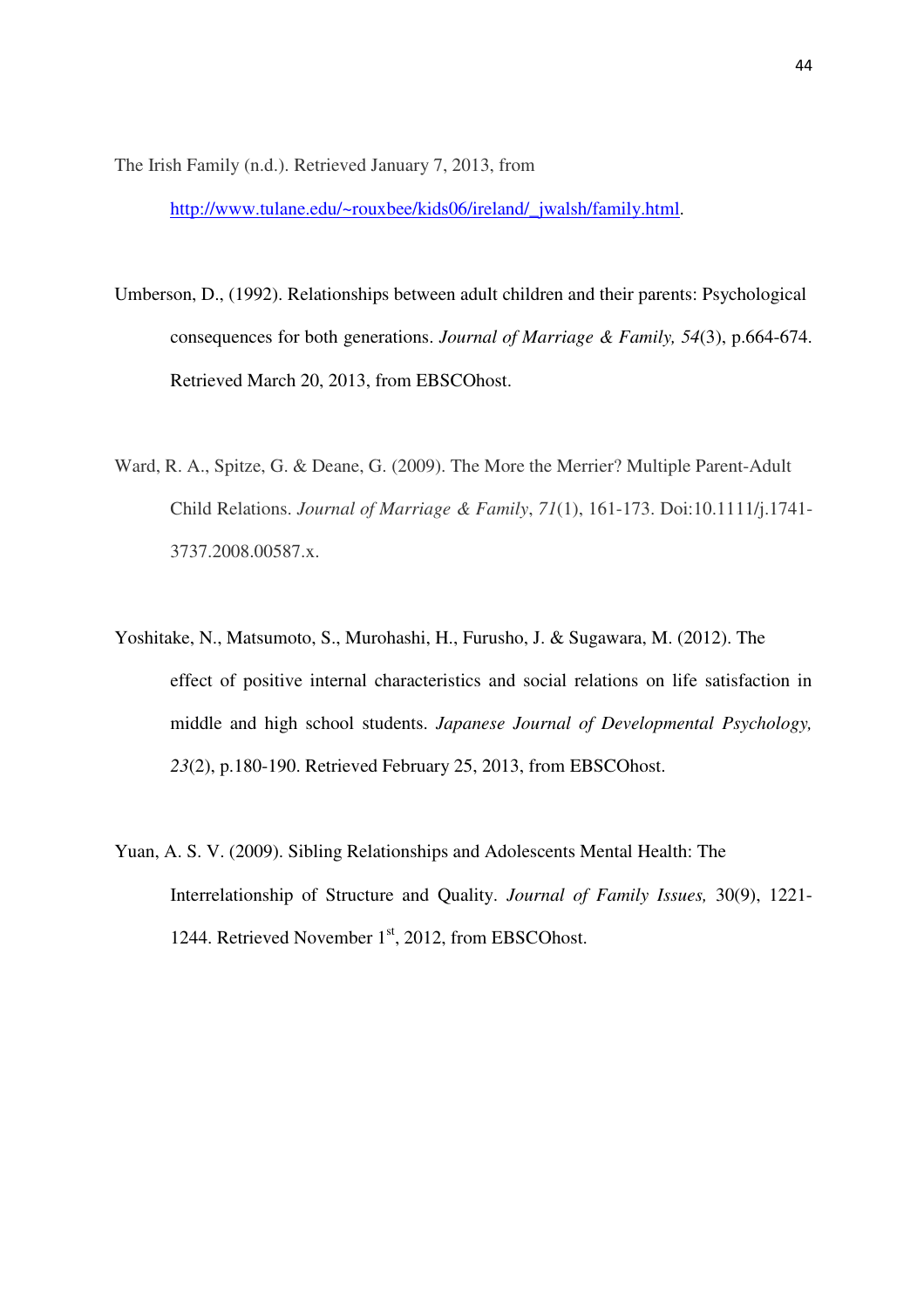## **Appendix**

## **Questionnaire Booklet**

## Dublin Business School 13/14 Aungier Street Dublin 2

Dear participants,

 My name is Gwen Mannion. I am a third year psychology student and I am doing my thesis on the relationship between family size, quality of parent and adult child relations, attachment, general health and satisfaction with life.

 This booklet contains several questionnaires which I will ask you to fill out in full. It will take no longer than 15 minutes. You do not have to participate however all questionnaires are anonymous. Once handed up, questionnaires cannot be retrieved.

 If you require further information, or if you would like to know the results of the study feel free to contact me by e-mail at

Thank you for your participation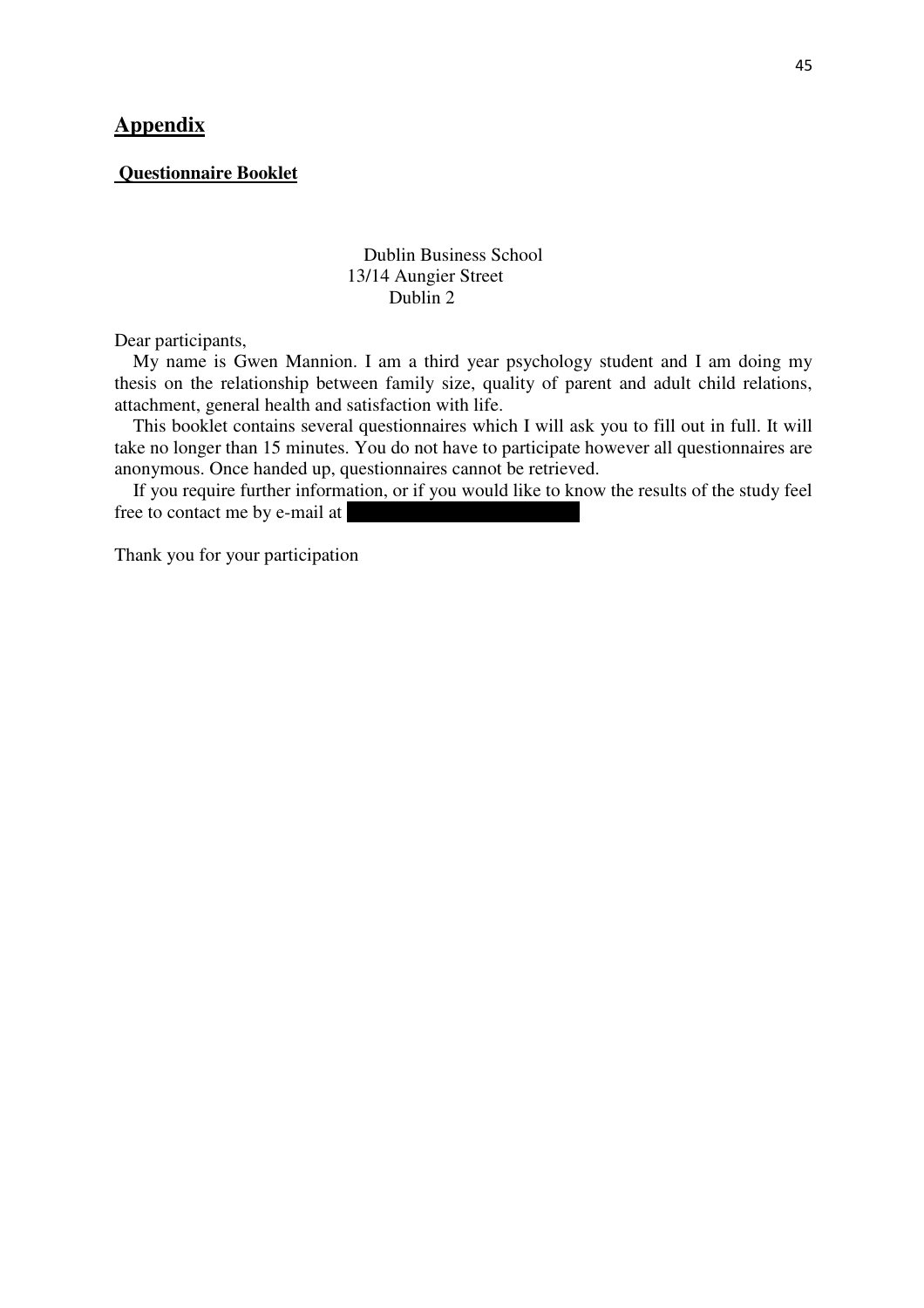# **Demographics**

Please tick to indicate your consent to participate in this study: Age: Gender : Male Female Number of siblings you have :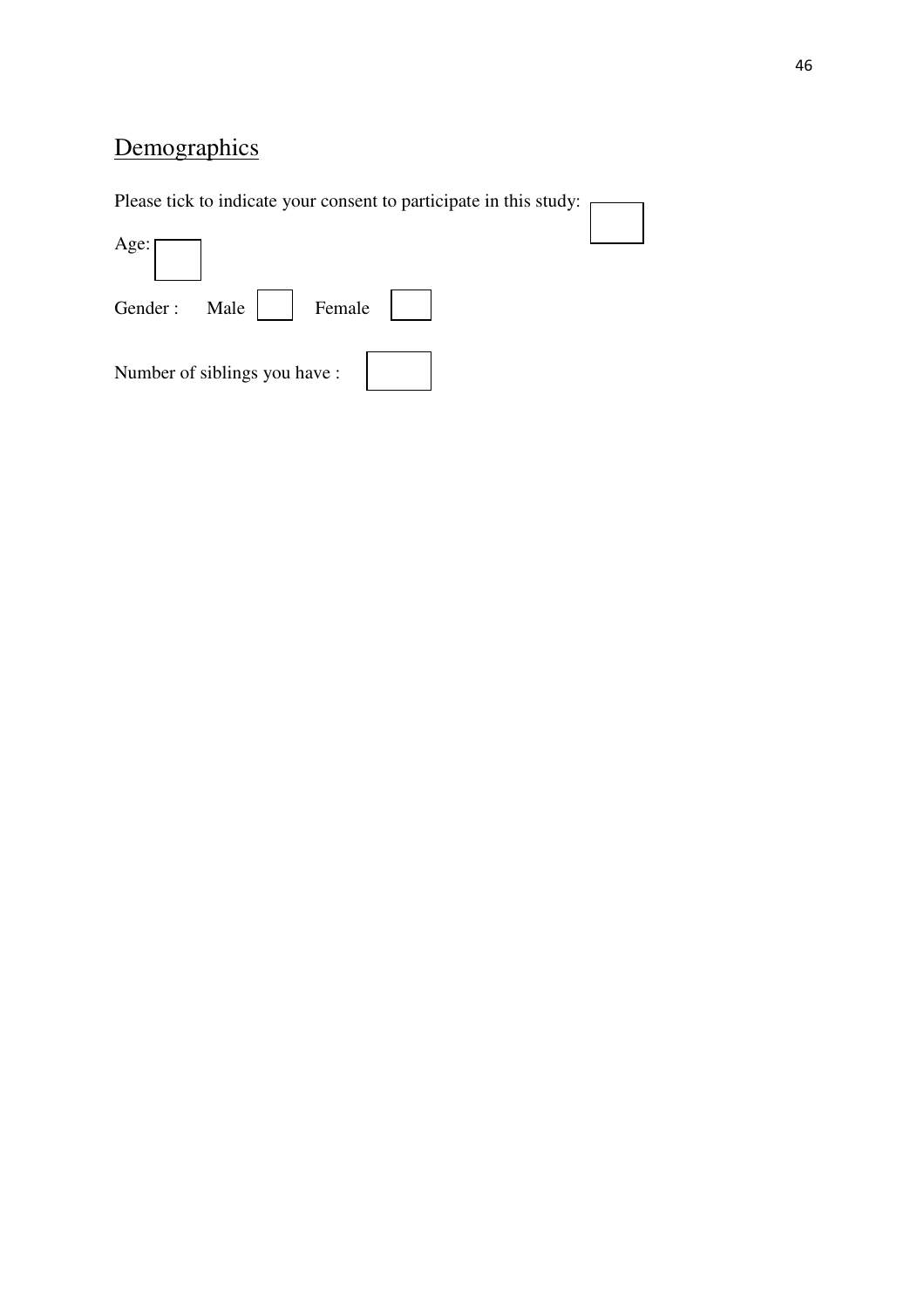# Quality of Parent – Adult child relations.

1. Describe your relationship with your parents (Please circle number).

| <b>Very Poor</b> |     |     |     |     |     | Excellent |
|------------------|-----|-----|-----|-----|-----|-----------|
| (1)              | (2) | (3) | (4) | (5) | (6) | (7)       |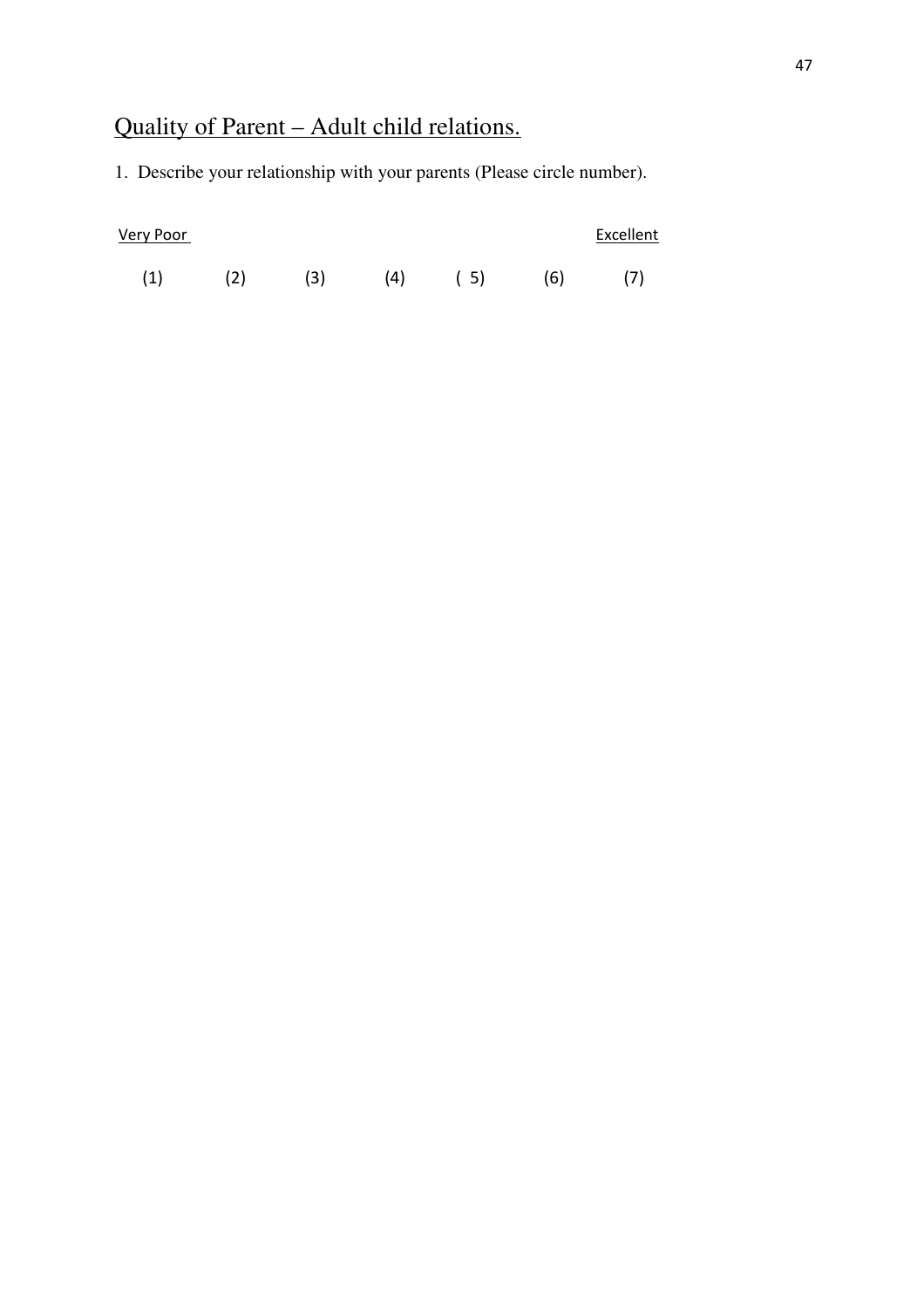## **RSQ**

Please read each of the following statements and rate the extent to which you believe each statement best describes your feelings about your feelings about close relationships.

|       |                                                                                      | Not at<br>all<br>like me |                | <b>Somewhat</b><br>like me |                | <b>Very</b><br>much<br>like me |
|-------|--------------------------------------------------------------------------------------|--------------------------|----------------|----------------------------|----------------|--------------------------------|
| 1.    | I find it difficult to depend on other<br>people.                                    | 1                        | 2              | 3                          | $\overline{4}$ | 5                              |
| 2.    | It is very important to me to feel<br>independent.                                   | 1                        | 2              | 3                          | $\overline{4}$ | 5                              |
| 3.    | I find it easy to get emotionally close<br>to others.                                | 1                        | $\overline{2}$ | 3                          | $\overline{4}$ | 5                              |
| 4.    | I want to merge completely with<br>another person.                                   | 1                        | $\overline{2}$ | 3                          | $\overline{4}$ | 5                              |
| 5.    | I worry that I will be hurt if I allow<br>myself to become too close to others.      | 1                        | 2              | 3                          | 4              | 5                              |
| 6.    | comfortable without close<br>$\mathbf{I}$<br>am<br>emotional relationships.          | 1                        | 2              | 3                          | $\overline{4}$ | 5                              |
| 7.    | I am not sure that I can always depend<br>on others to be there when I need<br>them. | $\mathbf{1}$             | 2              | 3                          | $\overline{4}$ | 5                              |
| 8.    | I want to be completely emotionally<br>intimate with others.                         | $\mathbf{1}$             | $\overline{2}$ | 3                          | 4              | 5                              |
| 9.    | I worry about being alone.                                                           | 1                        | $\overline{2}$ | 3                          | $\overline{4}$ | 5                              |
|       | 10. I am comfortable depending on other<br>people.                                   | 1                        | $\overline{2}$ | 3                          | 4              | 5                              |
|       | 11. I often worry that romantic partners<br>don't really love me.                    | $\mathbf{1}$             | 2              | 3                          | 4              | 5                              |
|       | 12. I find it difficult to trust others<br>completely.                               | $\mathbf{1}$             | 2              | 3                          | $\overline{4}$ | 5                              |
|       | 13. I worry about others getting too close<br>to me.                                 | 1                        | $\overline{2}$ | 3                          | 4              | 5                              |
| 14. I | emotionally<br>want<br>close<br>relationships.                                       | $\mathbf{1}$             | $\overline{2}$ | 3                          | 4              | 5                              |
|       | 15. I am comfortable having other people<br>depend on me.                            | $\mathbf{1}$             | $\overline{2}$ | 3                          | $\overline{4}$ | 5                              |
|       | 16. I worry that others don't value me as<br>much as I value them.                   | $\mathbf{1}$             | $\overline{2}$ | 3                          | 4              | 5                              |
|       | 17. People are never there when you need                                             | $\mathbf{1}$             | 2              | 3                          | 4              | 5                              |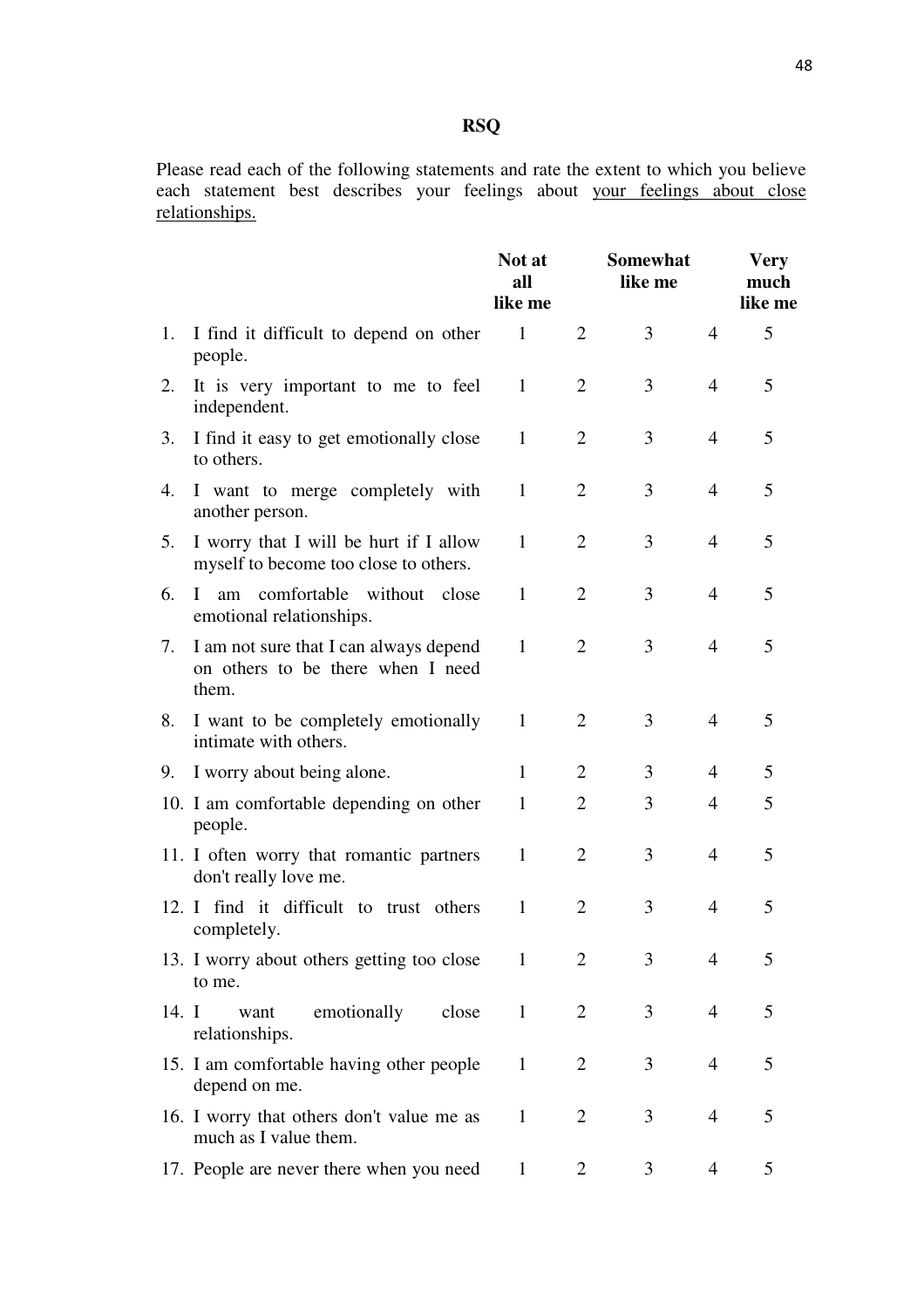them.

\_\_\_\_\_\_\_\_\_\_\_\_\_\_\_\_\_\_\_\_\_

|             |  | sometimes scares people away. | 18. My desire to merge completely 1 2             |  | $\sim$ 3 |  |
|-------------|--|-------------------------------|---------------------------------------------------|--|----------|--|
| sufficient. |  |                               | 19. It is very important to me to feel self-<br>2 |  | $\sim$ 3 |  |

\_\_\_\_\_\_\_\_\_\_\_\_\_\_\_\_\_\_\_\_\_\_\_\_\_\_\_\_\_\_\_\_\_\_\_\_\_\_\_\_\_\_\_\_\_\_\_\_\_\_\_\_\_\_\_\_\_\_\_\_\_\_\_\_\_\_\_\_\_

|                                                                                       | Not at<br>all<br>like me |                | <b>Somewhat</b><br>like me |                | <b>Very</b><br>much<br>like me |
|---------------------------------------------------------------------------------------|--------------------------|----------------|----------------------------|----------------|--------------------------------|
| 20. I am nervous when anyone gets too<br>close to me.                                 | 1                        | 2              | 3                          | 4              | 5                              |
| 21. I often worry that romantic partners<br>won't want to stay with me.               | 1                        | $\overline{2}$ | 3                          | $\overline{4}$ | 5                              |
| 22. I prefer not to have other people<br>depend on me.                                | 1                        | 2              | 3                          | $\overline{4}$ | 5                              |
| 23. I worry about being abandoned.                                                    | 1                        | 2              | 3                          | 4              | 5                              |
| 24. I am somewhat uncomfortable being<br>close to others.                             | $\mathbf{1}$             | $\overline{2}$ | 3                          | 4              | 5                              |
| 25. I find that others are reluctant to get<br>as close as I would like.              | 1                        | 2              | 3                          | 4              | 5                              |
| 26. I prefer not to depend on others.                                                 | 1                        | $\overline{2}$ | 3                          | 4              | 5                              |
| 27. I know that others will be there when<br>I need them.                             | 1                        | $\overline{2}$ | 3                          | 4              | 5                              |
| 28. I worry about having others not<br>accept me.                                     | $\mathbf{1}$             | $\overline{2}$ | 3                          | 4              | 5                              |
| 29. Romantic partners often want me to<br>be closer than I feel comfortable<br>being. | 1                        | $\overline{2}$ | 3                          | 4              | 5                              |
| 30. I find it relatively easy to get close to<br>others.                              | 1                        | 2              | 3                          | 4              | 5                              |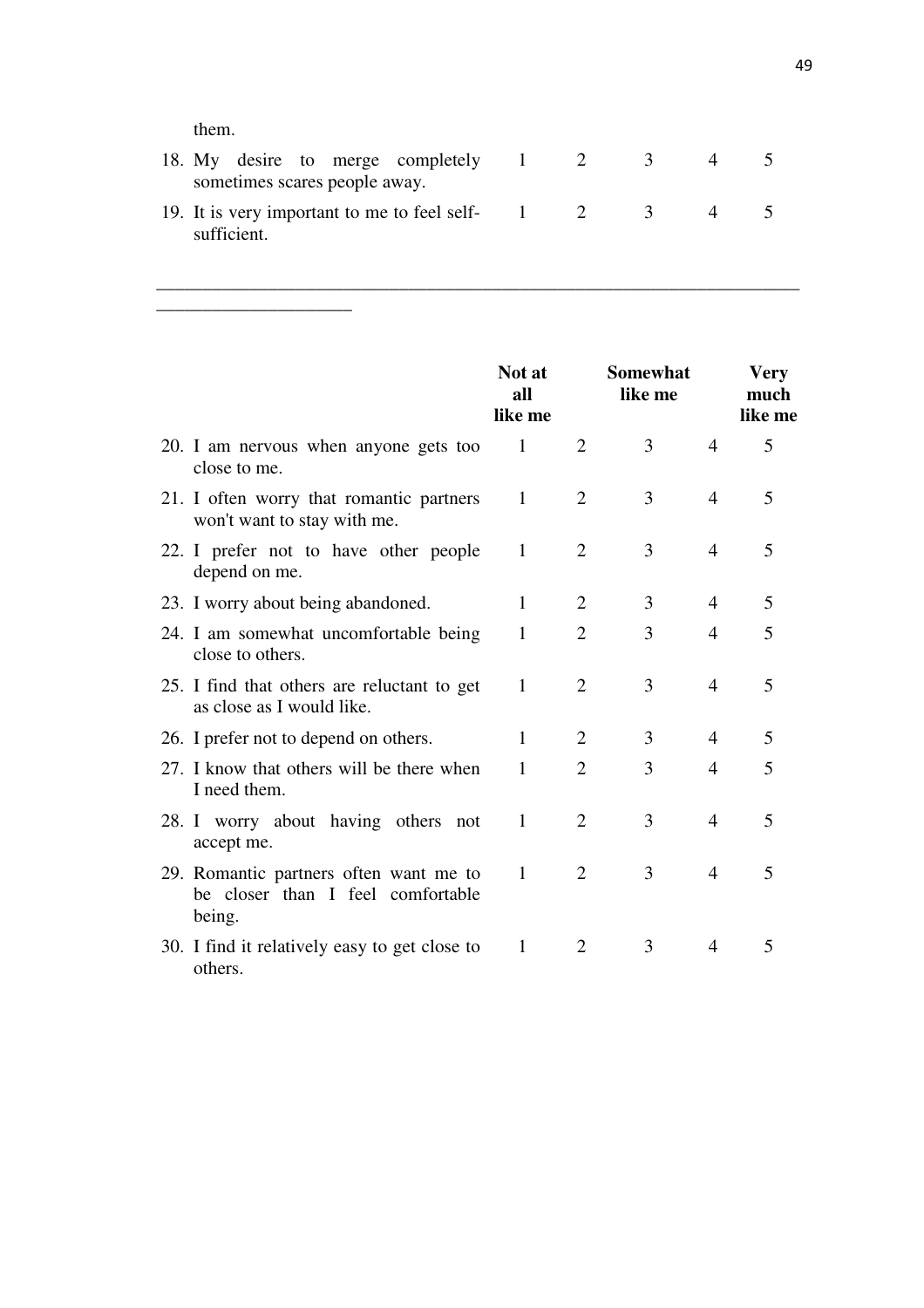## General Health Questionnaire

50f We should like to know if you have had any medical complaints and how your health has been in general, *over the last few weeks.* Please answer **ALL** the questions simply by underlining the answer which you think most nearly applies to you. Remember that we want to know about present and recent complaints, not those that you had in the past. It is important that you try to answer ALL the questions. Thank you very much for your co-operation.

## **HAVE YOU RECENTLY:**

| 1. Been able to concentrate on whatever you're<br>Doing?    | Better than usual  | Same as usual       | Less than usual               | Much less than usual      |       |
|-------------------------------------------------------------|--------------------|---------------------|-------------------------------|---------------------------|-------|
| 2. Lost much sleep over worry?                              | Not at all         | No more than usual  | Rather <i>more</i> than usual | Much more than usual      |       |
| 3. Felt that you are playing a useful part in things?       | More so than usual | Same as usual       | Less useful than usual        | Much less useful          |       |
| 4. Felt capable of making decisions about things?           | More so than usual | Same as usual       | Less so than usual            | Much less capable         |       |
| 5. Felt constantly under strain?                            | Not at all         | No more than usual  | Rather more than usual        | Much more than usual      |       |
| 6. Felt you couldn't overcome your difficulties?            | Not at all         | No more than usual  | Rather more than usual        | Much more than usual      |       |
| 7. Been able to enjoy your normal day-to-day<br>activities? | More so than usual | Same as usual       | Less so than usual            | Much less than usual      |       |
| 8. Been able to face up to your problems?                   | More so than usual | Same as usual       | Less able than usual          | Much less able than usual |       |
| 9. Been feeling unhappy and depressed?                      | Not at all         | No more than usual  | Rather more than usual        | Much more than usual      |       |
| 10. Been losing confidence in yourself?                     | Not at all         | No more than usual  | Rather more than usual        | Much more than usual      |       |
| 11. Been thinking of yourself as a worthless person?        | Not at all         | No more than usual  | Rather more than usual        | Much more than usual      |       |
| 12. Been feeling reasonably happy all things<br>considered? | More so than usual | About same as usual | Less so than usual            | Much less than            | usual |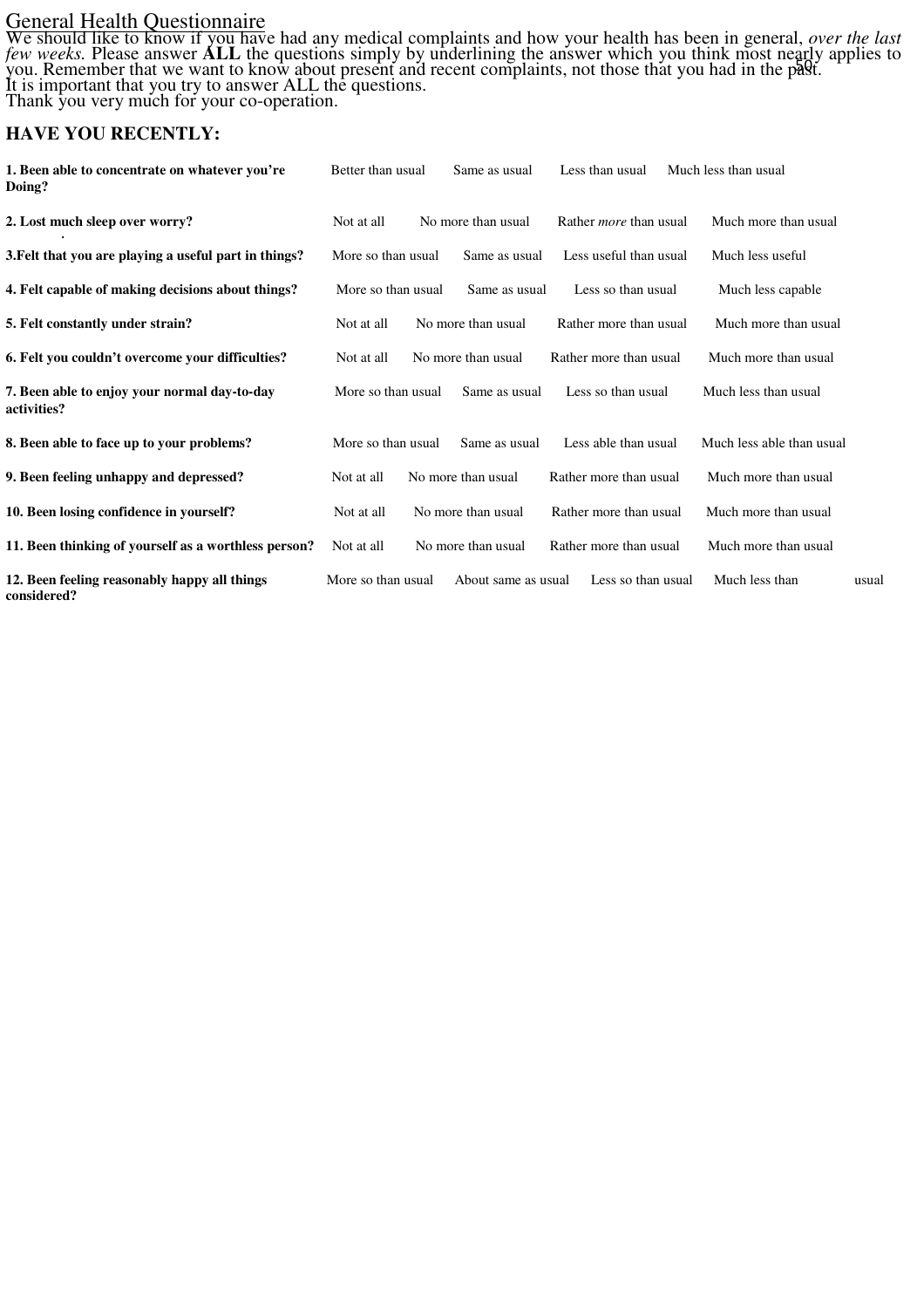## **The Satisfaction with Life Scale**

DIRECTIONS: Below are five statements in which you might agree or disagree. Using the 1-7 scale below, indicate your agreement with each item by placing the appropriate number in the line preceding that item. Please be open and honest in your responding.

- $1 =$  Strongly Disagree
- $2 = Disagree$
- 3 = Slightly Disagree
- 4 = Neither Agree or Disagree
- $5 =$ Slightly Agree
- $6 = \text{Agree}$
- 7 = Strongly Agree
- \_\_\_\_\_\_1. In most ways my life is close to my ideal.
- \_\_\_\_\_\_2. The conditions of my life are excellent.
- **1.1.** 3. I am satisfied with life.
- \_\_\_\_\_\_4. So far I have gotten the important things I want in life.
- \_\_\_\_\_\_5. If I could live my life over, I would change almost nothing.